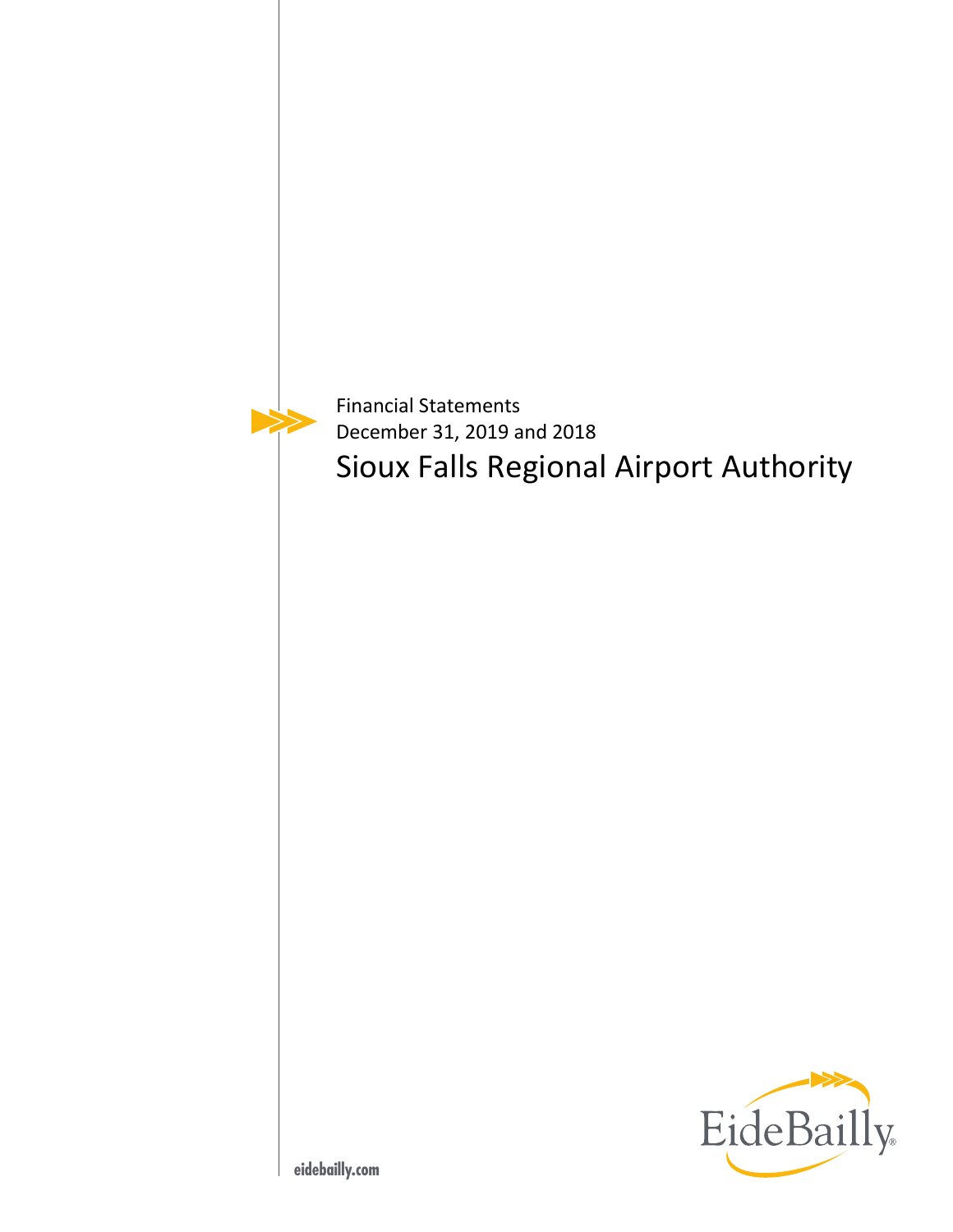| <b>Financial Statements</b>                                                                                                                                                                                 |
|-------------------------------------------------------------------------------------------------------------------------------------------------------------------------------------------------------------|
|                                                                                                                                                                                                             |
| Required Supplementary Information                                                                                                                                                                          |
|                                                                                                                                                                                                             |
| Independent Auditor's Report on Internal Control over Financial Reporting and on Compliance and Other<br>Matters Based on an Audit of Financial Statements Performed in Accordance with Government Auditing |
| Independent Auditor's Report on Compliance for Its Major Federal Program and Report on Internal Control Over                                                                                                |
| Supplemental Information                                                                                                                                                                                    |
|                                                                                                                                                                                                             |
|                                                                                                                                                                                                             |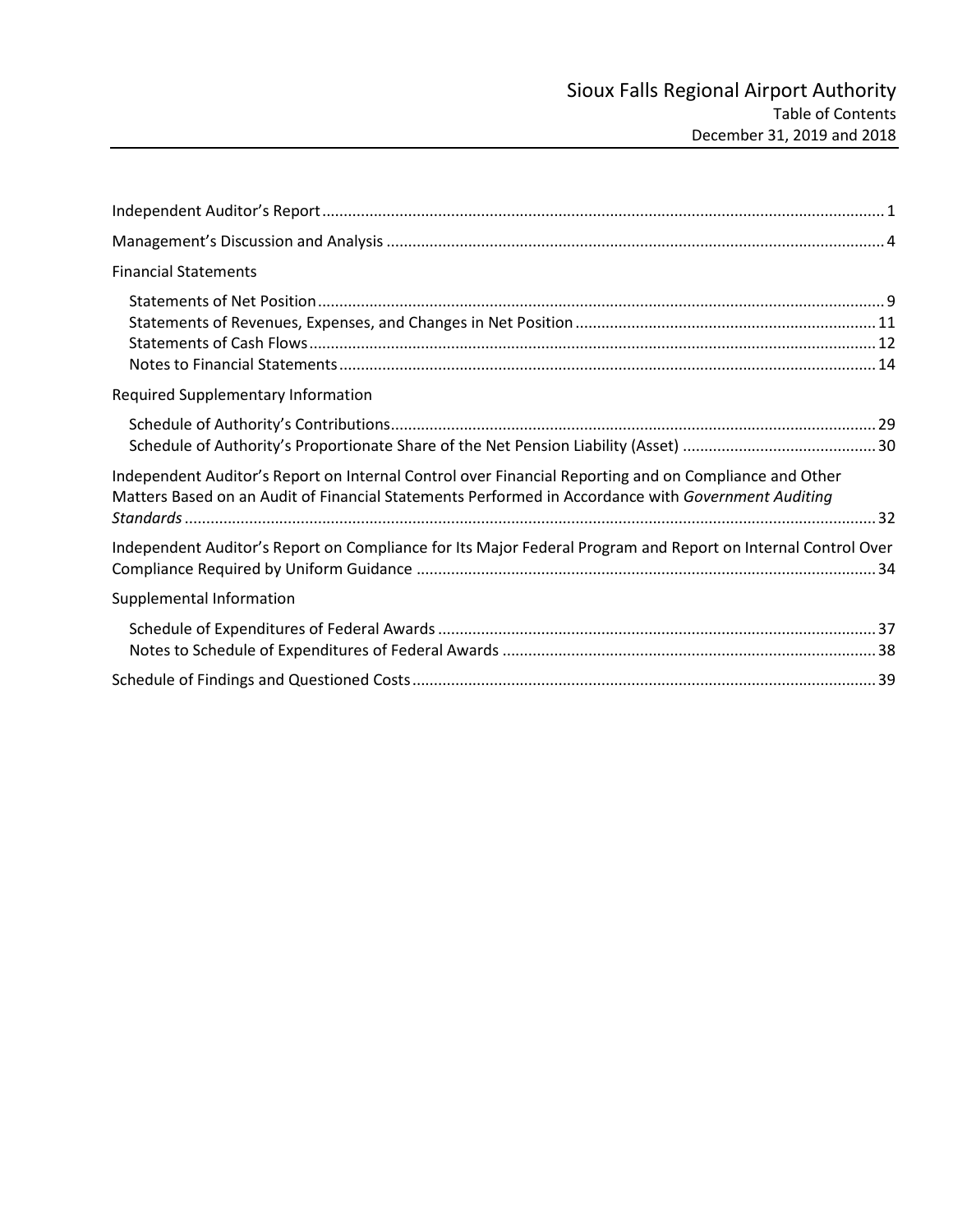

**CPAs & BUSINESS ADVISORS** 

#### **Independent Auditor's Report**

<span id="page-2-0"></span>The Board of Commissioners Sioux Falls Regional Airport Authority Sioux Falls, South Dakota

#### **Report on the Financial Statements**

We have audited the accompanying financial statements of Sioux Falls Regional Airport Authority, which comprise the statements of net position as of December 31, 2019 and 2018, and the related statements of revenues, expenses, and changes in net position and cash flows for the years then ended, and the related notes to the financial statements, which collectively comprise the Sioux Falls Regional Airport Authority's basic financial statements.

#### **Management's Responsibility for the Financial Statements**

Management is responsible for the preparation and fair presentation of these financial statements in accordance with accounting principles generally accepted in the United States of America; this includes the design, implementation, and maintenance of internal control relevant to the preparation and fair presentation of financial statements that are free from material misstatement, whether due to fraud or error.

#### **Auditor's Responsibility**

Our responsibility is to express an opinion on these financial statements based on our audits. We conducted our audits in accordance with auditing standards generally accepted in the United States of America and the standards applicable to financial audits contained in *Government Auditing Standards*, issued by the Comptroller General of the United States. Those standards require that we plan and perform the audit to obtain reasonable assurance about whether the financial statements are free from material misstatement.

An audit involves performing procedures to obtain audit evidence about the amounts and disclosures in the financial statements. The procedures selected depend on the auditor's judgment, including the assessment of the risks of material misstatement of the financial statements, whether due to fraud or error. In making those risk assessments, the auditor considers internal control relevant to the entity's preparation and fair presentation of the financial statements in order to design audit procedures that are appropriate in the circumstances, but not for the purpose of expressing an opinion on the effectiveness of the entity's internal control. Accordingly, we express no such opinion. An audit also includes evaluating the appropriateness of accounting policies used and the reasonableness of significant accounting estimates made by management, as well as evaluating the overall presentation of the financial statements.

We believe that the audit evidence we have obtained is sufficient and appropriate to provide a basis for our audit opinion.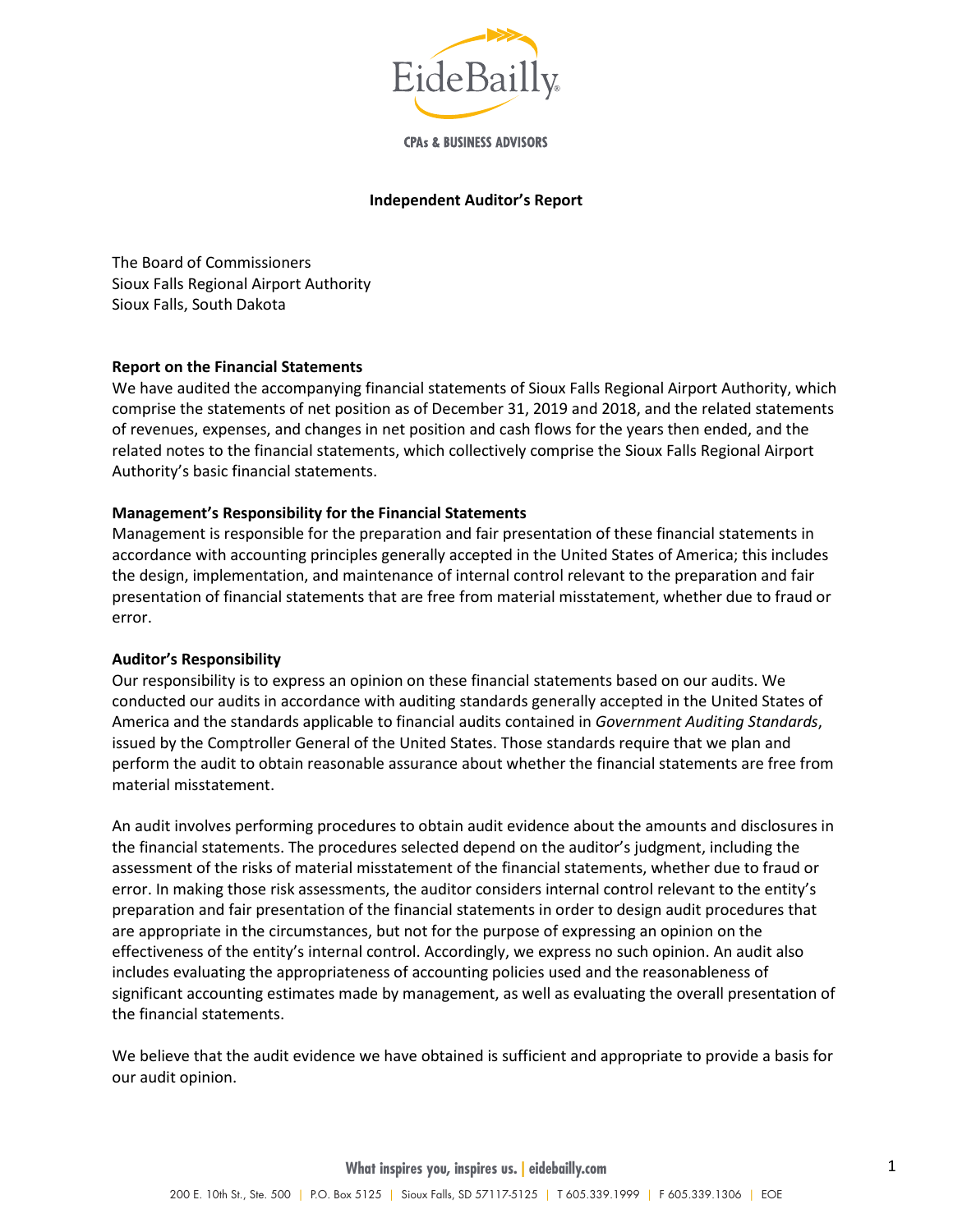#### **Opinion**

In our opinion, the financial statements referred to above present fairly, in all material respects, the respective financial position of Sioux Falls Regional Airport Authority as of December 31, 2019 and 2018, and the changes in its financial position and cash flows for the years then ended in accordance with accounting principles generally accepted in the United States of America.

#### **Emphasis of Matter**

As discussed in Note 11 to the financial statements, in January 2020, the World Health Organization has declared COVID-19 to constitute a "Public Health Emergency of International Concern." Given the uncertainty of the situation, the duration of any business disruption and related financial impact to the Authority cannot be reasonably estimated at this time. Our opinion is not modified with respect to this matter.

## **Other Matters**

# **Required Supplementary Information**

Accounting principles generally accepted in the United States of America require that the management's discussion and analysis on pages 4 to 8 and the Schedule of Authority's Contributions and Schedule of Authority's Proportionate Share of Net Pension Liability (Asset) on pages 29 to 31 be presented to supplement the basic financial statements. Such information, although not a part of the basic financial statements, is required by the Governmental Accounting Standards Board, who considers it to be an essential part of financial reporting for placing the basic financial statements in an appropriate operational, economic, or historical context. We have applied certain limited procedures to the required supplementary information in accordance with auditing standards generally accepted in the United States of America, which consisted of inquires of management about the methods of preparing the information and comparing the information for consistency with management's responses to our inquires, the basic financial statements, and other knowledge we obtained during our audit of the basic financial statements. We do not express an opinion or provide any assurance on the information because the limited procedures do not provide us with sufficient evidence to express an opinion or provide any assurance.

# **Other Information**

Our audit was conducted for the purpose of forming an opinion on the financial statements of the Sioux Falls Regional Airport Authority as a whole. The accompanying schedule of expenditures of federal awards is presented for purposes of additional analysis as required by Title 2 U.S. *Code of Federal Regulations Part 200*, Uniform Administrative Requirements, *Cost Principles, and Audit Requirements for Federal Awards* (Uniform Guidance) and is not a required part of the financial statements.

The schedule of expenditures of federal awards is the responsibility of management and was derived from and relate directly to the underlying accounting and other records used to prepare the basic financial statements. Such information has been subjected to the auditing procedures applied in the audit of the financial statements and certain additional procedures, including comparing and reconciling such information directly to the underlying accounting and other records used to prepare the basic financial statements or to the basic financial statements themselves, and other additional procedures in accordance with auditing standards generally accepted in the United States of America. In our opinion, the schedule of expenditures of federal awards is fairly stated, in all material respects, in relation to the basic financial statements as a whole.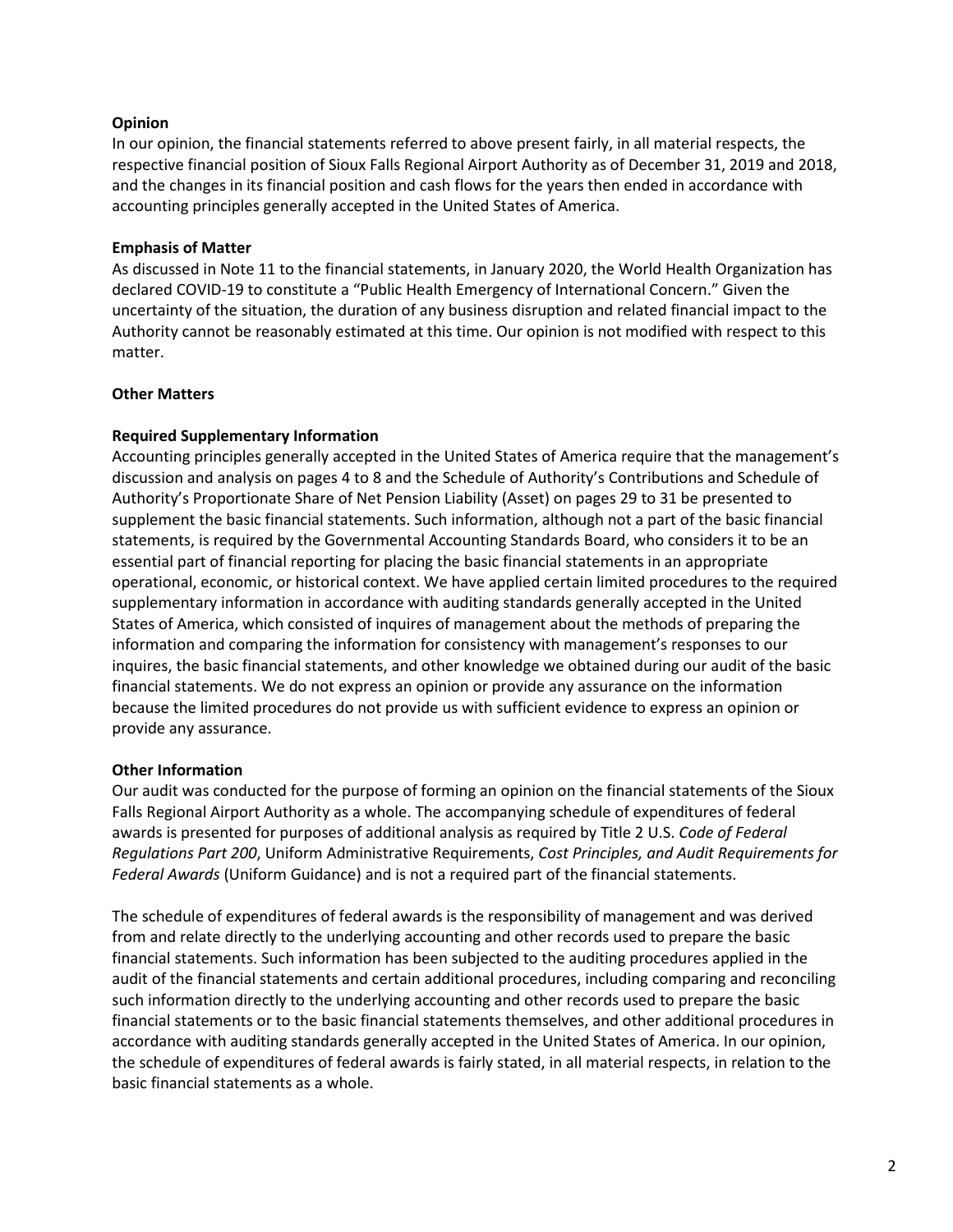#### **Other Reporting Required by** *Government Auditing Standards*

In accordance with *Government Auditing Standards*, we have also issued a report dated April 23, 2020, our consideration of Sioux Falls Regional Airport Authority's internal control over financial reporting and on our tests of its compliance with certain provisions of laws, regulations, contracts, grant agreements, and other matters. The purpose of that report is solely to describe the scope of our testing of internal control over financial reporting and compliance and the results of that testing, and not to provide an opinion on the effectiveness of Sioux Falls Regional Airport Authority's internal control over financial reporting or on compliance. That report is an integral part of an audit performed in accordance with *Government Auditing Standards* in considering the Sioux Falls Regional Airport Authority's internal control over financial reporting and compliance.

Eade Saelly LLP

Sioux Falls, South Dakota April 23, 2020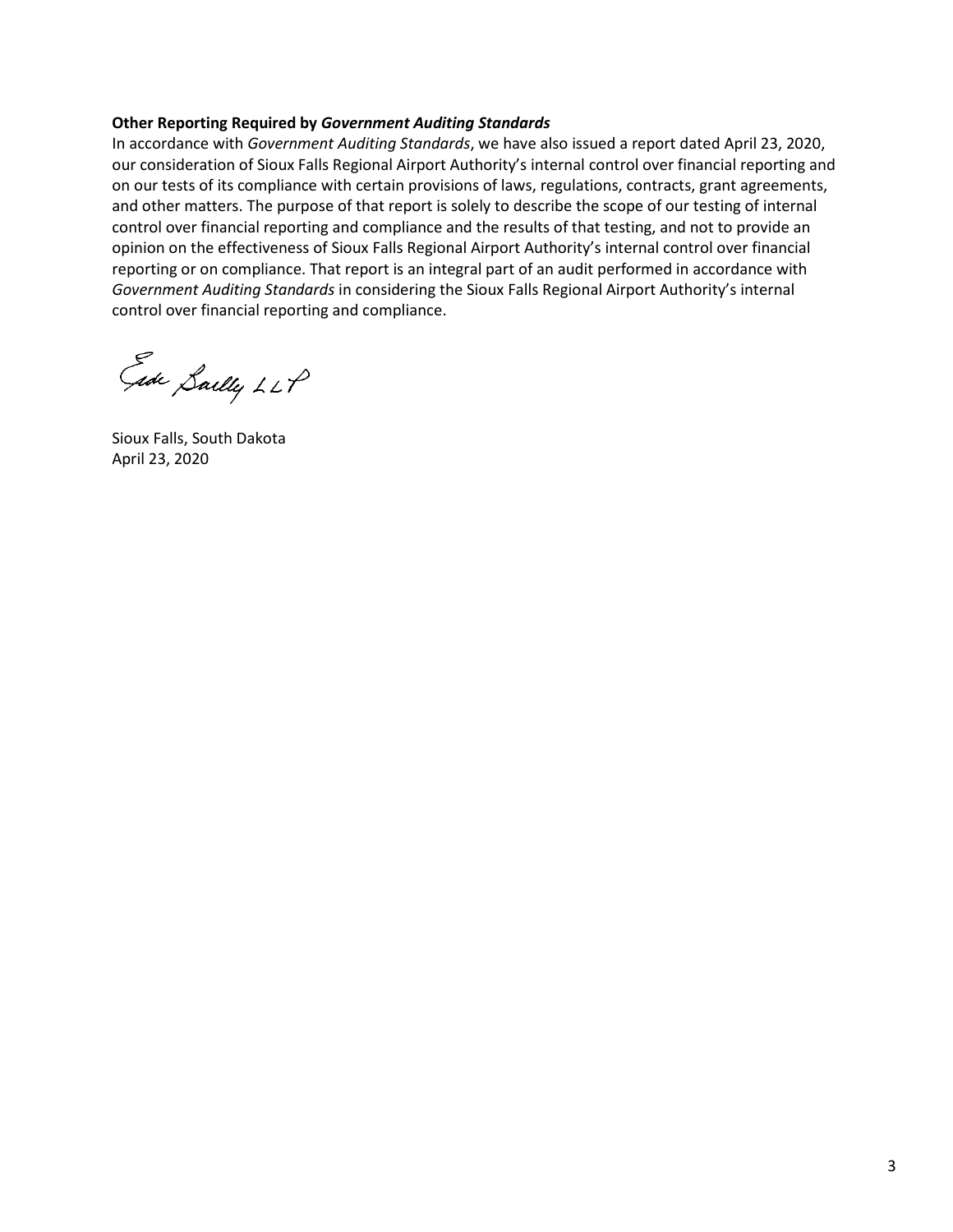#### **MANAGEMENT'S DISCUSSION AND ANALYSIS**

<span id="page-5-0"></span>This discussion and analysis is intended to serve as an introduction to the Authority's basic financial statements. These financial statements include three required statements and the accompany notes to the financial statements.

The Statements of Net Position provides information about the liquidity and solvency of the Authority by indicating the nature and the amounts of investments in resources (assets), its deferred outflows of resources, obligations to Authority creditors (liabilities), its deferred inflows of resources and its resulting net position. Net position represents the amount of total assets, plus deferred outflows of resources, less total liabilities, less deferred inflows of resources. The organization of the statement separates assets and liabilities into current and non-current components.

The Statements of Revenues, Expenses, and Changes in Net Position provides information for all of the revenues and expenses in order to measure the success of the Authority's operations over the past year. This statement is organized by separating operating revenues and expenses from nonoperating revenues and expenses. Transactions which are reported as capital and related financing activities, noncapital financing activities, or investing activities are reported as components of nonoperating revenues.

The Statements of Cash Flows provides information about the net change in the Authority's cash and cash equivalents and is presented using the direct method of reporting. It provides information about the Authority's cash receipts, cash payments and net changes in cash resulting from operating, investing, and financing activities. Cash receipts and payments are presented in this statement to arrive at the net increase or decrease in cash and cash equivalents for each year.

These statements provide long-term and short-term information about the Authority's financial status. These statements are accompanied by a complete set of Notes to the Financial Statements that communicate information essential for fair presentation of the basic financial statements. As such, the Notes form an integral part of the basic financial statements.

#### FINANCIAL HIGHLIGHTS

The Sioux Falls Regional Airport recorded one of the busiest year's on record with passenger traffic topping 1,165,599 up 9.3% from the year prior. Passenger enplanements totaled 582,500 up 9.5% setting an all-time record. The jump in traffic drove double digit increases in concession revenue including food/beverage, car rental, retail sales and hotel use. We did see a modest increase in parking revenue of 6.5% which was irrespective of the continued increase in use of Lyft and Uber for ground transportation to/from the airport on passenger's use of parking.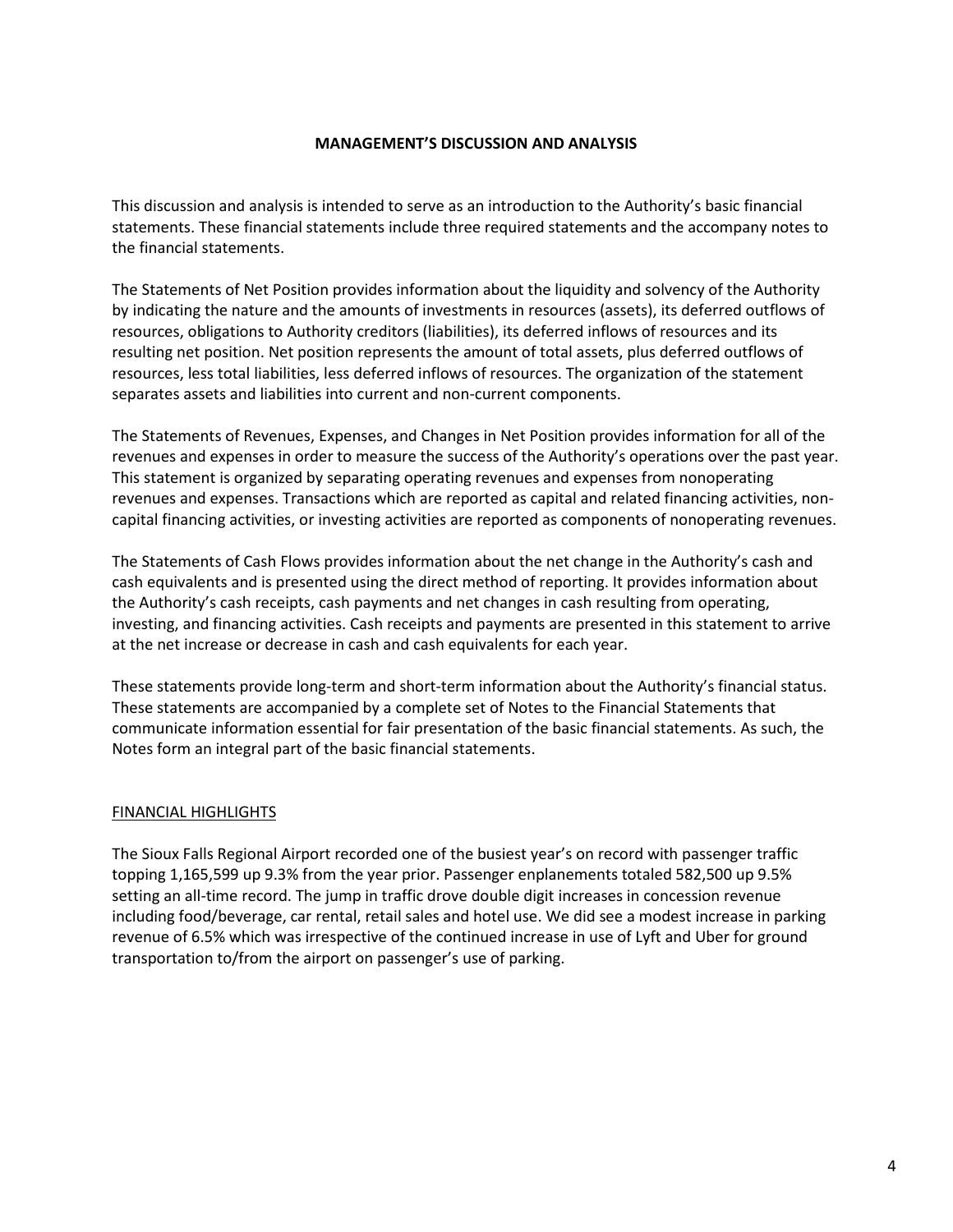The following tables show the significant changes that have taken place over the past three fiscal years ended December 31, 2019, 2018 and 2017.

# **Changes in Assets, Deferred Outflows, Liabilities, Deferred Inflows and Net Position**

|                                                     | 2019          | 2018          | 2017          |
|-----------------------------------------------------|---------------|---------------|---------------|
| <b>Total Assets</b>                                 |               |               |               |
| Capital                                             | \$127,752,099 | \$119,527,845 | \$109,485,215 |
| Other                                               | 26,390,562    | 25,266,344    | 18,875,820    |
|                                                     | 154,142,661   | 144,794,189   | 128,361,035   |
| Deferred Outflow of Resources<br>Related to pension | 349,045       | 516,951       | 585,987       |
| Total assets and deferred outflows                  | \$154,491,706 | \$145,311,140 | \$128,947,022 |
| <b>Total Liabilities</b>                            |               |               |               |
| Long-term                                           | \$<br>17,915  | \$<br>17,142  | \$<br>14,942  |
| Other                                               | 2,137,150     | 1,182,371     | 803,788       |
|                                                     | 2,155,065     | 1,199,513     | 818,730       |
| Deferred Inflow of Resources                        |               |               |               |
| Related to pension                                  | 203,183       | 161,847       | 130,364       |
| Total liabilities and deferred inflows              | 2,358,248     | 1,361,360     | 949,094       |
| <b>Total Net Position</b>                           |               |               |               |
| Invested in capital assets                          | \$127,752,099 | \$119,527,845 | \$109,485,215 |
| Restricted for capital projects                     | 1,712,213     | 754,050       |               |
| Restricted for pension benefits                     | 153,688       | 356,717       | 461,429       |
| Unrestricted                                        | 22,515,458    | 23,311,168    | 18,051,284    |
|                                                     | \$152,133,458 | \$143,949,780 | \$127,997,928 |

#### **Changes in Statement of Revenues, Expenses, and Net Position**

|                                      | 2019            | 2018            | 2017            |
|--------------------------------------|-----------------|-----------------|-----------------|
| <b>Operating Revenues</b>            |                 |                 |                 |
| Rentals and commissions, net         | \$<br>9,140,887 | \$<br>8,105,429 | \$<br>8,236,055 |
| Landing fees                         | 1,055,511       | 961,431         | 903,720         |
| State security reimbursements        | 128,205         | 127,840         | 127,312         |
| Fines, forfeitures and other revenue | 76,294          | 68,063          | 57,811          |
|                                      | 10,400,897      | 9,262,763       | 9,324,898       |
| <b>Operating Expenses</b>            |                 |                 |                 |
| Depreciation                         | 5,472,787       | 5,141,276       | 4,827,197       |
| Personnel                            | 2,580,644       | 2,272,155       | 1,730,723       |
| <b>Professional services</b>         | 840,379         | 794,186         | 830,202         |
| Utilities and bulk energy            | 628,726         | 624,012         | 548,518         |
| Repairs and maintenance              | 456,347         | 339,612         | 286,784         |
| Supplies and materials               | 148,896         | 92,244          | 125,714         |
| Insurance                            | 174,663         | 152,365         | 165,589         |
| Bad debt expense (recovery)          |                 |                 | (17, 438)       |
| Other expenses                       | 553,769         | 404,569         | 433,963         |
|                                      | 10,856,211      | 9,820,419       | 8,931,252       |
| Operating (Loss)Income               | (455,314)       | (557,656)       | 393,646<br>Ş    |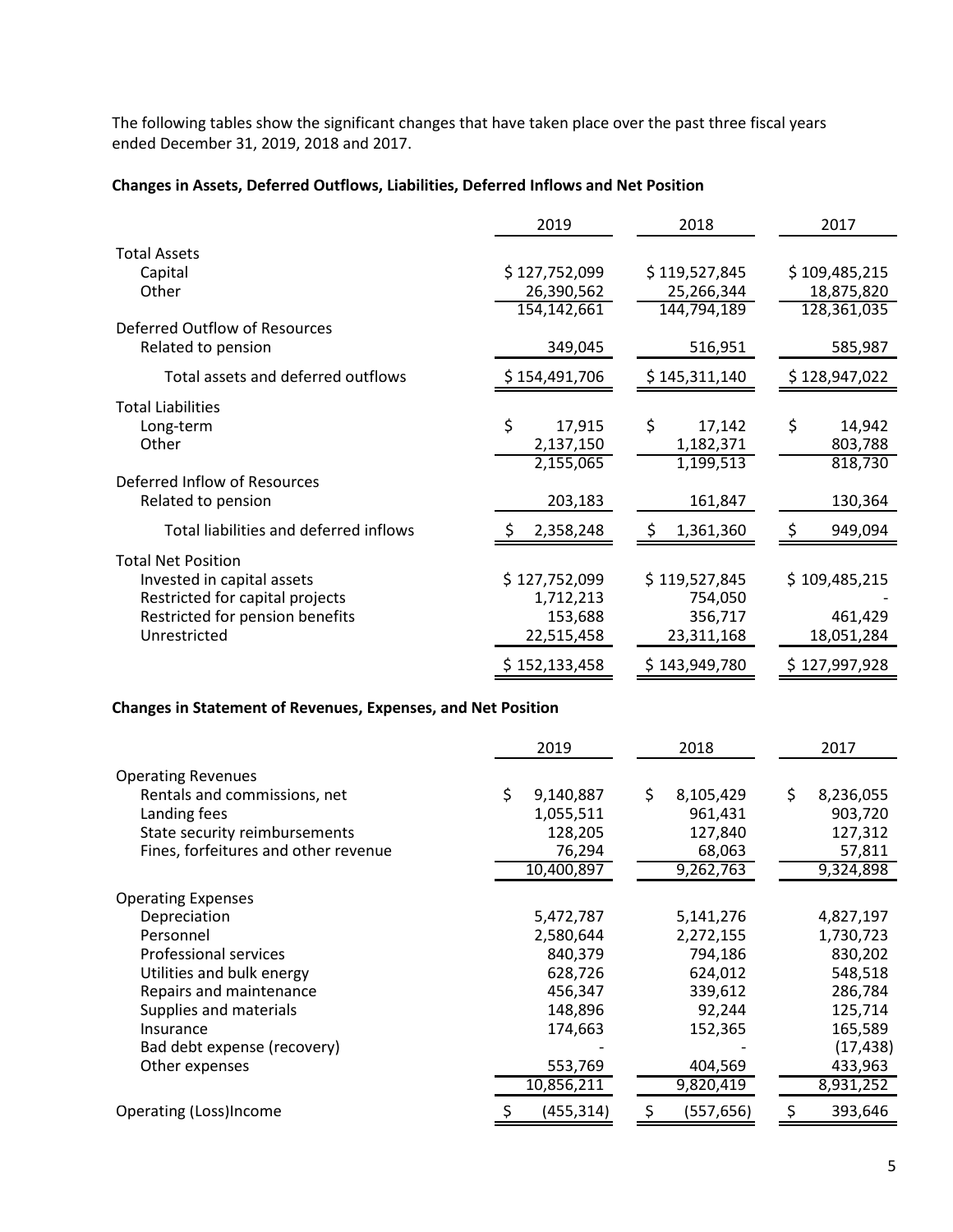|                                                     |   | 2019      | 2018            | 2017            |
|-----------------------------------------------------|---|-----------|-----------------|-----------------|
| Nonoperating Revenues (Expenses)                    |   |           |                 |                 |
| Passenger facility charges                          | S | 2,453,168 | \$<br>2,295,124 | \$<br>2,220,586 |
| <b>Customer facility charges</b>                    |   | 957,264   | 822,210         |                 |
| Interest and investment income                      |   | 566,128   | 365,668         | 104,503         |
| Taxes, air flight, net                              |   | 394,832   | 362,885         | 427,113         |
| Loss on disposal or retirement of                   |   |           |                 |                 |
| property and equipment                              |   | 8,095     |                 |                 |
| Miscellaneous                                       |   | 3,080     | 47              | 678             |
| Adjacent property - runway safety area              |   |           |                 | (62, 027)       |
|                                                     |   | 4,382,567 | 3,845,934       | 2,690,853       |
| Change in Net Position Before Capital Contributions |   | 3,927,253 | 3,288,278       | 3,084,499       |
| <b>Capital Contributions</b>                        |   | 4,256,425 | 12,663,574      | 8,714,568       |
| Change in Net Position                              |   | 8,183,678 | 15,951,852      | 11,799,067      |

The Authority's total net position increased \$8,183,679 or 5.7% over the course of this year's operations.

## FINANCIAL HIGHLIGHTS - 2019

The Sioux Falls Regional Airport continues to make improvements to both the airfield and terminal facility. A project to expand the Baggage Claim area was completed in October that doubled the square footage in the baggage claim and replaced three luggage claim devices with new, large, slope plate carousels. The project cost totaled \$6.2 million and is a very positive enhancement to the customer experience. Work also began on a project to replace the rental car operator's car wash and detail bay facilities. A new Quick Turn-Around (QTA) building started construction in August with completion of the building scheduled for April of 2020. The combined \$5 million project will also demolish the old buildings and provide a new secured storage lot for the car rental companies.

A significant air field project was started in August that will expand our terminal ramp and provide a dedicated area for aircraft deicing and overnight parking. The \$11 million project began in August and is expected to be completed in August of 2020. The project is funded at 90% with a Federal Airport Improvement grant and 5% from the State of South Dakota. The project will reclaim the deicing fluid and meter it to the water treatment facility in a controlled flow. In addition, the Airport Authority purchased a new high speed runway broom to assist with snow removal efforts at the cost of \$577,959 funded with airport reserves. The unit replaces an older runway broom that was over 35 years old.

In 2019, the largest operating revenue source was parking lot revenue at \$5,116,785 up 6.5% from 2018. The Authority's second largest operating revenue source was airline fees and they are negotiated based on actual costs. The Authority's third largest operating revenue source was car rental commissions, up 20.8% versus the prior year. In 2019, on site-car rental agency revenue reported to the Authority totaled \$17,333,896 resulting in commissions paid to the Authority of \$1,816,752. The dramatic increase in revenue was associated to high rental volume tied to FEMA inspectors assigned to eastern South Dakota's flood recovery.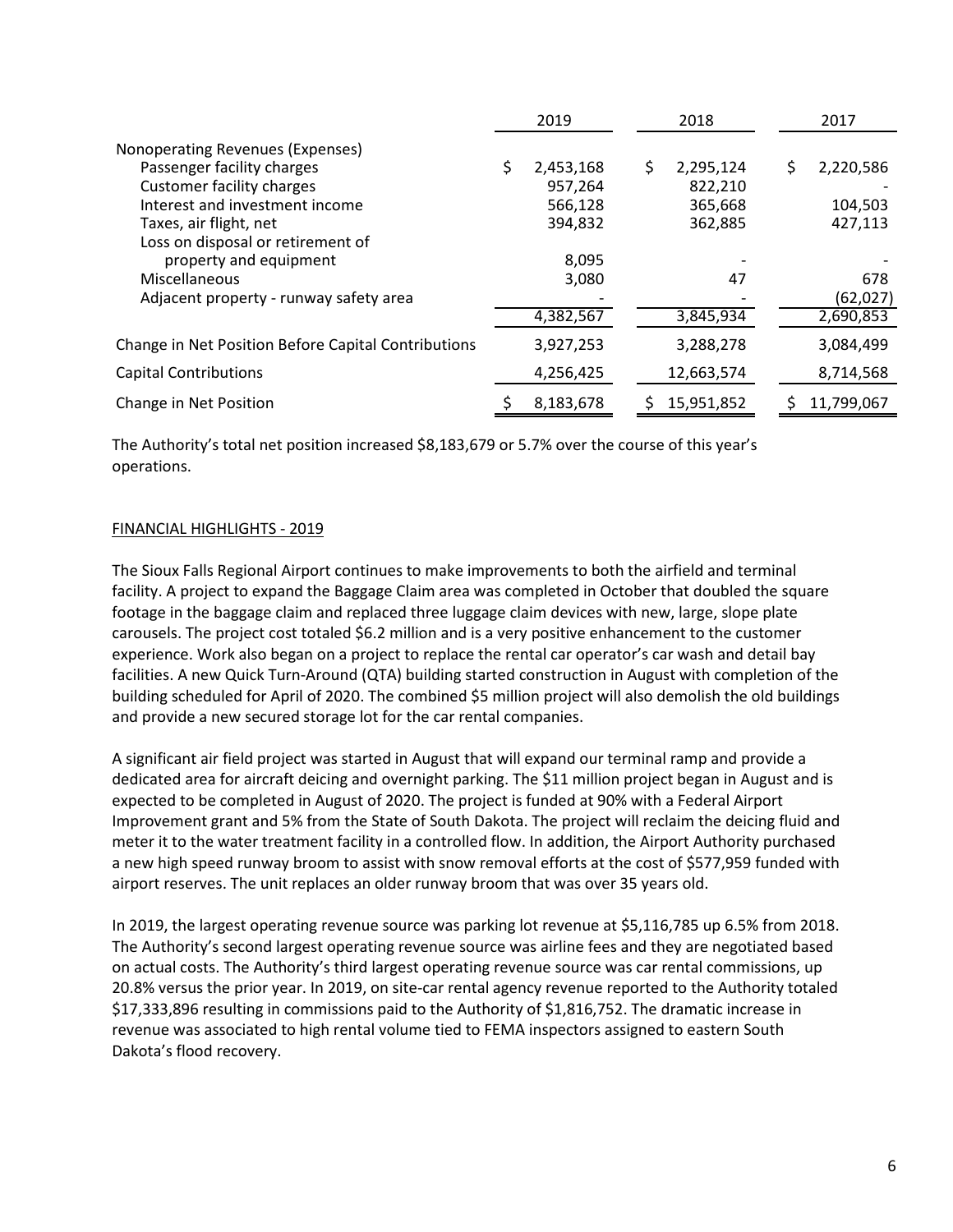Parking revenue continued to be impacted in 2019 with the growth in Lyft and now Uber into the ground transportation system. Parking revenue per enplaned passenger was down 2.9% vs. the year prior and 5.3% compared to 2017, the year prior to the introduction of Lyft/Uber. We believe the use of Transportation Network Companies (TNC) is beginning to mature and level out, but has impacted parking revenue by at least 2-3% compared to what would have been expected prior to their entry into the market. The Airport Authority is collecting a \$2.00 trip charge for every pick-up and drop-off which is expected to generate over \$120,000 in fees to the airport for 2020.

The Sioux Falls Regional Airport Authority continues on firm footing as a result of a strong net position and a healthy economy. However, as of this writing, after a very strong start to the year in January and February, there has been a dramatic drop-off in passenger traffic due to the novel coronavirus (COVID-19) which is deeply troubling. Federal assistance through the CARE Act will be a significant aid, but revenue shortfalls in excess of 50% are now likely. Fortunately, the Airport Authority has no long-term debt obligations and will be able to weather this significant downturn better than other airports.

## FINANCIAL HIGHLIGHTS – 2018

The Sioux Falls Regional Airport recorded another strong year of passenger traffic with 1,066,314 travelers utilizing the airport, down 1.5% compared with the record set in 2017. Passenger enplanements totaled 533,614, down 1.5% from the previous year. Despite the decline in deplanements, concession revenue increased for food/beverage, car rental, gift/retail, and adjacent hotel sales. Parking concessions did decline 3.6% as a result of the introduction of Lyft as an option for ground transportation to and from the airport.

The Sioux Falls Regional Airport completed numerous air field projects in 2018 and started two significant terminal projects. A project to replace the airfield perimeter security fence along the west and north half of the airport was completed at the cost of \$500,000 along with the commitment to purchase a new snow plow with runway deicing capabilities for \$530,000. The second phase of reconstruction for our primary runway 3/21 was completed in October and replaced over 4,500 feet of the runway along with an arresting barrier utilized by South Dakota Air National Guard (SDANG). In 2018 the Airport Authority negotiated new rental car concession agreements that provide for the collection of the Customer Facility Charge (CFC) of \$3.00 per daily car rental to fund a new rental car quick turn cleaning facility and car wash at the cost of approximately \$5.5 million. Work also commenced on the expansion of the terminal baggage claim area in the Summer of 2018, which will nearly double the amount of space on the public side for baggage pick-up and will provide for 3 new slope-plate carrousel delivery devices at an approximate cost of \$6 million.

The Authority's investments in capital assets amounts to \$119,527,845 (net of accumulated depreciation). This investment in capital assets includes land, buildings, improvements, machinery and equipment, and construction in progress. The total increase in capital assets for the current fiscal year was approximately 9.2%. Additional information on the Authority's capital assets can be found in Note 6, Capital Assets.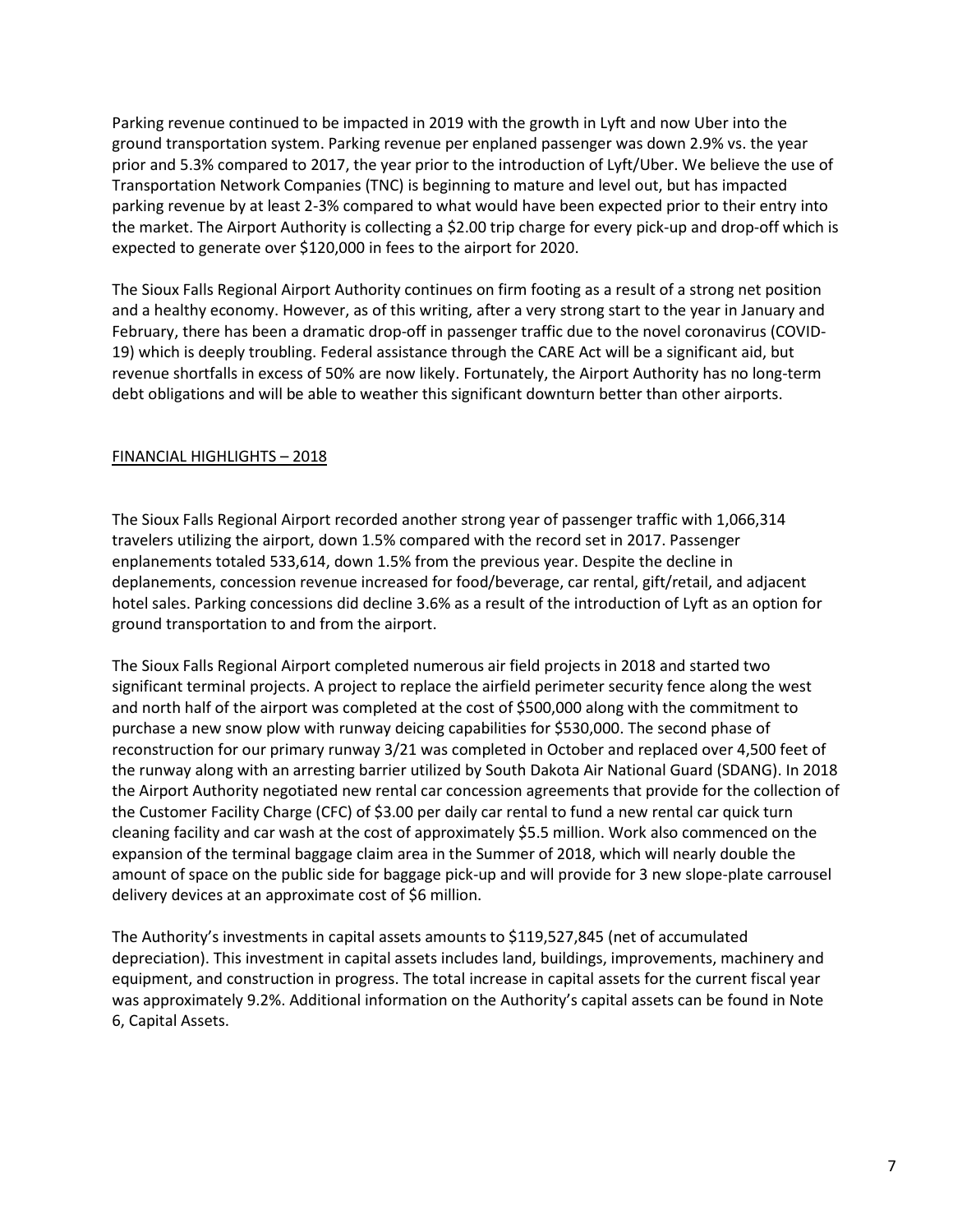In 2018, the largest operating revenue source was parking lot revenue at \$4,675,271 down 3.6% from 2017. The Authority's second largest operating revenue source was airline fees and they are negotiated based on actual costs. The Authority's third largest revenue stream was rental car commissions, up 1.5% versus the prior year. In 2018, on-site car rental agency revenue reported to the Authority totaled \$14,354,139 resulting in commissions paid to the Authority of \$1,498,104.

Parking Revenue in 2018 was impacted by the introduction of Lyft into the marketplace. The popularity of the ground transportation company reduced parking revenue by 3.6% despite a passenger decline of only 1.5%. The Airport Authority did implement a pick-up fee of \$2.00 per ride in order to allow Lyft to conduct business at the airport. The airport received revenue in excess of \$27,000 in 2018.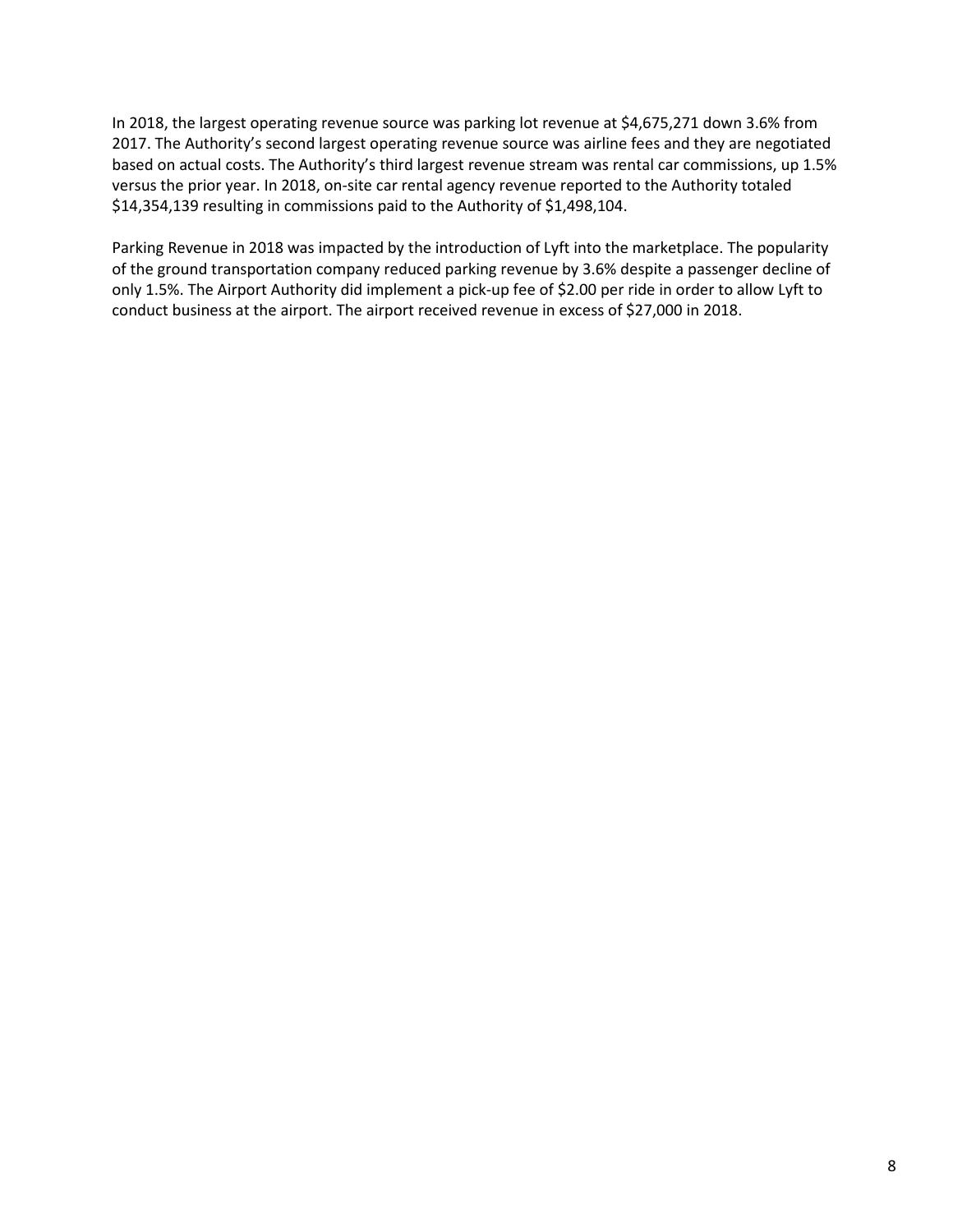# Sioux Falls Regional Airport Authority Statements of Net Position December 31, 2019 and 2018

<span id="page-10-1"></span><span id="page-10-0"></span>

|                                                | 2019              | 2018            |
|------------------------------------------------|-------------------|-----------------|
| Assets                                         |                   |                 |
| <b>Current Assets</b>                          |                   |                 |
| Cash and cash equivalents                      | \$.<br>17,784,723 | S<br>18,056,301 |
| Restricted cash                                | 1,712,213         | 754,050         |
| Accounts receivable                            | 690,852           | 687,970         |
| Grants receivable                              | 1,257,540         | 785,286         |
| Interest receivable                            | 17,453            | 19,085          |
| Passenger facility charges receivable          | 403,420           | 339,165         |
| Customer facility charges receivable           | 97,608            | 74,061          |
| Due from related party                         |                   | 169,110         |
| Inventories                                    | 101,428           | 119,661         |
| Prepaid expenses                               | 52,752            | 18,107          |
| Total current assets                           | 22,117,989        | 21,022,796      |
| Investments                                    |                   |                 |
| Certificates of deposit                        | 4,264,747         | 4,241,935       |
| <b>Other Assets</b>                            |                   |                 |
| Pension asset                                  | 7,826             | 1,613           |
| <b>Capital Assets</b>                          |                   |                 |
| Land                                           | 1,152,384         | 1,152,384       |
| <b>Buildings</b>                               | 62,263,861        | 56,094,827      |
| Improvements other than buildings              | 120,187,517       | 119,570,399     |
| Machinery and equipment                        | 9,477,214         | 8,855,457       |
| Construction in progress                       | 9,277,463         | 3,172,674       |
|                                                | 202,358,439       | 188,845,741     |
| Less accumulated depreciation                  | (74, 606, 340)    | (69, 317, 896)  |
| Total capital assets                           | 127,752,099       | 119,527,845     |
| <b>Total assets</b>                            | 154,142,661       | 144,794,189     |
| Deferred Outflow of Resources                  |                   |                 |
| Related to pension                             | 349,045           | 516,951         |
| Total assets and deferred outflow of resources | \$154,491,706     | \$145,311,140   |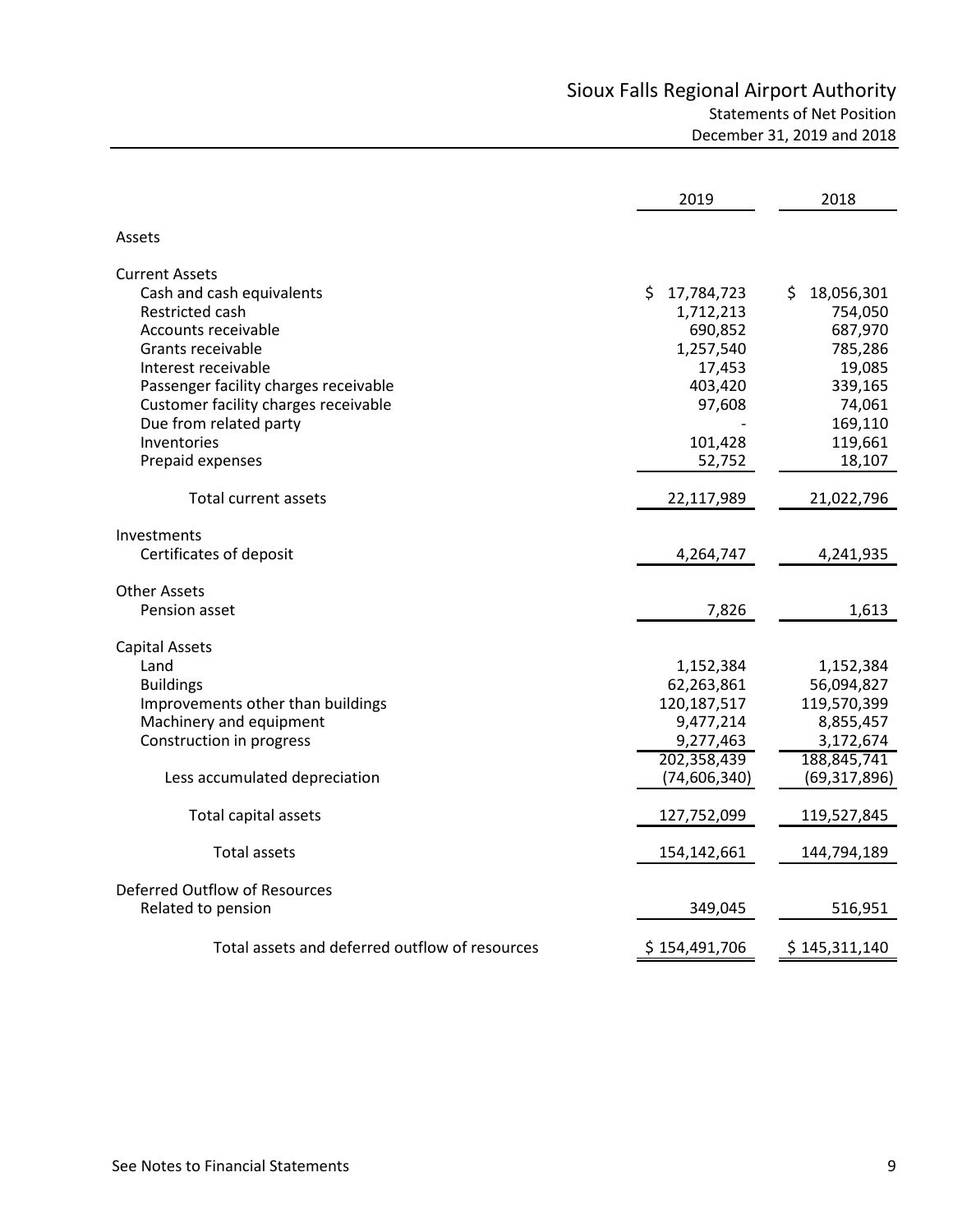|                                                                                                                                         | 2019                                              | 2018                                            |
|-----------------------------------------------------------------------------------------------------------------------------------------|---------------------------------------------------|-------------------------------------------------|
| Liabilities                                                                                                                             |                                                   |                                                 |
| <b>Current Liabilities</b><br>Accounts payable<br><b>Accrued salaries</b><br>Compensated absences                                       | \$<br>1,944,123<br>93,022<br>100,005              | \$<br>1,027,214<br>80,200<br>74,957             |
| <b>Total current liabilities</b>                                                                                                        | 2,137,150                                         | 1,182,371                                       |
| Long-Term Liabilities<br>Compensated absences - long-term                                                                               | 17,915                                            | 17,142                                          |
| <b>Total liabilities</b>                                                                                                                | 2,155,065                                         | 1,199,513                                       |
| Deferred Inflow of Resources<br>Related to pension<br>Total liabilities and deferred inflow of resources                                | 203,183<br>2,358,248                              | 161,847<br>1,361,360                            |
| <b>Net Position</b><br>Invested in capital assets<br>Restricted for capital projects<br>Restricted for pension benefits<br>Unrestricted | 127,752,099<br>1,712,213<br>153,688<br>22,515,458 | 119,527,845<br>754,050<br>356,717<br>23,311,168 |
| Total net position                                                                                                                      | 152,133,458                                       | 143,949,780                                     |
| Total liabilities, deferred inflow of resources,<br>and net position                                                                    | \$154,491,706                                     | \$145,311,140                                   |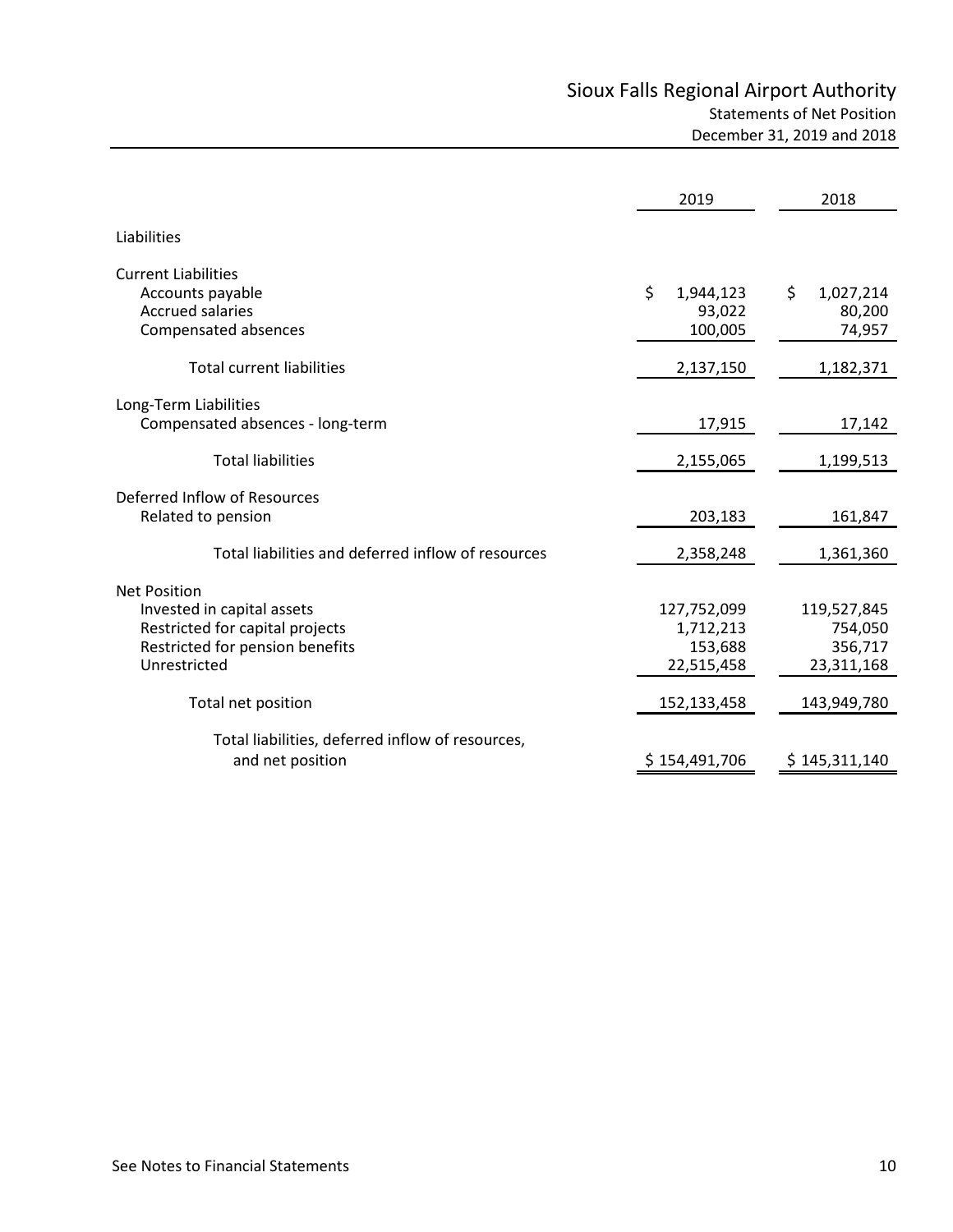# Sioux Falls Regional Airport Authority

# Statements of Revenues, Expenses, and Changes in Net Position

Years Ended December 31, 2019 and 2018

<span id="page-12-0"></span>

|                                       | 2019              | 2018              | Dollar<br>Change   | Percentage<br>Change |
|---------------------------------------|-------------------|-------------------|--------------------|----------------------|
| <b>Operating Revenues</b>             |                   |                   |                    |                      |
| Rentals and commissions, net          | \$<br>9,140,887   | \$<br>8,105,429   | \$<br>1,035,458    | 12.8%                |
| Landing fees                          | 1,055,511         | 961,431           | 94,080             | 9.8%                 |
| State security reimbursements         | 128,205           | 127,840           | 365                | 0.3%                 |
| Fines, forfeitures and other revenue  | 76,294            | 68,063            | 8,231              | 12.1%                |
| Total operating revenues              | 10,400,897        | 9,262,763         | 1,138,134          | 12.3%                |
| <b>Operating Expenses</b>             |                   |                   |                    |                      |
| Depreciation                          | 5,472,787         | 5,141,276         | 331,511            | 6.4%                 |
| Personnel                             | 2,580,644         | 2,272,155         | 308,489            | 13.6%                |
| Professional services                 | 840,379           | 794,186           | 46,193             | 5.8%                 |
| Utilities and bulk energy             | 628,726           | 624,012           | 4,714              | 0.8%                 |
| Repairs and maintenance               | 456,347           | 339,612           | 116,735            | 34.4%                |
| Supplies and materials                | 148,896           | 92,244            | 56,652             | 61.4%                |
| Insurance                             | 174,663           | 152,365           | 22,298             | 14.6%                |
| Other expenses                        | 553,769           | 404,569           | 149,200            | 36.9%                |
| Total operating expenses              | 10,856,211        | 9,820,419         | 1,035,792          | 10.5%                |
| <b>Operating Loss</b>                 | (455, 314)        | (557, 656)        | 102,342            | $-18.4%$             |
| Nonoperating Revenues (Expenses)      |                   |                   |                    |                      |
| Passenger facility charges            | 2,453,168         | 2,295,124         | 158,044            | 6.9%                 |
| <b>Customer facility charges</b>      | 957,264           | 822,210           | 135,054            | 100.0%               |
| Taxes - air flight, net               | 394,832           | 362,885           | 31,947             | 8.8%                 |
| Interest and investment income        | 566,128           | 365,668           | 200,460            | 54.8%                |
| Miscellaneous                         | 3,080             | 47                | 3,033              | 6453.2%              |
| Gain on disposal or                   |                   |                   |                    |                      |
| retirement of property                |                   |                   |                    |                      |
| and equipment                         | 8,095             |                   | 8,095              | 100.0%               |
| Total nonoperating revenues           | 4,382,567         | 3,845,934         | 536,633            | 14.0%                |
| Change in Net Position Before         |                   |                   |                    |                      |
| <b>Capital Contributions</b>          | 3,927,253         | 3,288,278         | 638,975            | 19.4%                |
| <b>Capital Contributions</b>          | 4,256,425         | 12,663,574        | (8,407,149)        | $-66.4%$             |
| Change in Net Position                | 8,183,678         | 15,951,852        | (7,768,174)<br>-\$ | $-48.7%$             |
| Total Net Position, Beginning of Year | 143,949,780       | 127,997,928       |                    |                      |
| Total Net Position, End of Year       | \$<br>152,133,458 | \$<br>143,949,780 |                    |                      |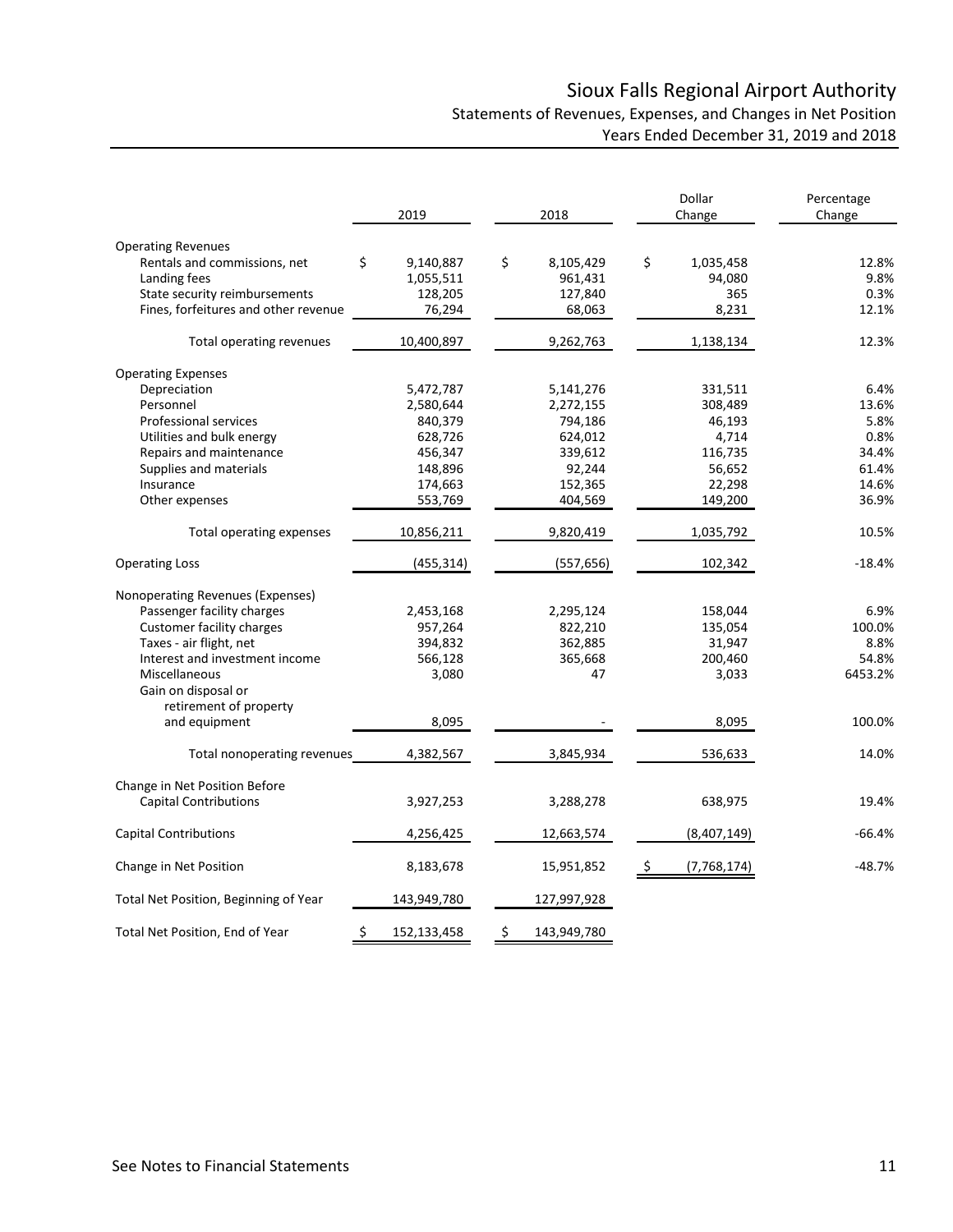# Sioux Falls Regional Airport Authority Statements of Cash Flows Years Ended December 31, 2019 and 2018

<span id="page-13-0"></span>

|                                                                                                                                                                                                                                                       | 2019                                                                  | 2018                                                                    |
|-------------------------------------------------------------------------------------------------------------------------------------------------------------------------------------------------------------------------------------------------------|-----------------------------------------------------------------------|-------------------------------------------------------------------------|
| <b>Operating Activities</b><br>Cash received by providing services<br>Cash received from parking lot customers<br>Cash received for reimbursements<br>Payments to personnel<br>Payments to suppliers                                                  | \$<br>5,664,550<br>4,569,662<br>143,215<br>(2,338,972)<br>(2,866,280) | \$<br>4,778,908<br>4,079,097<br>116,140<br>(2, 158, 678)<br>(2,482,572) |
| Net Cash from Operating Activities                                                                                                                                                                                                                    | 5,172,175                                                             | 4,332,895                                                               |
| Non-Capital Financing Activities<br>Taxes - air flight<br>Adjacent property - runway safety area<br>Other contributions                                                                                                                               | 394,832<br>169,110<br>3,080                                           | 362,885<br>169,109<br>61,735                                            |
| Net Cash from Non-Capital Financing Activities                                                                                                                                                                                                        | 567,022                                                               | 593,729                                                                 |
| Capital and Related Financing Activities<br>Proceeds from contributions<br>Proceeds from passenger facility charges<br>Proceeds from customer facility charges<br>Proceeds from sale of property and equipment<br>Purchases of property and equipment | 3,784,171<br>2,388,913<br>933,717<br>10,650<br>(12, 715, 011)         | 12,183,275<br>2,241,423<br>748,149<br>(14, 647, 826)                    |
| Net Cash (used for) from Capital and Related Financing Activities                                                                                                                                                                                     | (5,597,560)                                                           | 525,021                                                                 |
| <b>Investing Activities</b><br>Redemptions of certificates of deposit<br>Purchases of certificates of deposit<br>Interest received                                                                                                                    | 3,477,188<br>(3,500,000)<br>567,760                                   | 1,999,136<br>(2,250,000)<br>346,583                                     |
| Net Cash from Investing Activities                                                                                                                                                                                                                    | 544,948                                                               | 95,719                                                                  |
| Net Change in Cash and Cash Equivalents                                                                                                                                                                                                               | 686,585                                                               | 5,547,364                                                               |
| Cash and Cash Equivalents at Beginning of Year                                                                                                                                                                                                        | 18,810,351                                                            | 13,262,987                                                              |
| Cash and Cash Equivalents at End of Year                                                                                                                                                                                                              | 19,496,936                                                            | 18,810,351<br>Ş.                                                        |
| Supplemental Disclosure of Cash Flow Information<br>Cash and cash equivalents consist of the following:<br>Cash and cash equivalents<br>Restricted cash                                                                                               | 17,784,723<br>S.<br>1,712,213<br>\$19,496,936                         | 18,056,301<br>754,050<br>18,810,351<br>\$.                              |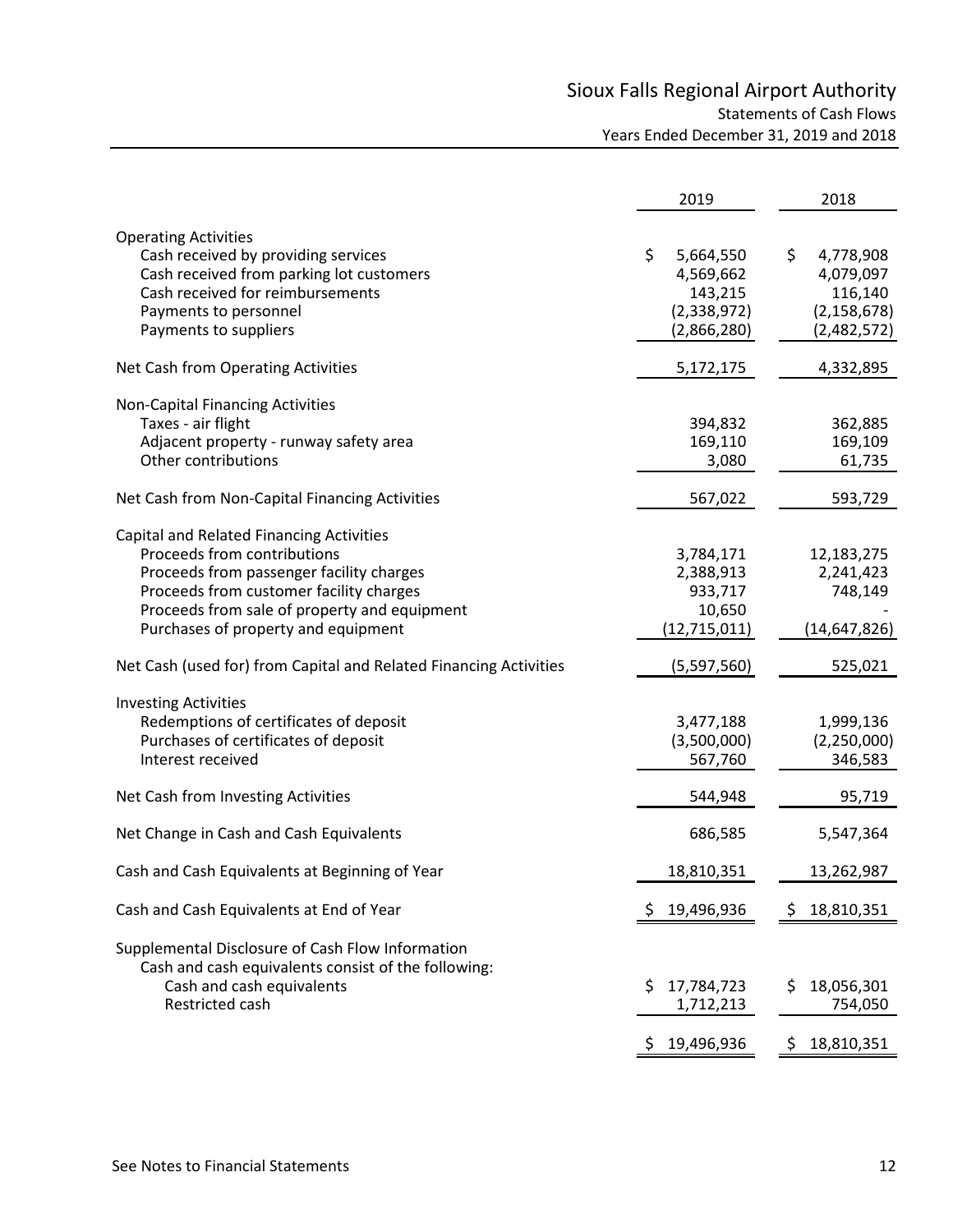# Sioux Falls Regional Airport Authority Statements of Cash Flows Years Ended December 31, 2019 and 2018

|                                                         | 2019             |    | 2018       |
|---------------------------------------------------------|------------------|----|------------|
| Reconciliation of Operating Loss to Net Cash from       |                  |    |            |
| <b>Operating Activities</b>                             |                  |    |            |
| <b>Operating Loss</b>                                   | \$<br>(455, 314) | \$ | (557, 656) |
| Adjustments to Reconcile Operating Loss to Net          |                  |    |            |
| <b>Cash from Operating Activities</b>                   |                  |    |            |
| Depreciation                                            | 5,472,787        |    | 5,141,276  |
| Changes in Assets and Liabilities                       |                  |    |            |
| Accounts receivable                                     | (2,882)          |    | (205, 856) |
| <b>Inventories</b>                                      | 18,233           |    | (20, 728)  |
| Prepaid expenses                                        | (34, 645)        |    | 26,444     |
| Accounts payable                                        | (67, 676)        |    | (164, 062) |
| Related to pension                                      | 203,029          |    | 104,712    |
| Accrued expenses                                        | 38,643           |    | 8,765      |
| Net Cash from Operating Activities                      | 5,172,175        | S. | 4,332,895  |
|                                                         |                  |    |            |
| Supplemental Disclosure of Noncash Financing Activities |                  |    |            |
| Capital asset additions included in accounts payable    | \$<br>1,731,765  | \$ | 747,180    |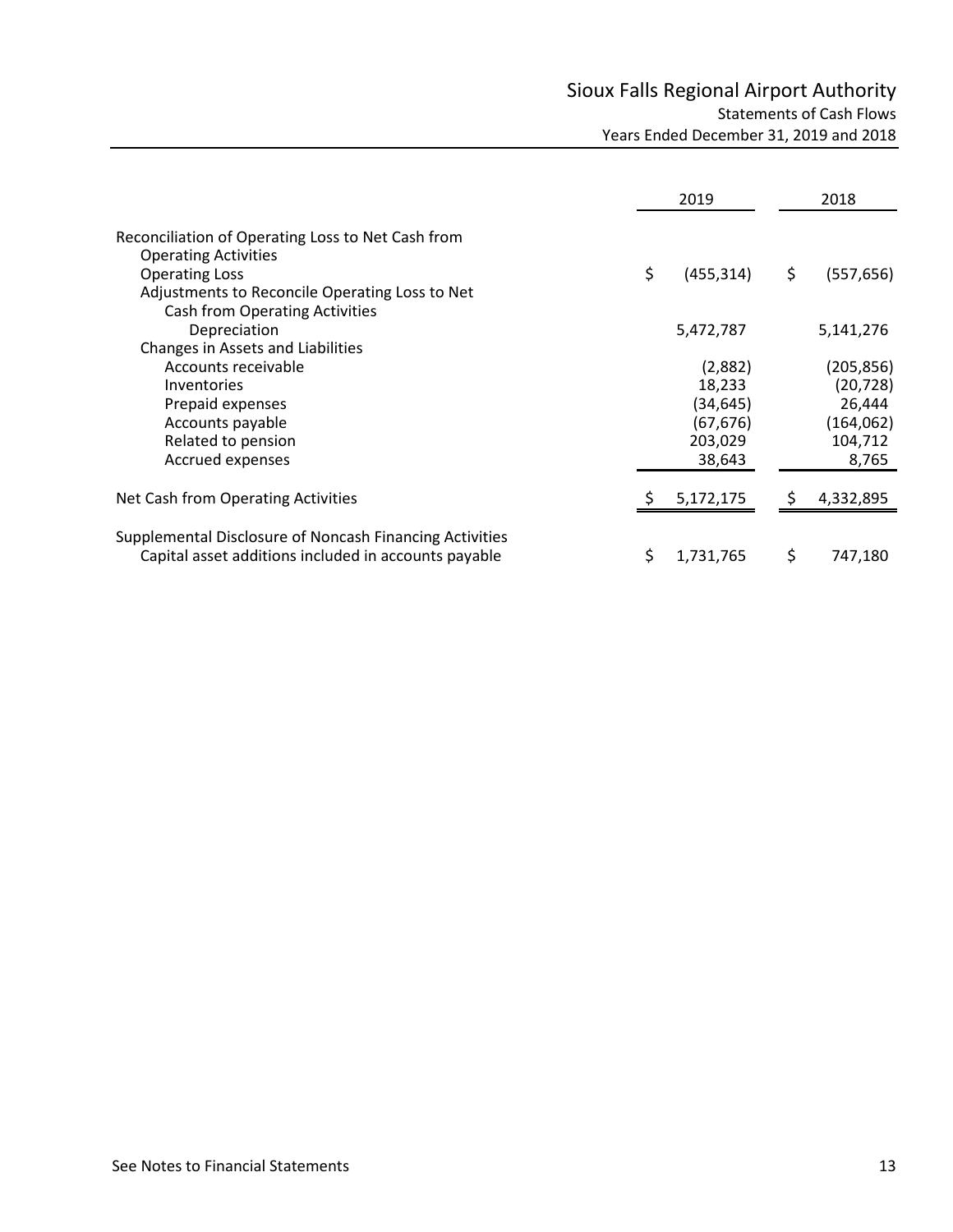# <span id="page-15-0"></span>**Note 1 - Principal Business Activity and Significant Accounting Policies**

#### **Principal Business Activity**

The Sioux Falls Regional Airport Authority (the Authority) was created June 10, 1986, pursuant to South Dakota State law, to operate the affairs of the airport located in Sioux Falls, South Dakota. The Authority is managed by a Board of Commissioners whose members are appointed by the City Council of the City of Sioux Falls. The Authority is not financially accountable for any other organization, nor is the Authority a component unit of any other primary governmental entity.

#### **Basis of Accounting**

The financial statements of the Sioux Falls Regional Airport Authority have been prepared using the economic resources measurement focus and the accrual basis of accounting. The accounting policies of the Authority conform to accounting principles generally accepted in the United States of America as applicable to a governmental entity proprietary fund. The Governmental Accounting Standards Board (GASB) is the accepted standard-setting body for establishing governmental accounting and financial reporting principles. The Authority's financial statements contain a statement of net position, a statement of revenue, expenses, and changes in net position, and a statement of cash flows.

The Authority's policy is to first apply unrestricted resources when an expense is incurred for purposes for which both restricted and unrestricted resources are available. Also, transactions for which cash flows are reported as capital and related financing activities, non-capital financing activities, or investing activities are reported as components of nonoperating revenues. The Authority reports all other revenues received as operating revenues.

#### **Estimates**

The preparation of financial statements in conformity with generally accepted accounting principles requires management to make estimates and assumptions that affect the reported amounts of assets and liabilities and disclosure of contingent assets and liabilities at the date of the financial statements and the reported amounts of revenue and expenses during the reporting period. Actual results could differ from those estimates.

#### **Cash and Cash Equivalents**

For purposes of the statements of cash flows, the Authority considers all highly liquid investments with a term to maturity of three months or less when purchased to be cash equivalents.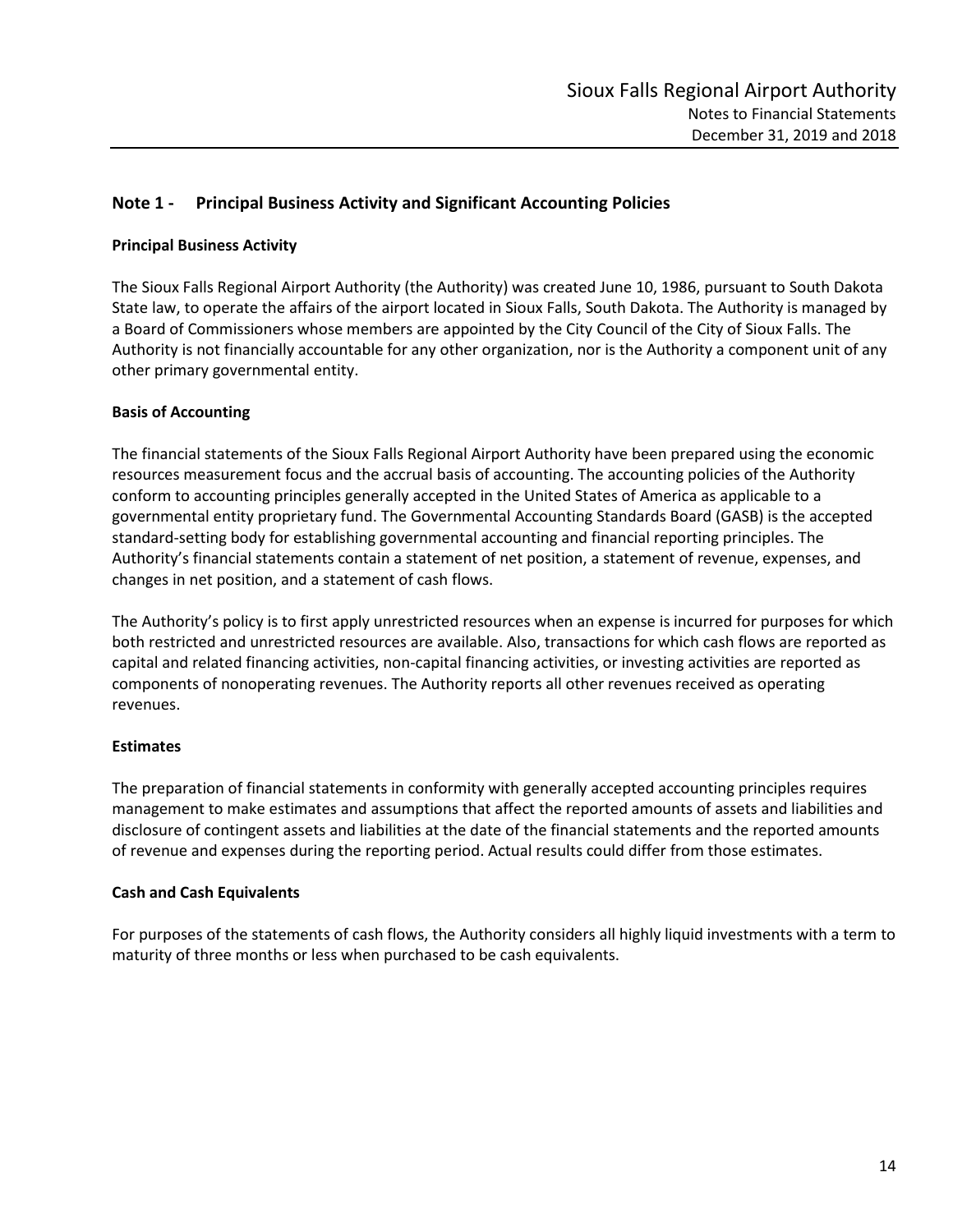#### **Receivables and Credit Policies**

Accounts receivable are uncollateralized customer obligations due under normal trade terms requiring payment within 30 days from the invoice date. At December 31, 2019 and 2018, accounts receivable were generally due from lessees in the airline and car rental industries. Unpaid accounts receivable over 30 days do not bear interest. Accounts receivable are stated at the amount billed to the customer. Payments of accounts receivable are allocated to the specific invoices identified on the customer's remittance advice or, if unspecified, are applied to the earliest unpaid invoices. The Authority performs periodic credit evaluations of its lessees' financial condition and generally does not require collateral. The carrying amount of accounts receivable is reduced by a valuation allowance that reflects management's best estimate of the amounts that will not be collected. If accounts become uncollectible, they are charged to operations when that determination is made. At December 31, 2019 and 2018, all accounts were considered collectible and therefore an allowance for doubtful accounts is not provided.

#### **Inventories**

Inventories are valued at the lower of cost, (first-in, first-out method) or net realizable value and consist of supplies, fuel and deicer fluid.

#### **Investments**

The Authority invests in certificates of deposits. Investments are valued at their fair value on the statements of net position. Management's intent is to hold all investments to maturity. Realized and unrealized gains and losses are included in interest and investment income on the statements of revenues, expenses, and changes in net position.

#### **Property and Equipment**

Property and equipment is stated at cost. The Authority capitalizes all expenditures for land, buildings and equipment over \$1,000. Maintenance and repairs are charged to expenses as incurred. Depreciation is computed on the straight-line method over the following estimated useful lives:

| <b>Buildings</b>                   | 20 - 50 years |
|------------------------------------|---------------|
| Improvements, other than buildings | 5 - 50 vears  |
| Machinery and equipment            | 5 - 30 vears  |

#### **Accrued Absences and Sick Leave**

Annual leave is earned by the employees based on years of service. Generally, employees earn two weeks for one to five years of service, 15 days for six to ten years, and one day per year thereafter to a maximum of twenty-five days. The vacation year is a calendar year and starts on January 1 of each year based on the vacation earned from the previous year. Upon termination, employees are entitled to receive compensation for their accrued annual leave balance. Employees who have been continuously employed by the Authority for at least 20 years, accumulated 1,000 hours of sick leave prior to their retirement or death will receive payment for onefourth of their accrued sick leave hours paid at their regular base hourly rate of pay at the date of retirement or death.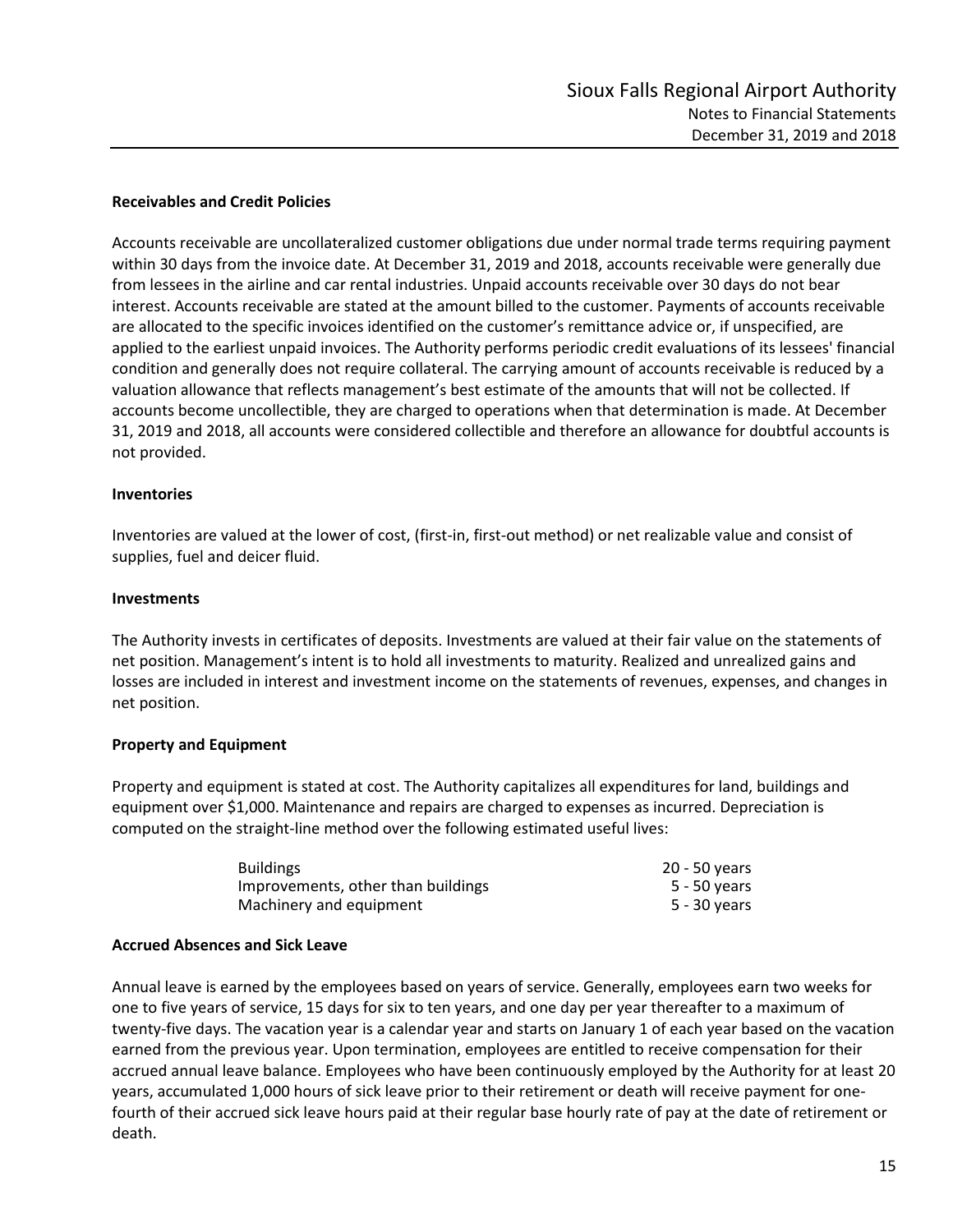#### **Operating Revenue**

The Authority recognizes operating revenue when persuasive evidence of an arrangement exists, services have been provided, the fee is fixed or determinable and collectability is reasonably assured. All other revenue is considered non-operating.

# **Air Flight Property Taxes**

Air flight property taxes are assessed by the State of South Dakota and certified to the respective County Auditor no later than the fourth Monday in August of each year. The air flight taxes are due and payable on January 1 of the following year, at which time the tax lien on the property attaches as an enforceable lien. The County bills and collects the taxes and remits them to the Authority.

## **Federal and State Grants**

The Authority receives federal financial assistance from the U. S. Department of Transportation Security Administration and state financial assistance from the South Dakota Department of Transportation. The funds are provided to finance capital improvements and are not intended to finance current operations. Accordingly, the federal and state grant funds are recorded as capital contributions.

#### **Passenger Facility Charges**

The Authority has received approval from the Federal Aviation Administration (FAA) to impose a passenger facility charge (PFC) up to \$4.50 for each enplaned passenger that utilizes the Sioux Falls Regional Airport. The charge is collected by all carriers and remitted to the Authority, less a \$0.11 per passenger handling fee. The proceeds from the PFC's are restricted for use by the Authority for certain FAA approved projects per Code of Federal Regulations (C.F.R.) 158.13. PFC proceeds are recorded as non-operating revenues.

# **Customer Facility Charges**

During 2018, the Authority began assessing a customer facility charge (CFC) to rental car concessionaires. Current charges are \$3.00 per day with a limit of 14 days. The proceeds from the CFC's are restricted for rental car facilities construction projects. CFC proceeds are recorded as non-operating revenues.

#### **Income Taxes**

On June 15, 1988, the Authority received a ruling from the Internal Revenue Service determining that the Authority is a political subdivision and is not required to file a federal tax return.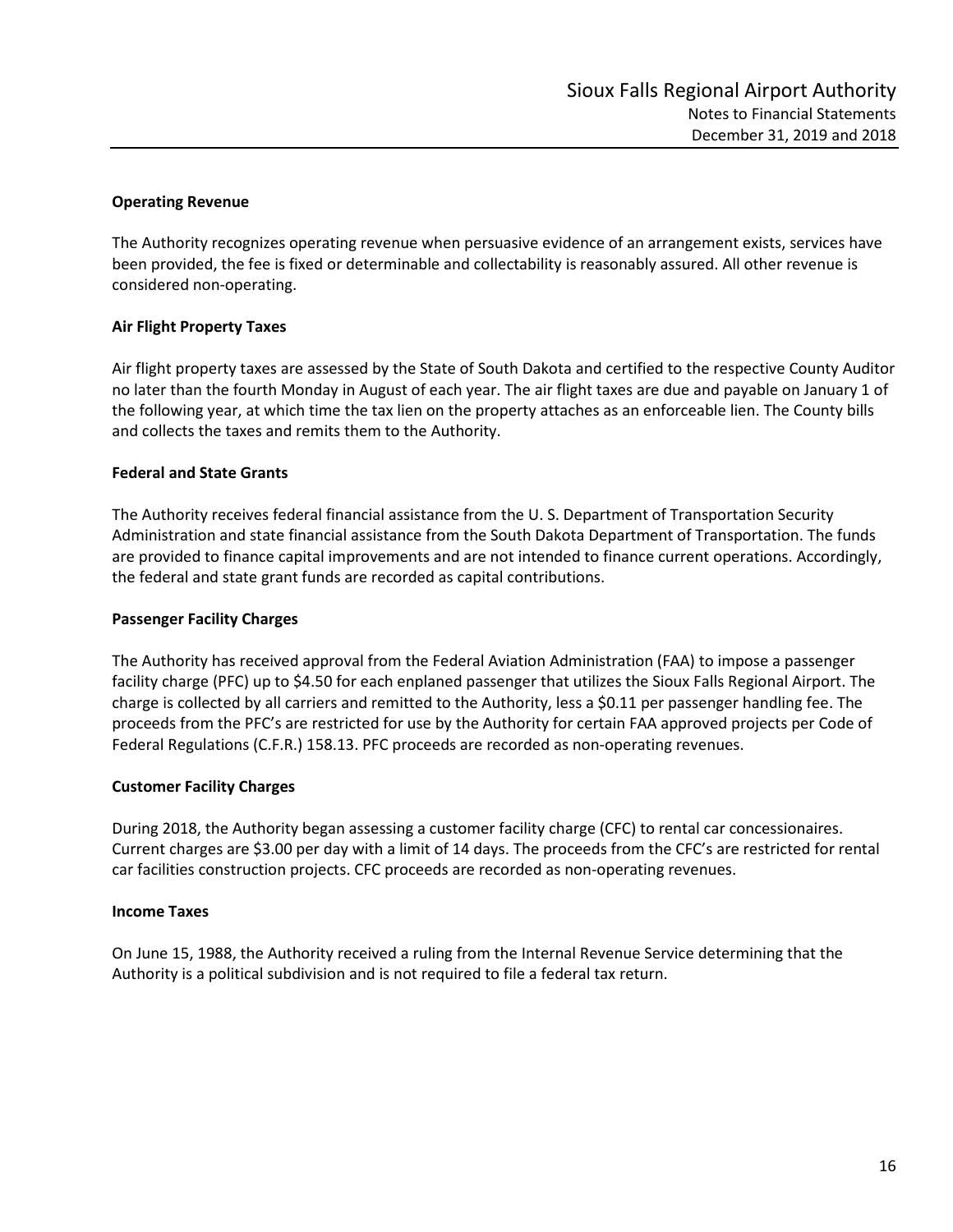#### **Pensions**

For purposes of measuring the net pension asset, deferred outflows of resources and deferred inflows of resources related to pensions, and pension revenue, information about the fiduciary net position of the South Dakota Retirement System (SDRS) and additions to/deletions from SDRS's fiduciary net position have been determined on the same basis as they are reported by SDRS. The Authority contributions and net pension asset are recognized on an accrual basis of accounting. Investments are reported at fair value.

#### **Deferred Outflows of Resources**

Deferred outflows of resources represent a consumption of net position that applies to future periods and will not be recognized as an outflow of resources (expense/expenditure) until then. Deferred outflows of resources consist of unrecognized items not yet charged to pension expense and contributions from the Authority after the measurement date but before the end of the Authority's reporting period.

#### **Deferred Inflows of Resources**

Deferred inflows of resources represent an acquisition of net position that applies to a future periods(s) and so will not be recognized as an inflow of resources (revenue) until that time. Deferred inflows of resources consist of the unamortized portion of the net difference between projected and actual earnings on pension plan investments, and other unrecognized items not yet credited to pension expense.

#### **Annual Budgets**

On a discretionary basis, the Board of Commissioners annually adopt a budget as submitted by management, but greater emphasis is placed on complying with the grant budget, terms and conditions on a grant-by-grant basis. These terms and conditions usually specify the period during which costs may be incurred and outline budget restrictions or allowances. Any material changes to the annual budget are subsequently approved by the Board of Commissioners. Budgetary comparison information is not presented and is not required to be disclosed.

#### **Reclassifications**

Certain reclassifications of amounts previously reported have been made to the accompanying consolidated financial statements to maintain consistency between periods presented. The reclassifications had no impact on previously reported net assets.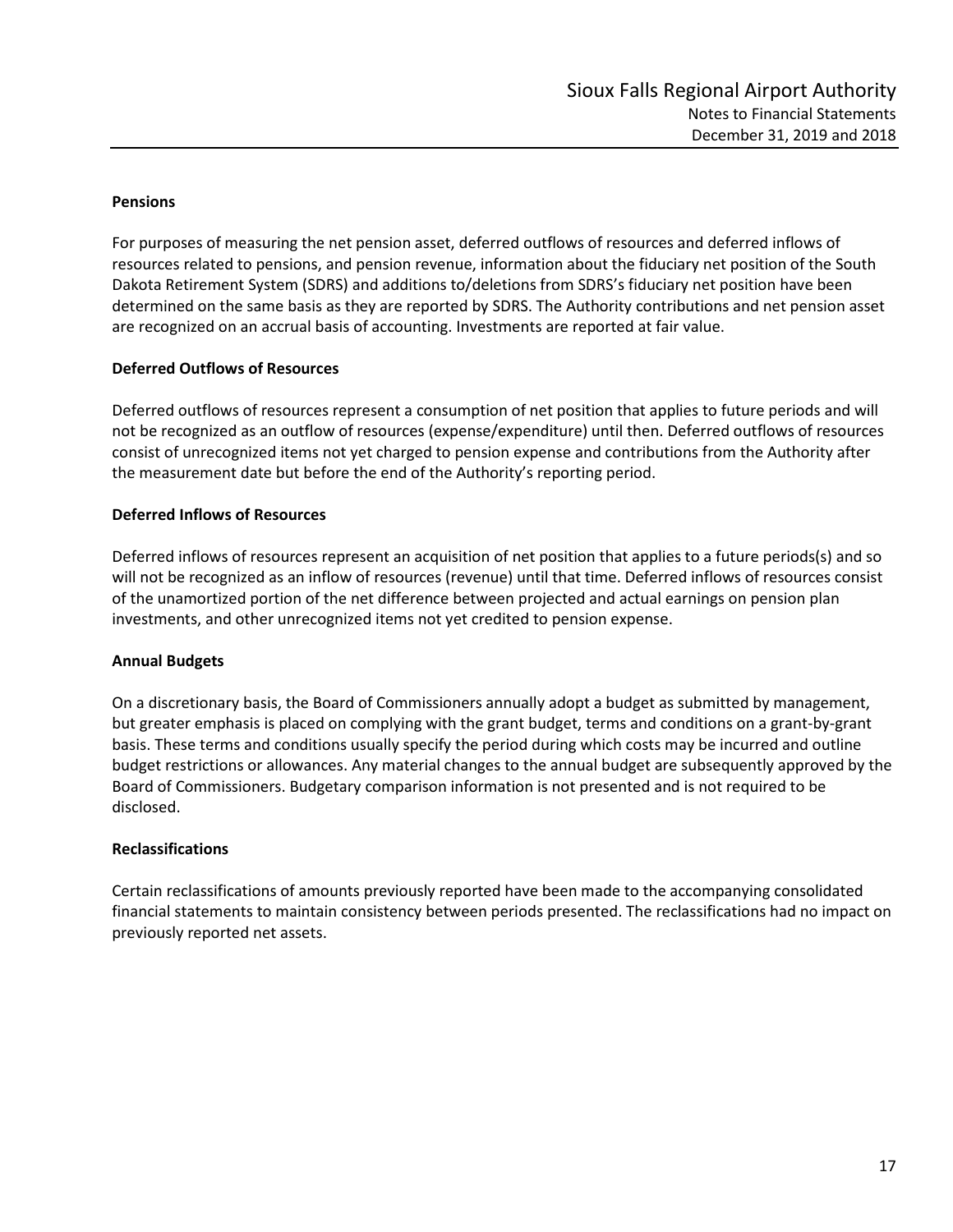#### **Recent Accounting Pronouncements**

In June 2017, the GASB issued Statement No. 87, *Leases*. The statement is meant to better meet the information needs of financial statement users by improving accounting and financial reporting for leases by governments. This statement increases the usefulness of governments' financial statements by requiring recognition of certain lease assets and liabilities for leases that previously were classified as operating leases and recognized as inflows of resources or outflows of resources based on the payment provisions of the contract. It establishes a single model for lease accounting based on the foundational principle that leases are financings of the right to use an underlying asset. Under this statement, a lessee is required to recognize a lease liability and an intangible rightto-use lease asset, and a lessor is required to recognize a lease receivable and a deferred inflow resources, thereby enhancing the relevance and consistency of information about governments' leasing activities. Statement 87 is effective for fiscal years beginning after December 15, 2019, however a delay in the implementation date is currently pending. The Authority is currently evaluating the impact of this statement on the financial statements when implemented.

## **Note 2 - Bank Deposits and Investments**

The Authority's deposits are made and held in qualified public depositories. In South Dakota, qualified depositories are required by SDCL 4-6A-3 to maintain at all times, segregated from their other assets, eligible collateral having a value equal to at least 100% of the public deposit accounts which exceed deposit insurance such as the FDIC and NCUA. In lieu of pledging eligible securities, a qualified public depository may furnish irrevocable standby letters of credit issued by Federal Home Loan Banks accompanied by written evidence of that bank's public debt rating which may not be less than "AA" or a qualified public depository may furnish a corporate surety bond of a corporation authorized to do business in South Dakota. The Authority has entered into a general depository agreement in which deposits in excess of the amounts insured by the FDIC shall be fully and continually secured by the bank by the deposit or setting aside of collateral of the types and in the manner as is prescribed by State law for the security of public funds.

The Authority follows an investment policy to maintain an investment portfolio consisting of government backed securities, securities issued by government-sponsored enterprises or federally related institutions that are guaranteed directly or indirectly by the U.S. government (U.S. Agencies), and certificates of deposit.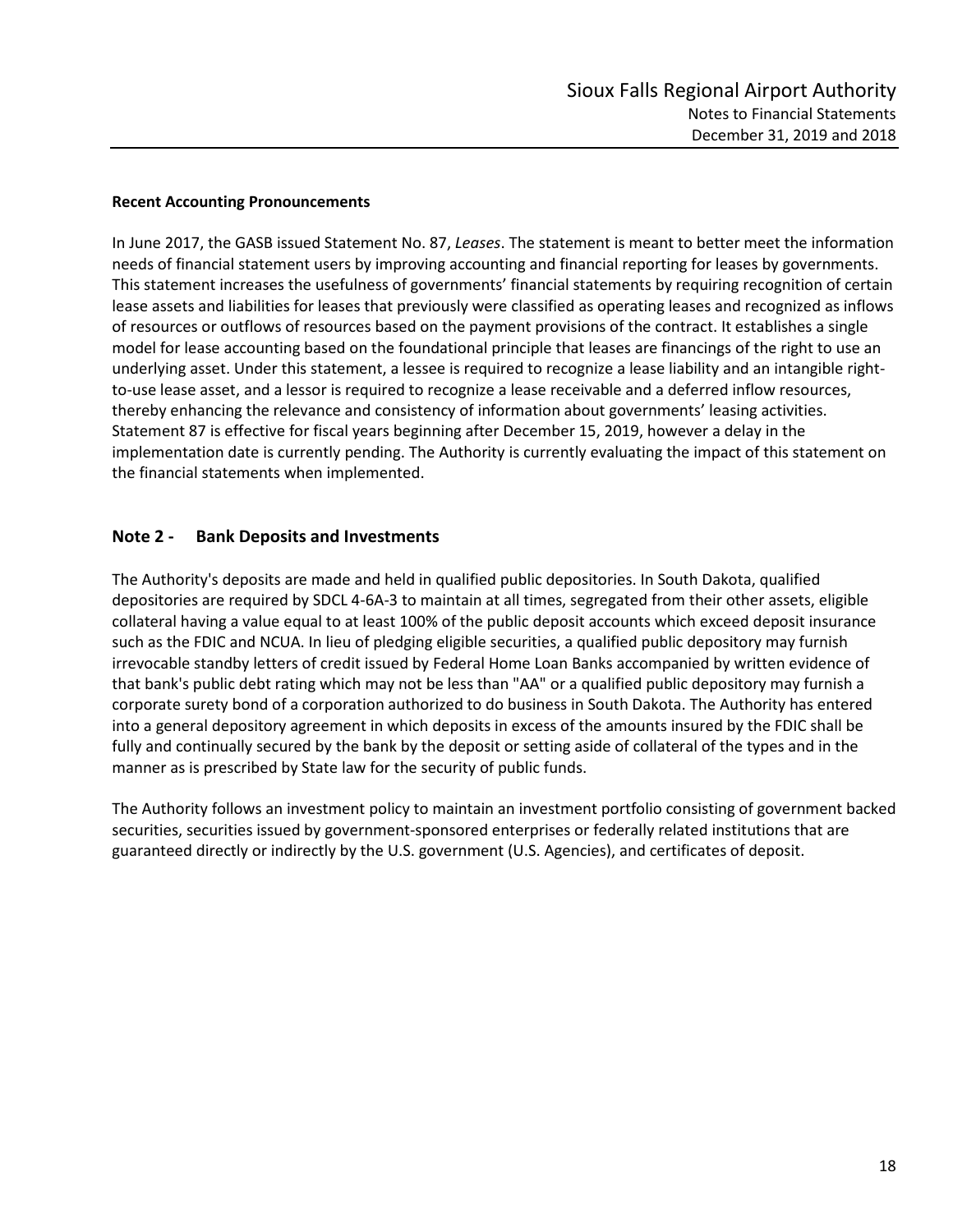SDCL 4-5-6 permits public funds to be invested in (a) securities of the United States and securities guaranteed by the United States government either directly or indirectly; (b) repurchase agreements fully collateralized by securities described in (a); or in shares of an open-end; no-load fund administered by an investment company whose investments are in securities described in (a) and repurchase agreements described in (b). Also, SDCL 4-5-9 requires that investments shall be in the physical custody of the Authority or may be deposited in a safekeeping account with any bank or trust company designated by the Authority as its fiscal agent.

Credit Risk - The credit risk is the risk that an issuer or other counterparty to an investment will not fulfill its obligations. The Authority's investments in certificates of deposit were fully insured by the Federal Deposit Insurance Company (FDIC). Insured deposits are backed by the full faith and credit of the U.S. Government.

Custodial Credit Risk – The custodial credit risk is the risk that, in the event of a depository failure, the Authority will not be able to recover deposits. Authority deposits in excess of depository insurance must be 100 percent collateralized. As of December 31, 2019, \$19,478,017 of the Authority's bank balance of \$23,978,017 was exposed to custodial credit risk as follows:

| Uninsured and collateral held by pledging bank<br>Uninsured and collateral held by the pledging bank's trust department | 19,081,711 |
|-------------------------------------------------------------------------------------------------------------------------|------------|
| not in the Authority's name                                                                                             | 396,306    |
|                                                                                                                         | 19,478,017 |

Concentration of Credit Risk - The risk of loss attributed to the magnitude of an investment in a single issuer. The Authority does not have a policy regarding concentration of credit risk.

Interest Rate Risk – The interest rate risk is the risk that changes in market interest rates will adversely affect the fair value of an investment. Generally, the longer the maturity of an investment, then the greater the sensitivity of its fair value to changes in market interest rates. In accordance with the Authority's investment policy, the Authority minimizes the market value risk of investments in the portfolio by structuring its investment portfolio so that securities mature to meet cash requirements for operations, thereby avoiding the need to sell securities in the open market prior to maturity.

As of December 31, 2019, \$1,712,213 of CFC contributions are restricted for rental car construction projects at the Authority under the CFC program requirements.

# **Note 3 - Fair Value Measurements**

The Authority's investments are measured at fair value and are classified according to the following hierarchy:

- Level 1 Investments reflect prices quoted in active markets.
- Level 2 Investments reflect prices that are based on a similar observable asset either directly or indirectly, which may include inputs in markets that are not considered active.
- Level 3 Investments reflect prices based upon unobservable sources.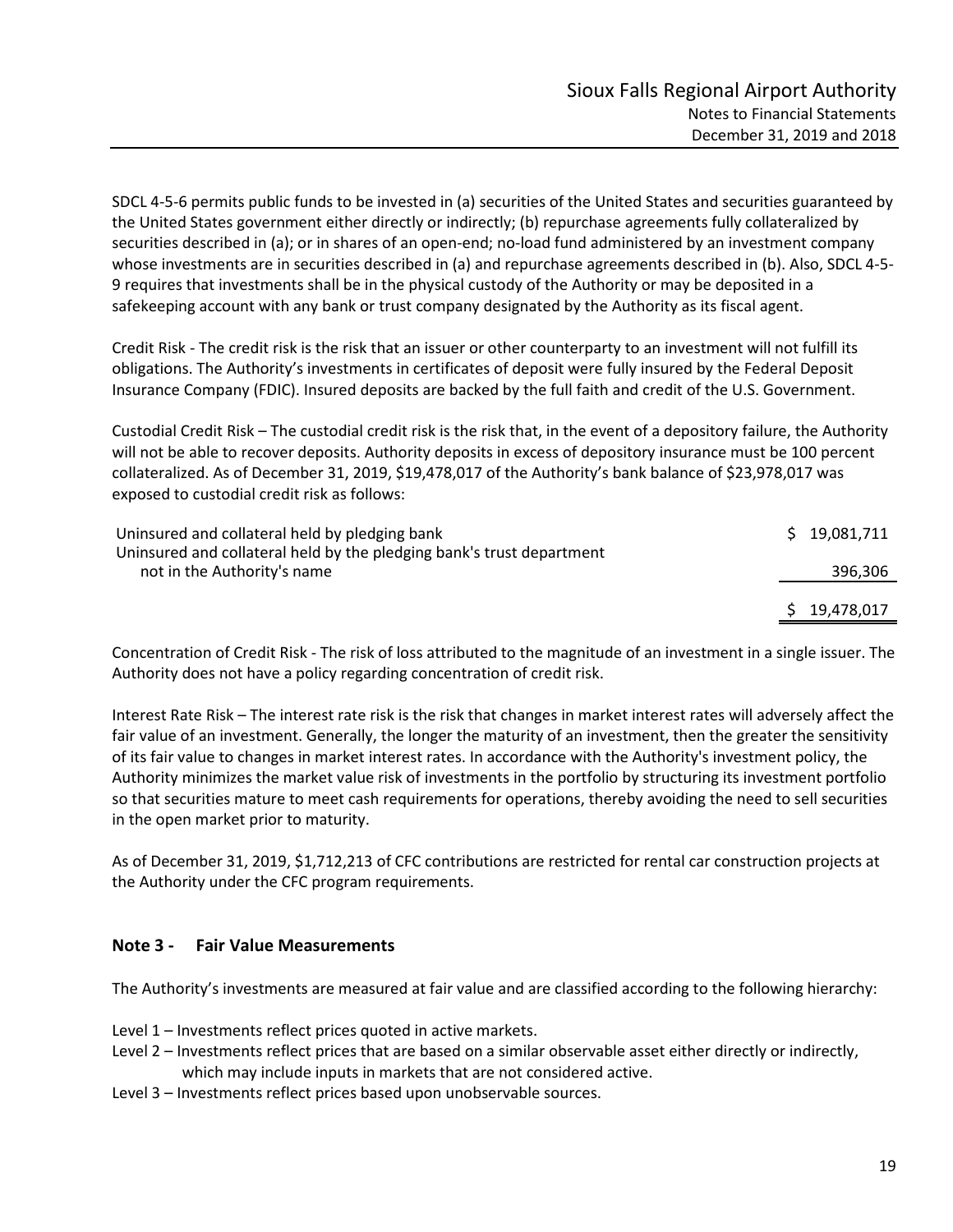First Premier Bank in Sioux Falls uses a pricing service to value investments. This service uses market approach pricing which utilizes models and pricing systems as well as mathematical tools and pricing analyst judgment. All investments are priced by this service, which is not quoted prices in an active market, but rather significant other observable inputs; therefore, the investments in certificates of deposit are categorized as level 2.

The fair value of investments are as follows:

|                         | December 31,<br>2019 |             |  | December 31,<br>2018 |  |
|-------------------------|----------------------|-------------|--|----------------------|--|
| Certificates of deposit |                      | \$4,264,747 |  | \$4,241,935          |  |

# **Note 4 - Retirement Plan**

#### *Plan Information*

All employees, working more than 20 hours per week, participate in the South Dakota Retirement System (SDRS), a cost-sharing, multiple hybrid defined benefit plan administered by SDRS to provide retirement benefits for employees of the State of South Dakota and its political subdivisions. The SDRS provides retirement, disability, and survivor benefits. The right to receive retirement benefits vests after three years of credited service. Authority for establishing, administering and amending plan provisions are found in South Dakota Codified Law 3-12. The SDRS issues a publicly available report that includes financial statements and required supplementary information. That report may be obtained at [https://sdrs.sd.gov/publications.aspx,](https://sdrs.sd.gov/publications.aspx) by writing to the South Dakota Retirement System, P.O. Box 1098, Pierre, SD 57501-1098, or by calling (605) 773-3731.

#### *Benefits Provided*

SDRS has three different classes of employees, Class A general members, Class B public safety and judicial members, and Class C Cement Plant Retirement Fund members.

Members that were hired before July 1, 2017, are Foundation members. Class A Foundation members and Class B Foundation members who retire after age 65 with three years of contributory service are entitled to an unreduced annual retirement benefit. An unreduced annual retirement benefit is also available after age 55 for Class A Foundation members where the sum of age and credited service is equal to or greater than 85 or after age 55 for Class B Foundation judicial members where the sum of age and credited service is equal to or greater than 80. Class B Foundation public safety members can retire with an unreduced annual retirement benefit after age 55 with three years of contributory service. An unreduced annual retirement benefit is also available after age 45 for Class B Foundation public safety members where the sum of age and credited service is equal to or greater than 75. All Foundation retirement benefits that do not meet the above criteria may be payable at a reduced level.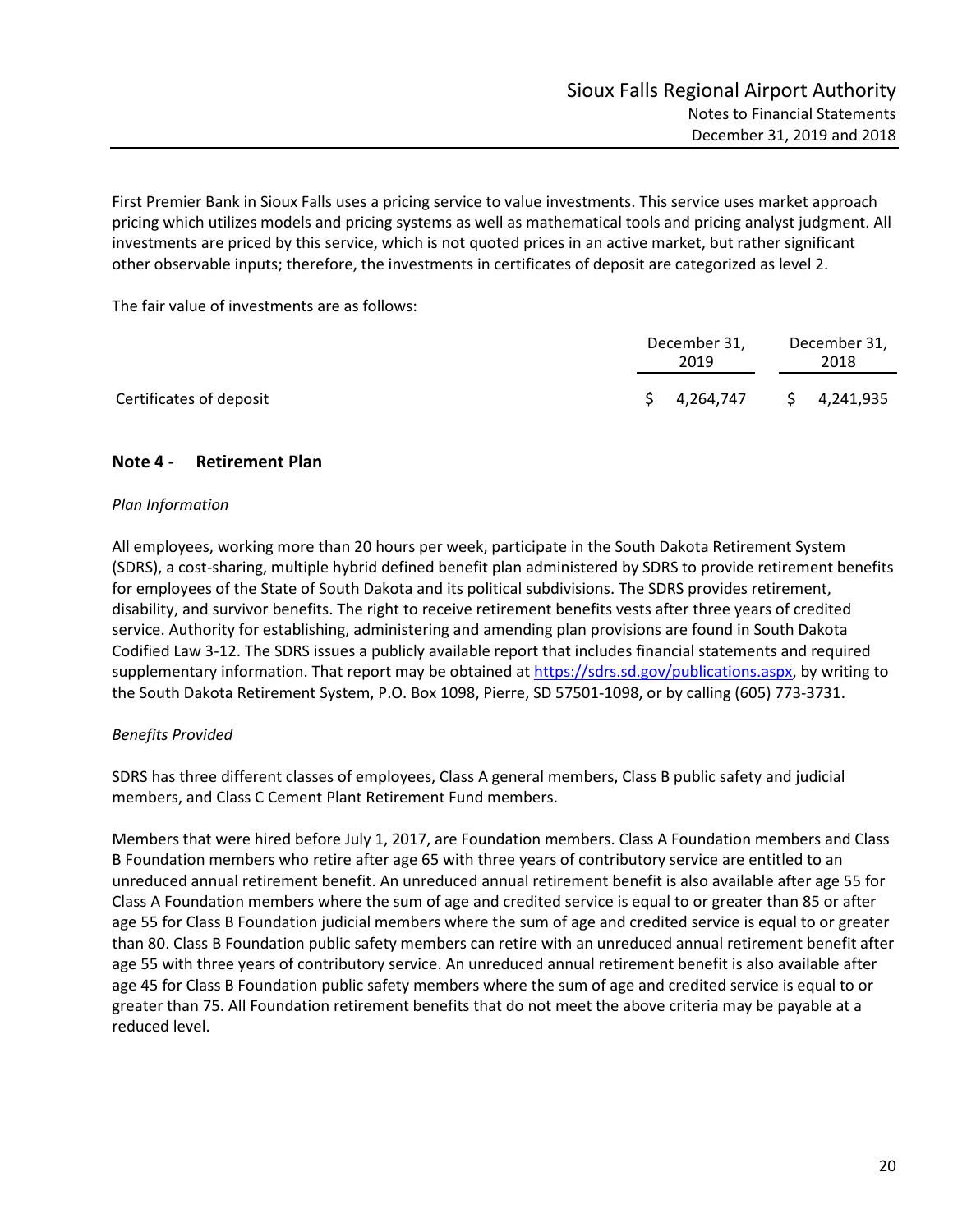Members that were hired on/after July 1, 2017, are Generational members. Class A Generational members and Class B Generational judicial members who retire after age 67 with three years of contributory service are entitled to an unreduced annual retirement benefit. Class B Generational public safety members can retire with an unreduced annual retirement benefit after age 57 with three years of contributory service. At retirement, married Generational members may elect a single-life benefit, a 60 percent joint and survivor benefit, or a 100 percent joint and survivor benefit. All Generational retirement benefits that do not meet the above criteria may be payable at a reduced level. Generational members will also have a variable retirement account (VRA) established, in which they will receive up to 1.5 percent of compensation funded by part of the employer contribution. VRAs will receive investment earnings based on investment returns.

Legislation enacted in 2017 established the current COLA process. At each valuation date:

- Baseline actuarial accrued liabilities will be calculated assuming the COLA is equal to the long-term inflation assumption of 2.25%
- If the fair value of assets is greater or equal to the baseline actuarial accrued liabilities, the COLA will be: o The increase in the 3rd quarter CPI-W, no less than 0.5% and no greater than 3.5%.
- If the fair value of assets is less than the baseline actuarial accrued liabilities, the COLA will be:
	- o The increase in the 3rd quarter CPI-W, no less than 0.5% and no greater than a restricted maximum such that, that if the restricted maximum is assumed for future COLAs, the fair value of assets will be greater or equal to the accrued liabilities.

All benefits except those depending on the Member's Accumulated Contributions are annually increased by the Cost-of-Living Adjustment.

# *Contributions*

Per SDCL 3-12, contribution requirements of the active employees and the participating employers are established and may be amended by the SDRS Board. Covered employees are required by state statute to contribute the following percentages of their salary to the plan; Class A Members, 6.0% of salary, Class B Judicial Members, 9.0% of salary; and Class B Public Safety Members, 8.0% of salary. State statute also requires the employer to contribute an amount equal to the employee's contribution. State statute also requires the employer to contribute an amount equal to the employee's contribution. The Authority's share of contributions to the SDRS for the years ended December 31, 2019, 2018, and 2017, equal to required contributions each year, were \$97,805, \$89,374, and \$82,022, respectively.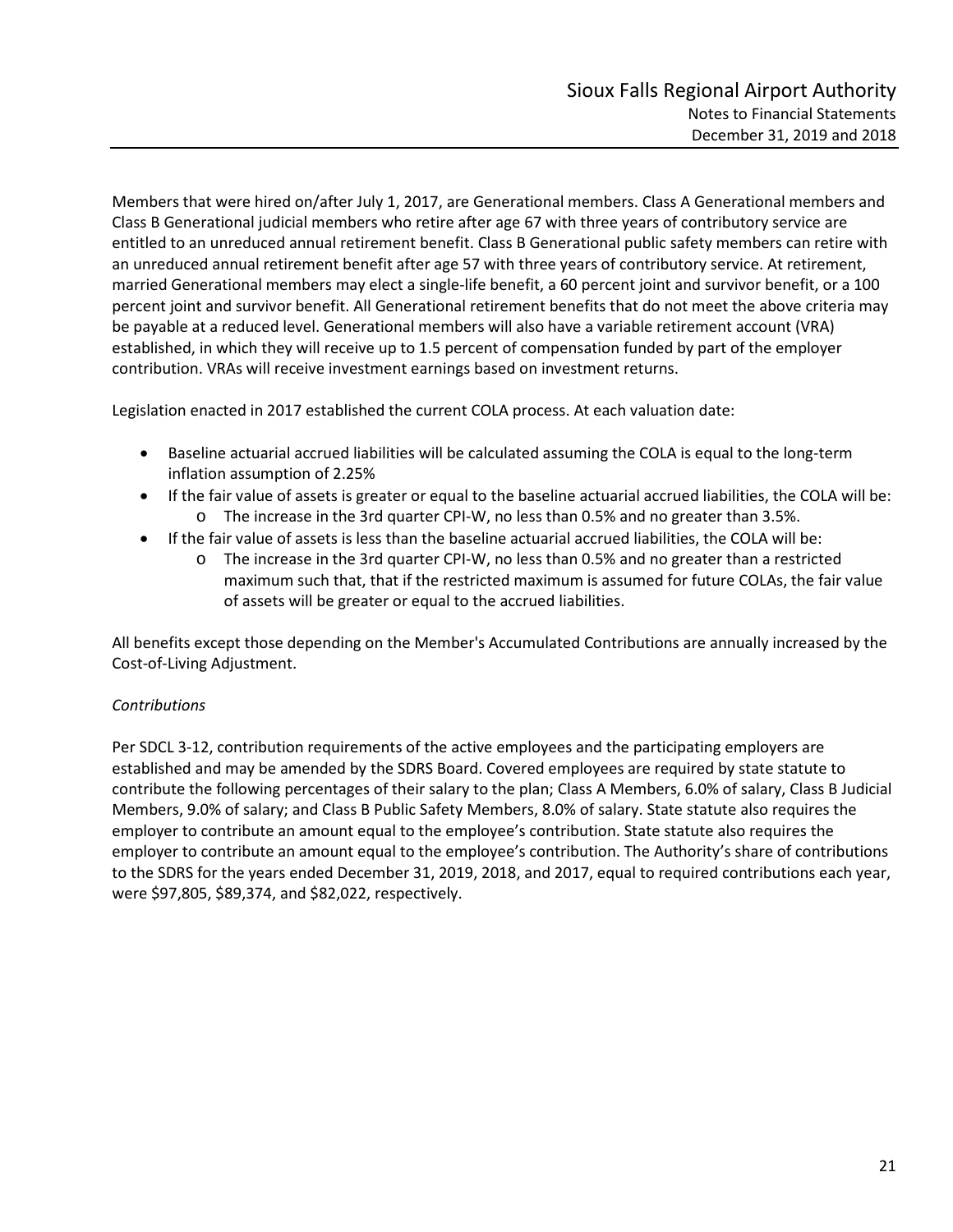*Pension Assets (Liabilities), Pension Expense, and Deferred Outflows of Resources and Deferred Inflows or Resources to Pensions*

At June 30, 2019 and 2018, SDRS is 100.09% and 100.02% funded and accordingly has a net pension asset. The proportionate shares of the components of the net pension asset of SDRS for the Authority as of December 31, 2019 and 2018 are as follows:

|                                                                                                                            | 2019                   | 2018                   |
|----------------------------------------------------------------------------------------------------------------------------|------------------------|------------------------|
| Proportionate share of net position restricted for pension benefits<br>Less proportionate share of total pension liability | 9,211,836<br>9,204,010 | 8,465,441<br>8,463,828 |
| Proportionate share of net pension asset                                                                                   | 7.826                  | 1,613                  |

At December 31, 2019 and 2018, the Authority reported an asset of \$7,826 and \$1,613, respectively, for its proportionate share of the net pension asset. The net pension asset was measured as of June 30, 2019 and 2018, and the total pension asset used to calculate the pension asset was based on a projection of the Authority's share of contributions to the pension plan relative to the contributions of all participating entities. At June 30, 2019, the Authority's proportion was 0.0738554%, which is an increase of 0.0098750% from its proportion measured as of June 30, 2018. At June 30, 2018, the Authority's proportion was 0.0691863%, which is an increase of 0.0052059% from its proportion measured as of June 30, 2017.

For the years ended December 31, 2019 and 2018, the Authority recognized pension expense of \$203,028 and \$104,712, respectively.

At December 31, 2019 and 2018, the Authority reported deferred outflows of resources and deferred inflows of resources related to pensions from the following sources:

|                                                         | 2019 |             |           |            |  |
|---------------------------------------------------------|------|-------------|-----------|------------|--|
|                                                         |      | Deferred    | Deferred  |            |  |
|                                                         |      | Outflows of |           | Inflows of |  |
|                                                         |      | Resources   | Resources |            |  |
|                                                         |      |             |           |            |  |
| Difference between expected and actual experience       | S    | 30,701      | \$        | 3,543      |  |
| Changes in assumption                                   |      | 270,312     |           | 110,815    |  |
| Net difference between projected and actual earnings on |      |             |           |            |  |
| pension plan investments                                |      |             |           | 45.088     |  |
| Changes in proportion and difference between Authority  |      |             |           |            |  |
| contributions and proportionate share of contributions  |      |             |           | 43,737     |  |
| Authority contributions subsequent to measurement date  |      | 48,032      |           |            |  |
|                                                         |      |             |           |            |  |
|                                                         |      | 349,045     |           | 203,183    |  |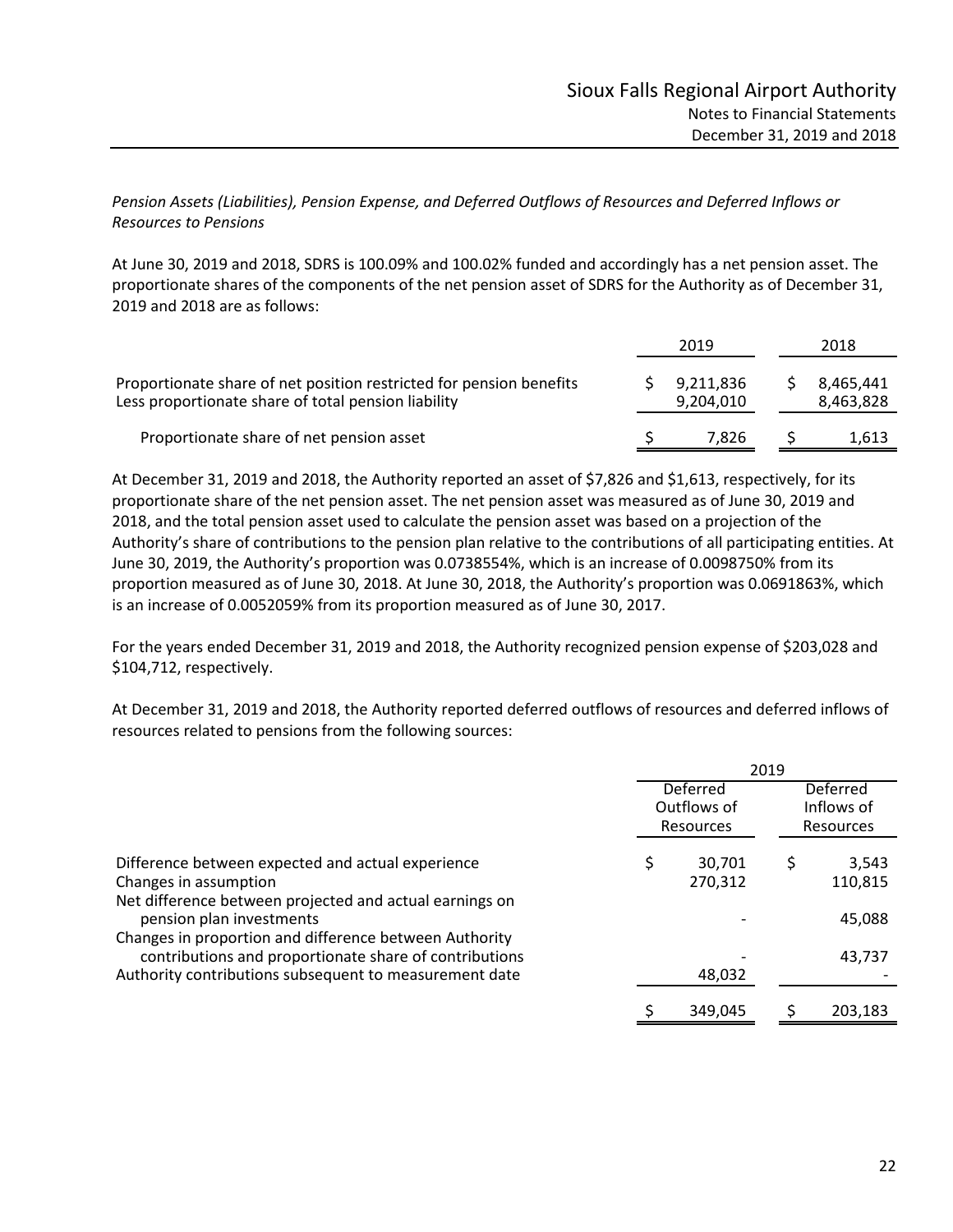|                                                                                                                                                                            | 2018                                 |                   |                                     |         |  |
|----------------------------------------------------------------------------------------------------------------------------------------------------------------------------|--------------------------------------|-------------------|-------------------------------------|---------|--|
|                                                                                                                                                                            | Deferred<br>Outflows of<br>Resources |                   | Deferred<br>Inflows of<br>Resources |         |  |
| Difference between expected and actual experience<br>Changes in assumption                                                                                                 |                                      | 60,988<br>409.661 | \$                                  |         |  |
| Net difference between projected and actual earnings on<br>pension plan investments                                                                                        |                                      |                   |                                     | 121,950 |  |
| Changes in proportion and difference between Authority<br>contributions and proportionate share of contributions<br>Authority contributions subsequent to measurement date |                                      | 46,302            |                                     | 39,897  |  |
|                                                                                                                                                                            |                                      | 516,951           |                                     | 161,847 |  |

Deferred outflows of resources related to pension resulting from the Authority's contributions subsequent to the June 30, 2019 measurement date of \$48,032 will be recognized as a reduction of the net pension liability in the year ending December 31, 2020. Other amounts reported as deferred outflows of resources and deferred inflows of resources related to pension will be recognized in pension expense (reduction of pension expense) as follows:

# Years Ending December 31,

| 2019<br>2020<br>2021<br>2022 |  | 152,892<br>(41,800)<br>(25, 932)<br>12,670 |
|------------------------------|--|--------------------------------------------|
|                              |  | 97,830                                     |

#### *Actuarial Assumptions*

The total pension asset in the SDRS June 30, 2019 actuarial valuation was determined using the following actuarial assumptions, applied to all periods included in the measurement:

| Inflation                 | 2.25%                                                                                 |
|---------------------------|---------------------------------------------------------------------------------------|
| Salary increases          | Graded by years of service, from 6.50% at entry to 3.00% after<br>25 years of service |
| Investment rate of return | 6.50% net of pension plan investment expense                                          |
| Future COLAs              | 1.88%                                                                                 |

Morality rates were based on 97% of the RP-2014 Mortality Table, adjusted to 2006 projected generationally with Scale MP-2016, white collar rates for females and total dataset rates for males. Mortality rates for disabled members were based on the RP-2014 Disabled Retiree Mortality Table, adjusted to 2006 and projected generationally with Scale MP-2016.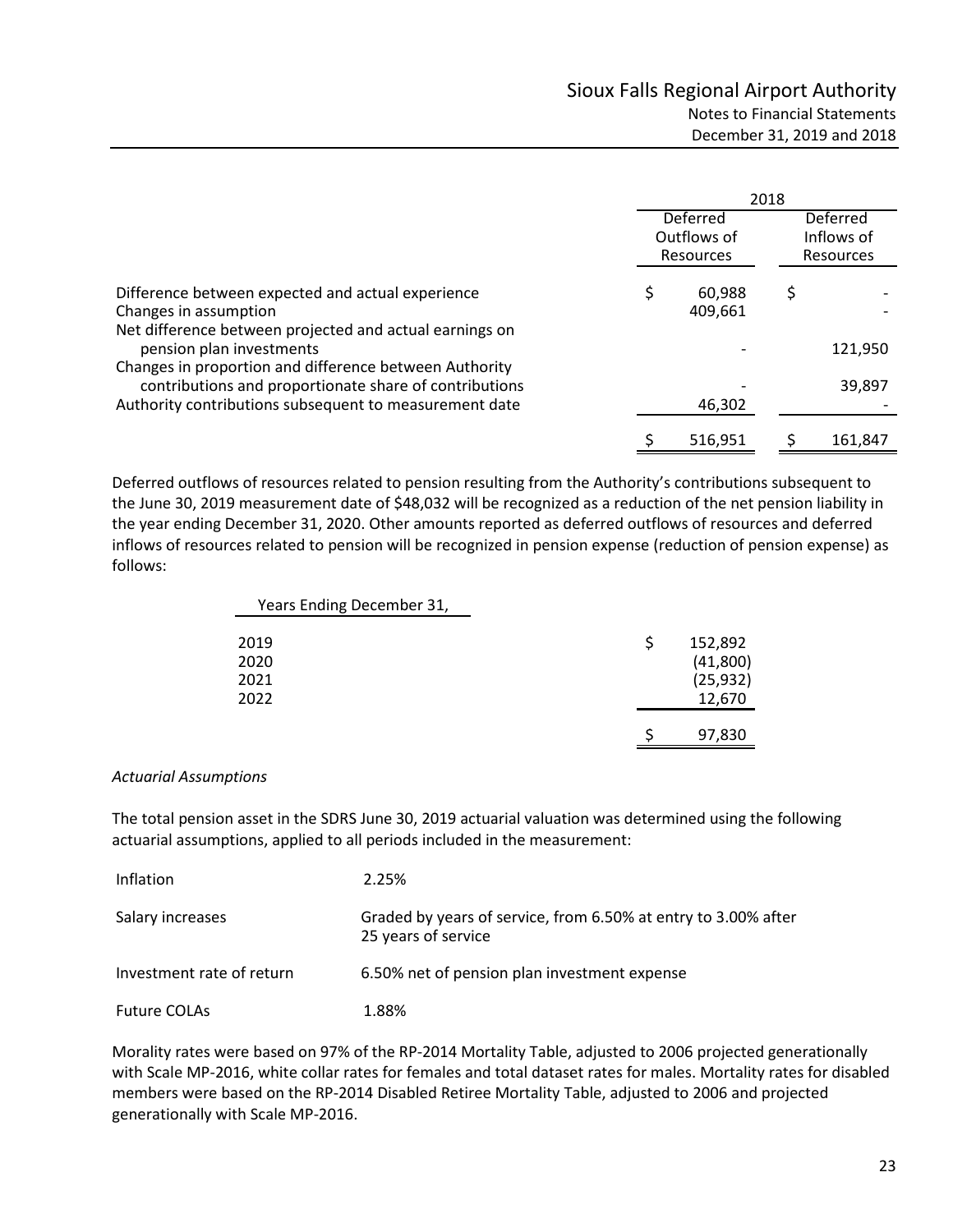The actuarial assumptions used in the June 30, 2019 valuation were based on the results of an actuarial experience study for the period of July 1, 2011 to June 30, 2016.

Investment portfolio management is the statutory responsibility of the South Dakota Investment Council (SDIC), which may utilize the services of external money managers for management of a portion of the portfolio. SDIC is governed by the Prudent Man Rule (i.e., the council should use the same degree of care as a prudent man). Current SDIC investment policies dictate limits on the percentage of assets invested in various types of vehicles (equities, fixed income securities, real estate, cash, private equity, etc.). The long-term expected rate of return on pension plan investments was determined using a method in which best-estimate ranges of expected future real rates of return (expected returns, net of pension plan investment expense and inflation) are developed for each major asset class. These ranges are combined to produce the long-term expected rate of return by weighting the expected future real rates of return by the target asset allocation percentage and by adding expected inflation. Best estimates of real rates of return for each major asset class included in the pension plan's target asset allocation as of June 30, 2019 (see the discussion of the pension plan's investment policy) are summarized in the following table using geometric means:

| <b>Asset Class</b> | Target<br>Allocation | Long-Term<br><b>Expected Real</b><br>Rate of Return |
|--------------------|----------------------|-----------------------------------------------------|
| Global equity      | 58.0%                | 4.7%                                                |
| Fixed income       | 30.0%                | 1.7%                                                |
| Real estate        | 10.0%                | 4.3%                                                |
| Cash               | 2.0%                 | 0.9%                                                |
| Total              | 100.0%               |                                                     |

#### *Discount Rate*

The discount rate used to measure the total pension asset was 6.50%. The projection of cash flows used to determine the discount rate assumed that plan member contributions will be made at the current contribution rate and that matching employer contributions will be made at rates equal to the member rate. Based on these assumptions, the pension plan's fiduciary net position was projected to be available to make all future benefit payments of current plan members. Therefore, the long-term expected rate of return on pension plan investments was applied to all periods of projected benefit payments to determine the total pension asset.

#### *Sensitivity of the Employer's Proportionate Share of the Net Pension Liability to Changes in the Discount Rate*

The following presents the Authority's proportionate share of net pension asset at June 30, 2019 calculated using the discount rate of 6.50%, as well as what the Authority's proportionate share of the net pension asset would be if it were calculated using a discount rate that is 1 percentage point lower (5.50%) or one percentage point higher (7.50%) than the current rate:

|                                                                         | Current                   |  |               |  |             |  |  |
|-------------------------------------------------------------------------|---------------------------|--|---------------|--|-------------|--|--|
|                                                                         | 1% Decrease               |  | Discount Rate |  | 1% Increase |  |  |
| Authority's proportionate share of the<br>net pension asset (liability) | $\frac{1}{2}$ (1,299,071) |  | 7.826         |  | 1.072.712   |  |  |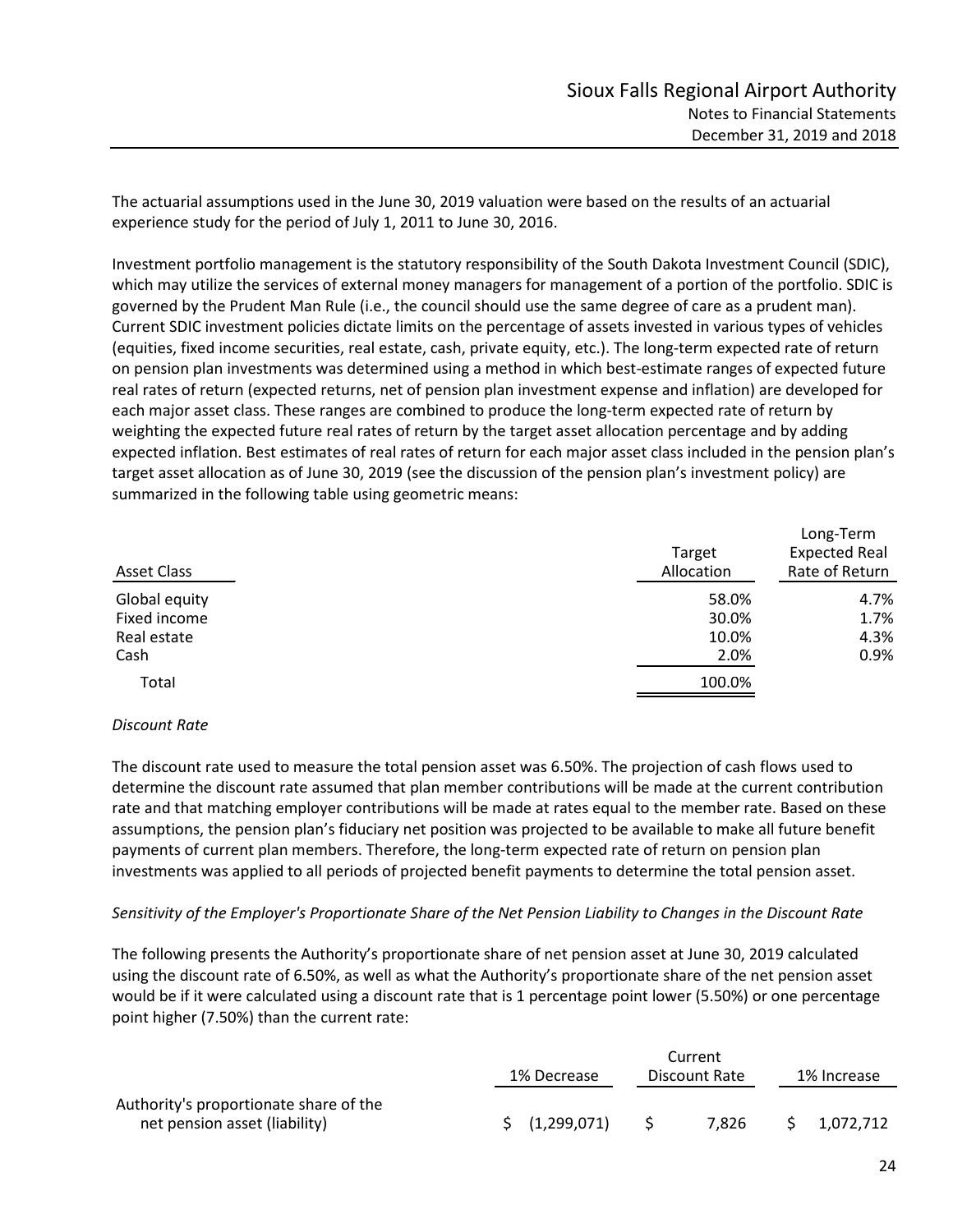*Pension Plan Fiduciary Net Position*

Detailed information about the plan's fiduciary net position is available in the separately issued SDRS financial report.

# **Note 5 - Compensated Absences**

Changes in compensated absences for the year ended December 31, 2019 and 2018, were as follows:

|                      | <b>Balance</b><br>December 31,<br>Additions<br>2018 |        |           | <b>Reductions</b> | <b>Balance</b><br>December 31,<br>2019 |           | Current<br>Portion                     |         |                    |         |
|----------------------|-----------------------------------------------------|--------|-----------|-------------------|----------------------------------------|-----------|----------------------------------------|---------|--------------------|---------|
| Compensated absences |                                                     | 92,099 |           | 100,005           | \$                                     | (74, 184) | S                                      | 117.920 |                    | 100,005 |
|                      | <b>Balance</b><br>December 31,<br>2017              |        | Additions |                   | <b>Reductions</b>                      |           | <b>Balance</b><br>December 31,<br>2018 |         | Current<br>Portion |         |
| Compensated absences |                                                     | 90,656 |           | 74,957            | S                                      | (73, 514) |                                        | 92.099  |                    | 74,957  |

# **Note 6 - Capital Assets**

|                                    | 2019                     |             |    |                  |    |                                    |    |                            |  |
|------------------------------------|--------------------------|-------------|----|------------------|----|------------------------------------|----|----------------------------|--|
|                                    | <b>Balance</b><br>1/1/19 |             |    | <b>Additions</b> |    | Retirements or<br><b>Disposals</b> |    | <b>Balance</b><br>12/31/19 |  |
| Non-depreciable assets             |                          |             |    |                  |    |                                    |    |                            |  |
| Land                               | Ś.                       | 1,152,384   | Ś. |                  | \$ |                                    | Ś  | 1,152,384                  |  |
| Construction in progress           |                          | 3,172,674   |    | 13,373,848       |    | (7,269,059)                        |    | 9,277,463                  |  |
| Total non-depreciable assets       |                          | 4,325,058   |    | 13,373,848       |    | (7,269,059)                        |    | 10,429,847                 |  |
| Depreciable assets                 |                          |             |    |                  |    |                                    |    |                            |  |
| <b>Buildings</b>                   |                          | 56,094,827  |    | 6,169,034        |    |                                    |    | 62,263,861                 |  |
| Improvements, other than buildings |                          | 119,570,399 |    | 617,118          |    |                                    |    | 120,187,517                |  |
| Machinery and equipment            |                          | 8,855,457   |    | 808,656          |    | (186, 899)                         |    | 9,477,214                  |  |
| Total depreciable assets           |                          | 184,520,683 |    | 7,594,808        |    | (186, 899)                         |    | 191,928,592                |  |
| Total capital assets               |                          | 188,845,741 |    | 20,968,656       |    | (7,455,958)                        | S  | 202,358,439                |  |
| Accumulated depreciation includes  |                          |             |    |                  |    |                                    |    |                            |  |
| <b>Buildings</b>                   | Ś.                       | 16,277,393  | \$ | 1,495,209        | \$ |                                    | \$ | 17,772,602                 |  |
| Improvements, other than buildings |                          | 47,888,590  |    | 3,507,399        |    |                                    |    | 51,395,989                 |  |
| Machinery and equipment            |                          | 5,151,913   |    | 470,179          |    | (184, 343)                         |    | 5,437,749                  |  |
| Total net capital assets           |                          | 69,317,896  |    | 5,472,787        |    | (184, 343)                         | s  | 74,606,340                 |  |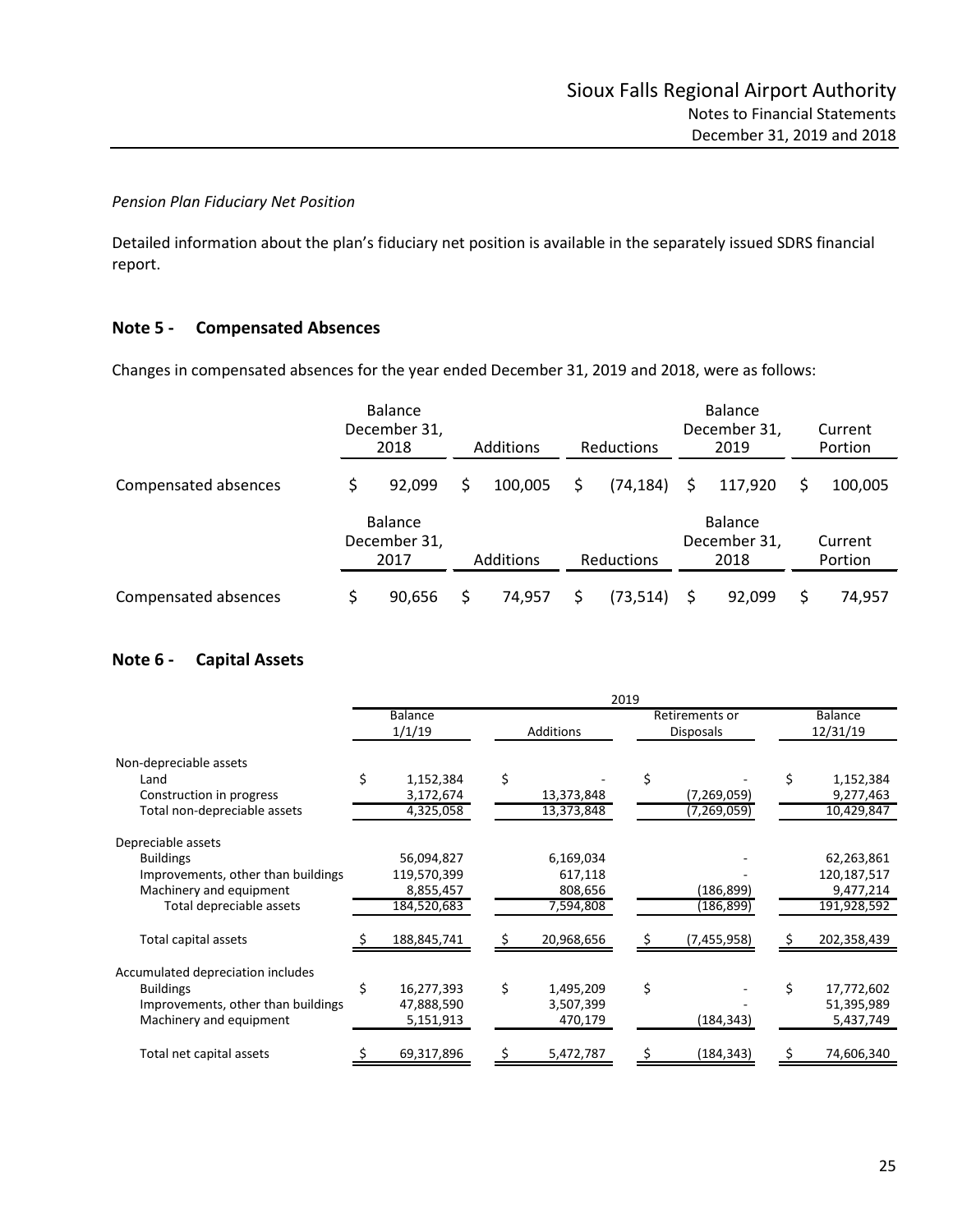# Sioux Falls Regional Airport Authority Notes to Financial Statements December 31, 2019 and 2018

|                                                                                                                                     | 2018 |                                                       |    |                                               |    |                                     |    |                                                       |
|-------------------------------------------------------------------------------------------------------------------------------------|------|-------------------------------------------------------|----|-----------------------------------------------|----|-------------------------------------|----|-------------------------------------------------------|
|                                                                                                                                     |      | <b>Balance</b><br>1/1/18                              |    | Additions                                     |    | Retirements or<br><b>Disposals</b>  |    | <b>Balance</b><br>12/31/18                            |
| Non-depreciable assets<br>Land<br>Construction in progress<br>Total non-depreciable assets                                          | Ś.   | 1,152,384<br>320,136<br>1,472,520                     | \$ | 14,386,744<br>14,386,744                      |    | (11,534,206)<br>(11,534,206)        | \$ | 1,152,384<br>3,172,674<br>4,325,058                   |
| Depreciable assets<br><b>Buildings</b><br>Improvements, other than buildings<br>Machinery and equipment<br>Total depreciable assets |      | 56,042,802<br>107,652,097<br>8,765,936<br>172,460,835 |    | 52,025<br>12,124,538<br>154,806<br>12,331,369 |    | (206,236)<br>(65, 285)<br>(271,521) |    | 56,094,827<br>119,570,399<br>8,855,457<br>184,520,683 |
| Total capital assets                                                                                                                |      | 173,933,355                                           |    | 26,718,113                                    |    | (11,805,727)                        |    | 188,845,741                                           |
| Accumulated depreciation includes<br><b>Buildings</b><br>Improvements, other than buildings<br>Machinery and equipment              | Ś    | 14,791,681<br>44,870,302<br>4,786,157                 | \$ | 1,485,712<br>3,224,523<br>431,041             | \$ | (206,235)<br>(65, 285)              | Ś. | 16,277,393<br>47,888,590<br>5,151,913                 |
| Total net capital assets                                                                                                            |      | 64,448,140                                            |    | 5,141,276                                     |    | (271,520)                           | S  | 69,317,896                                            |

# **Note 7 - Leases**

The Authority owns general aviation and air cargo buildings, which are leased under long-term lease agreements. The cost and accumulated depreciation of these buildings, which are included in property and equipment on the accompanying statements of net position were \$7,854,241 and \$2,293,249 respectively, at December 31, 2019, and were \$7,854,241 and \$2,136,165 respectively, at December 31, 2018. The Authority also leases airport and terminal facilities under various lease agreements.

Minimum future rentals on noncancelable operating leases due to the Authority are as follows:

| Years Ending December 31, |                 |
|---------------------------|-----------------|
| 2020                      | \$<br>2,200,941 |
| 2021                      | 2,107,075       |
| 2022                      | 1,920,884       |
| 2023                      | 1,851,506       |
| 2024                      | 850,420         |
| Thereafter                | 5,290,810       |
|                           |                 |
|                           | 14,221,636      |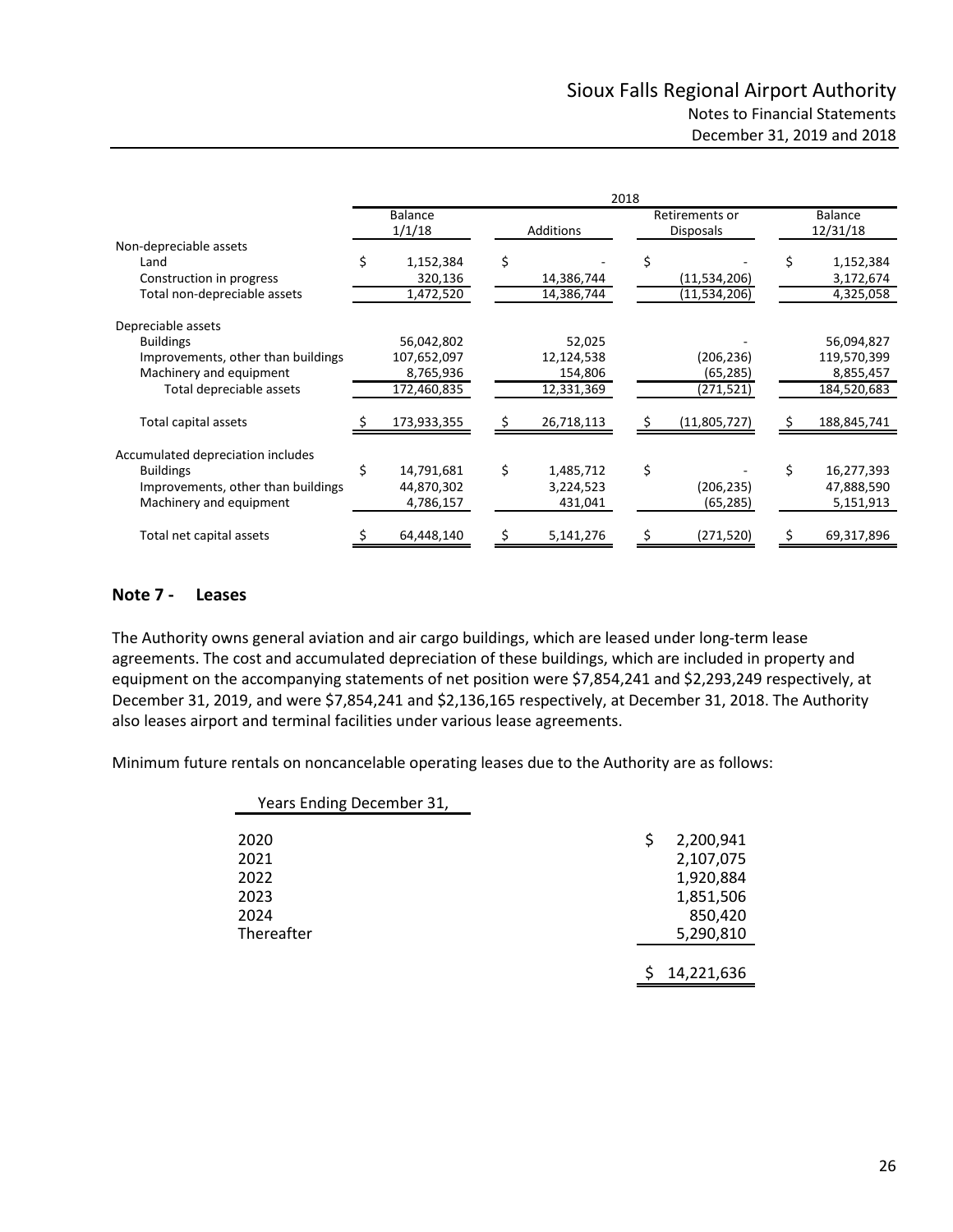Minimum future rentals do not include contingent rentals which may be received during the lease period as stipulated in the various lease contracts. Rental income also includes parking lot revenue of \$5,120,458, and \$4,675,271 in 2019 and 2018, respectively, net of management fees paid of \$530,208 and \$643,671, respectively. The parking lot revenue provides for a tiered percentage of revenue received from the concessionaire with a minimum annual guarantee of \$3,800,000 per year through 2022. Rental income also includes building, hangar and miscellaneous other rentals.

# **Note 8 - Commitments and Contingencies**

Construction in progress and commitments consisted of construction projects as of December 31, 2019 as follows:

|                                                                                                                                                                   | Total<br><b>Project Costs</b>                                          | <b>Cost Covered</b><br>by Grants | Costs Incurred<br>to Date                                               | Cost to<br>Complete                                     |
|-------------------------------------------------------------------------------------------------------------------------------------------------------------------|------------------------------------------------------------------------|----------------------------------|-------------------------------------------------------------------------|---------------------------------------------------------|
| Deicing/RON Apron<br><b>Rental Car Quick Turn Facility</b><br>Economy Lot Expansion<br>2019 Asphalt Repairs<br>Runway Broom<br>Runway 3-21 Reconstruction Phase 3 | \$10,970,535<br>5,167,820<br>25,282<br>1,017,374<br>582,647<br>377,039 | \$10,422,008<br>358,186          | 4,610,568<br>S.<br>3,078,133<br>19,644<br>667,294<br>582,647<br>211,442 | \$6,359,967<br>2,089,687<br>5,638<br>350,080<br>165,597 |
| Security/New Hire Training Program<br>2020 Asphalt Repairs<br><b>Security Enhancement - Cameras</b><br>Parking Garage                                             | 108,628<br>70,877<br>31,713<br>29,615                                  |                                  | 49,728<br>8,168<br>20,224<br>29,615                                     | 58,900<br>62,709<br>11,489                              |
|                                                                                                                                                                   | \$18,381,530                                                           | \$10,780,194                     | 9,277,463<br>S.                                                         | 9,104,067                                               |

In addition, the rental car quick turn facility costs are covered by customer facility charges. The Authority has future commitments of approximately \$78,000 related to the baggage claim expansion project for which the completed phases of the project have been capitalized and placed in service as of December 31, 2019. In 2020, the Authority signed additional contract commitments totaling \$1,166,943, of which \$64,815 relates to the rental car quick turn around facility and \$1,102,128 relates to the economy lot expansion.

The Authority has approved forward commitments of support to various community agencies totaling \$1,125,000 through 2021, of which \$450,000 remained outstanding as of December 31, 2019.

# **Note 9 - Risk Management**

The Authority is exposed to various risks of loss related to torts; theft of, damage to, and destruction of assets; errors and omissions; injuries to employees; and natural disasters. Insurance is purchased by the Authority to provide coverage of losses that may occur. Settlement amounts paid did not exceed insurance coverage for the years ended December 31, 2019, 2018, and 2017.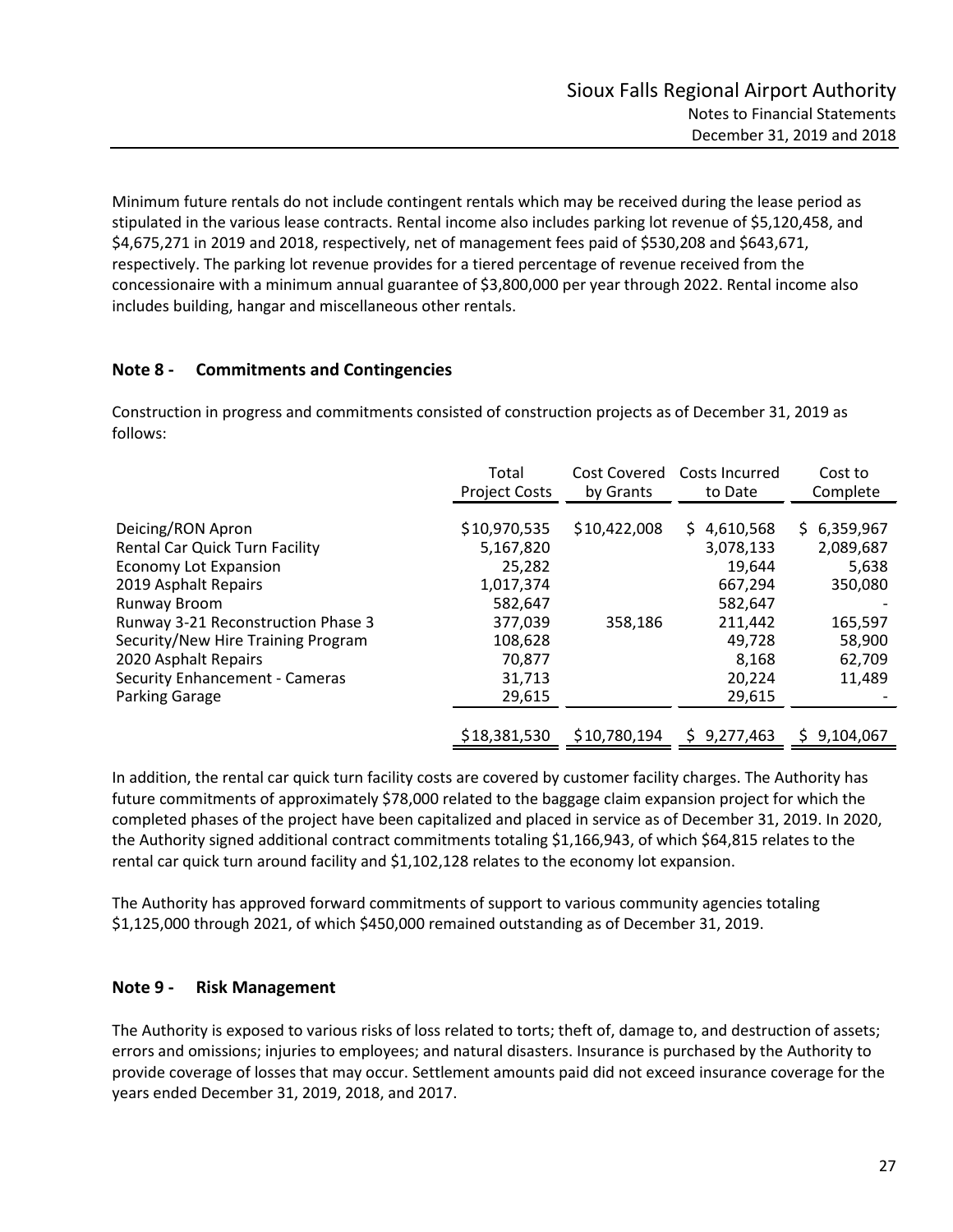## **Note 10 - Related Party Transactions**

At December 31, 2019 and 2018, the Authority had \$0 and \$169,110, respectively, receivable from the City of Sioux Falls related to improvements to the adjacent property runway safety area correction.

# **Note 11 - Subsequent Events**

Subsequent to year-end 2019, the World Health Organization declared the novel coronavirus (COVID-19) outbreak a public health emergency. There have been mandates from international, federal, state and local authorities requiring forced closures of various schools, businesses, and other facilities and organizations. These forced closures have negatively impacted the Authority's business. While the closures and limitations on movement, domestically and internationally, are expected to be temporary, the duration of the disruption, and related financial impact, cannot be estimated at this time. Should the closures continue for an extended period of time or should the effects of the coronavirus continue to spread, the impact could have a material adverse effect on the Authority's financial position, results of operations and cash flows.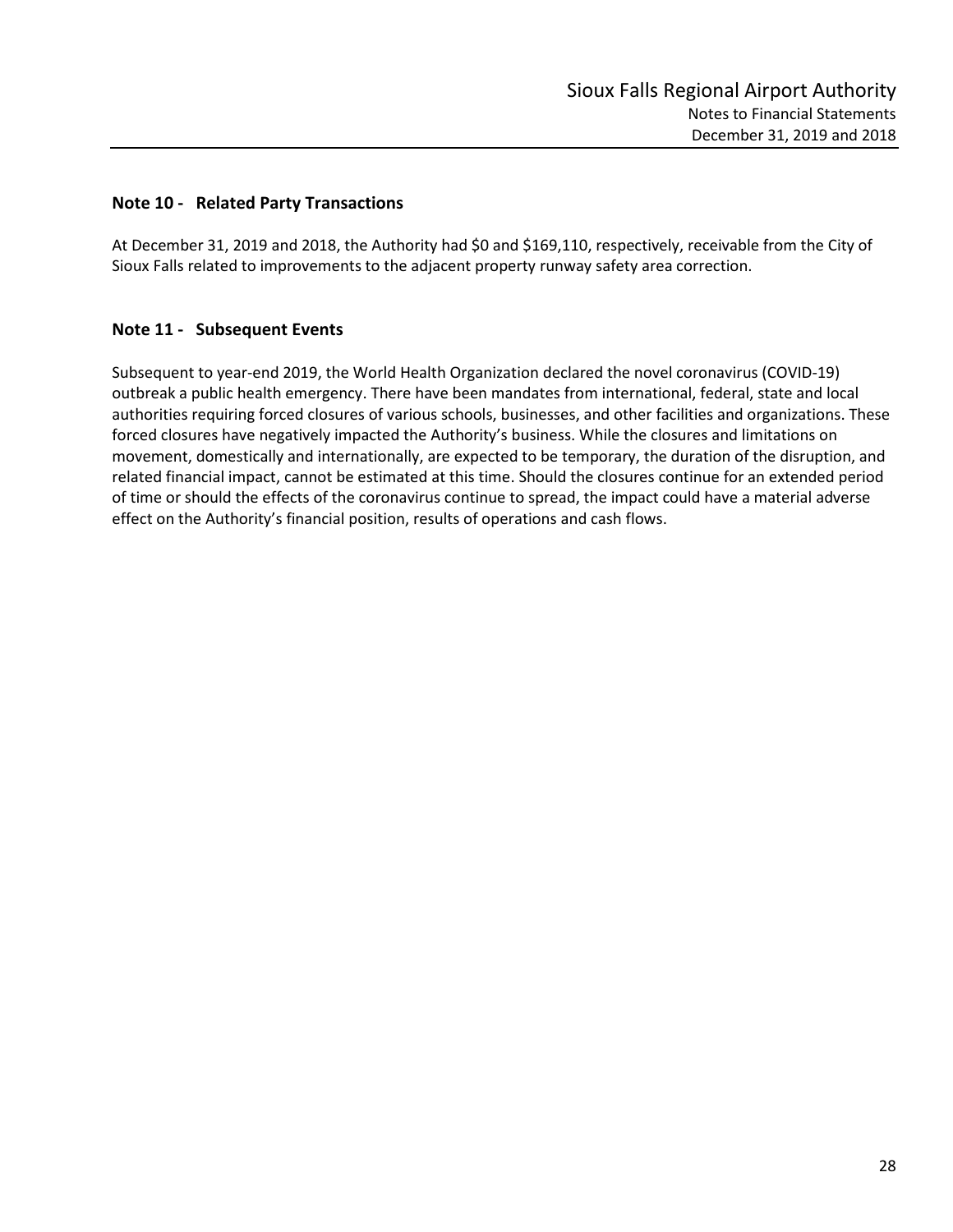

Required Supplementary Information December 31, 2019

Sioux Falls Regional Airport Authority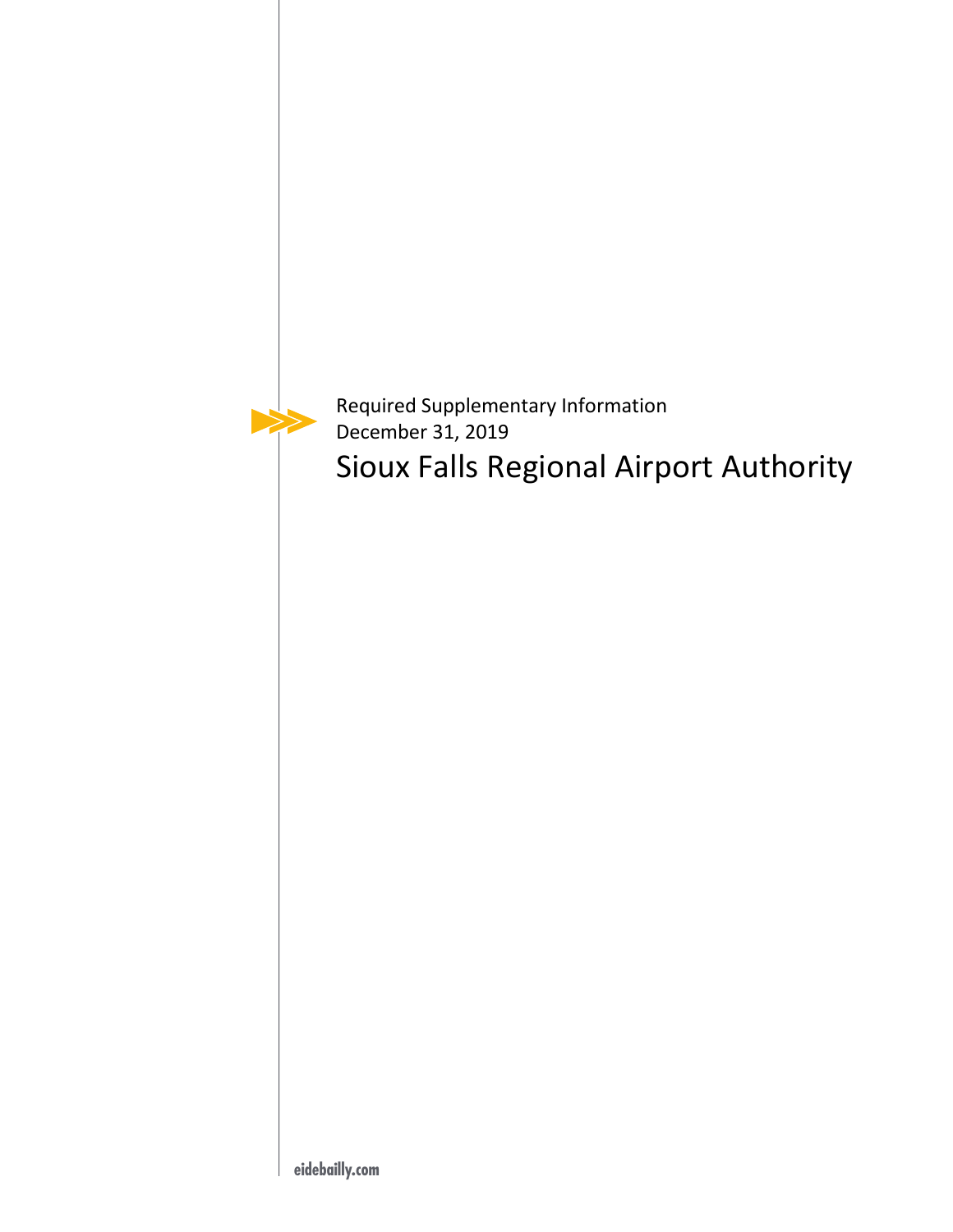<span id="page-31-0"></span>

|                                                                                             |    |             |             |    |                          |    | South Dakota Retirement System<br>Last 10 Years ** |    |             |    |             |    |            |     |            |            |      |      |
|---------------------------------------------------------------------------------------------|----|-------------|-------------|----|--------------------------|----|----------------------------------------------------|----|-------------|----|-------------|----|------------|-----|------------|------------|------|------|
|                                                                                             |    | 2019        | 2018        |    | 2017                     |    | 2016                                               |    | 2015        |    | 2014        |    | 2013       |     | 2012       | 2011       |      | 2010 |
| Contractually required<br>contribution<br>Contributions in relation<br>to the contractually | Ŝ. | 97,805      | 89,374      | S. | 82,022                   | S. | 74,827                                             | S. | 62,852      | Ŝ. | 60,965      | S  | $\sim$ $-$ | -S  | $\sim$ $-$ |            | - \$ |      |
| required contribution                                                                       |    | 97,805      | 89,374      |    | 82,022                   |    | 74,827                                             |    | 62,852      |    | 60,965      |    |            |     |            |            |      |      |
| Contribution deficiency (excess)                                                            |    |             |             |    | $\overline{\phantom{a}}$ |    | $\sim$                                             |    | $\sim$      |    | $\sim$      |    |            |     |            |            |      |      |
| Authority's covered payroll                                                                 |    | \$1,630,085 | \$1,467,717 |    | \$1,356,342              |    | \$1,247,113                                        |    | \$1,047,533 |    | \$1,016,091 | S. | $\sim$     | -\$ | $\sim$     | $\sim 100$ | - \$ |      |
| Contributions as a percentage<br>of covered payroll                                         |    | 6.00%       | 6.09%       |    | 6.05%                    |    | 6.00%                                              |    | 6.00%       |    | 6.00%       |    |            |     |            |            |      |      |

<span id="page-31-1"></span>\*\* This schedule is presented to illustrate the requirement to show information for 10 years. However, until a full 10 year trend is compiled, the Authority will present information for those years for which information is available. Data reported is measured as of the calendar year end.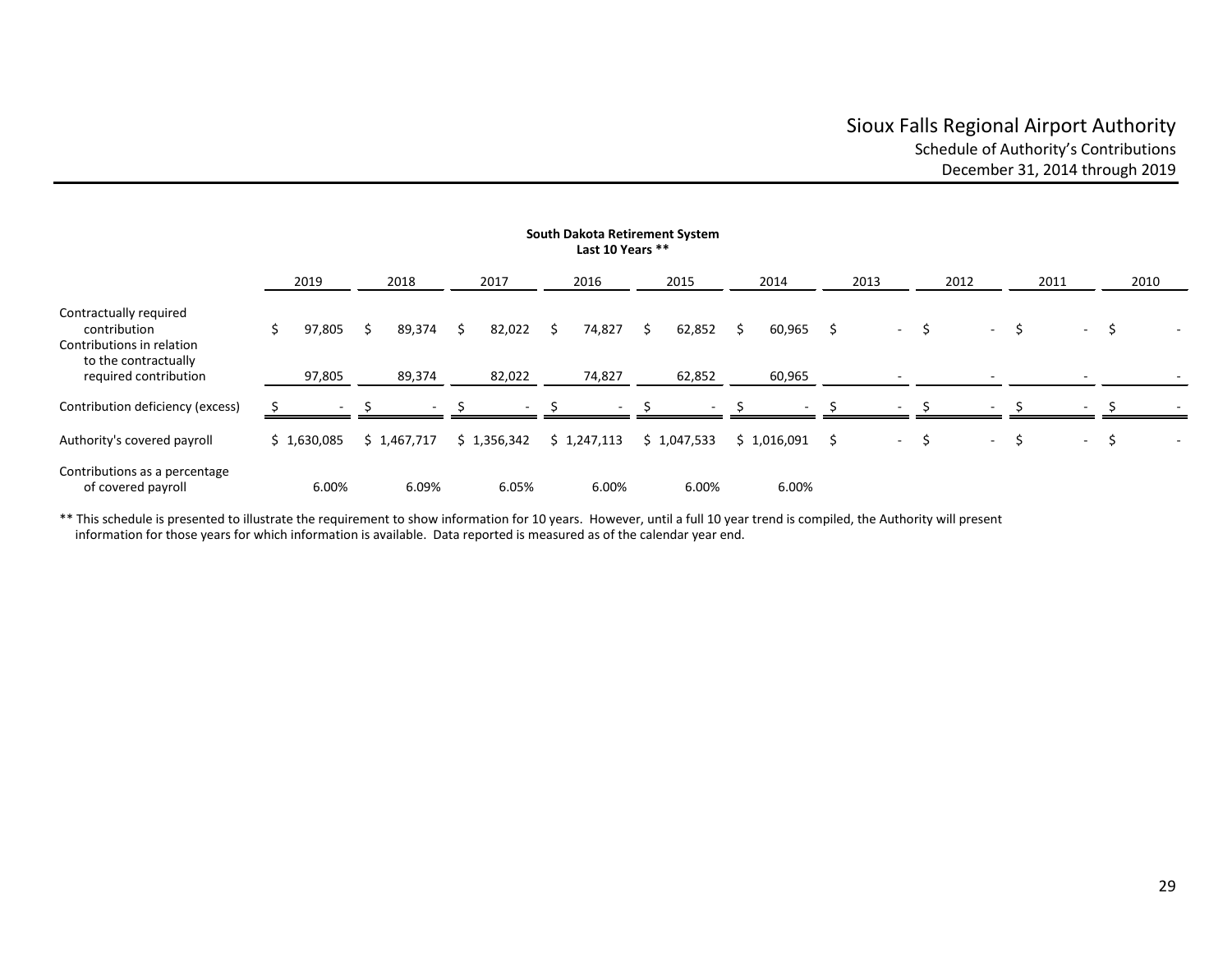# Sioux Falls Regional Airport Authority

Schedule of Authority's Proportionate Share of the Net Pension Liability (Asset) December 31, 2014 through 2019

|                                                                                                                      |               |                      |             | South Dakota Retirement System<br>Last 10 Years ** |                  |                      |                  |                |      |      |   |
|----------------------------------------------------------------------------------------------------------------------|---------------|----------------------|-------------|----------------------------------------------------|------------------|----------------------|------------------|----------------|------|------|---|
|                                                                                                                      | 2019          | 2018                 | 2017        | 2016                                               | 2015             | 2014                 | 2013             | 2012           | 2011 | 2010 |   |
| Authority's proportion of the<br>net pension liability (asset)                                                       | 0.0738554%    | 0.0691863%           | 0.0639804%  | 0.0594110%                                         | 0.0570954%       | 0.0543941%           | %                | %              | %    |      | % |
| Authority's proportionate share<br>of net pension liability (asset)                                                  | \$<br>(7,826) | $(1,613)$ \$<br>- \$ | (5,806)     | 200,685<br>-S                                      | (242, 158)<br>S. | $(391,887)$ \$<br>S. | $\sim 10^{-1}$   | - \$<br>$\sim$ | - \$ | $-5$ |   |
| Authority's covered payroll                                                                                          | \$1,579,399   | \$1,409,383          | \$1,295,888 | \$1,129,700                                        | \$1,042,400      | 951,200<br>S.        | \$<br>$\sim 100$ | -\$<br>$\sim$  | - \$ | $-5$ |   |
| Authority's proportionate share<br>of the net pension liability<br>(asset) as a percentage of<br>its covered payroll | 0.50%         | 0.11%                | 0.45%       | 17.76%                                             | 23.23%           | 41.20%               |                  |                |      |      |   |
| Plan fiduciary net position<br>as a percentage of the total<br>pension liability (asset)                             | 100%          | 100%                 | 100%        | 97%                                                | 104%             | 107%                 |                  |                |      |      |   |

<span id="page-32-0"></span>\*\* This schedule is presented to illustrate the requirement to show information for 10 years. However, until a full 10 year trend is compiled, the Authority will present information for those years for which information is available. Data reported is measured as of the measurement date determined as of June 30.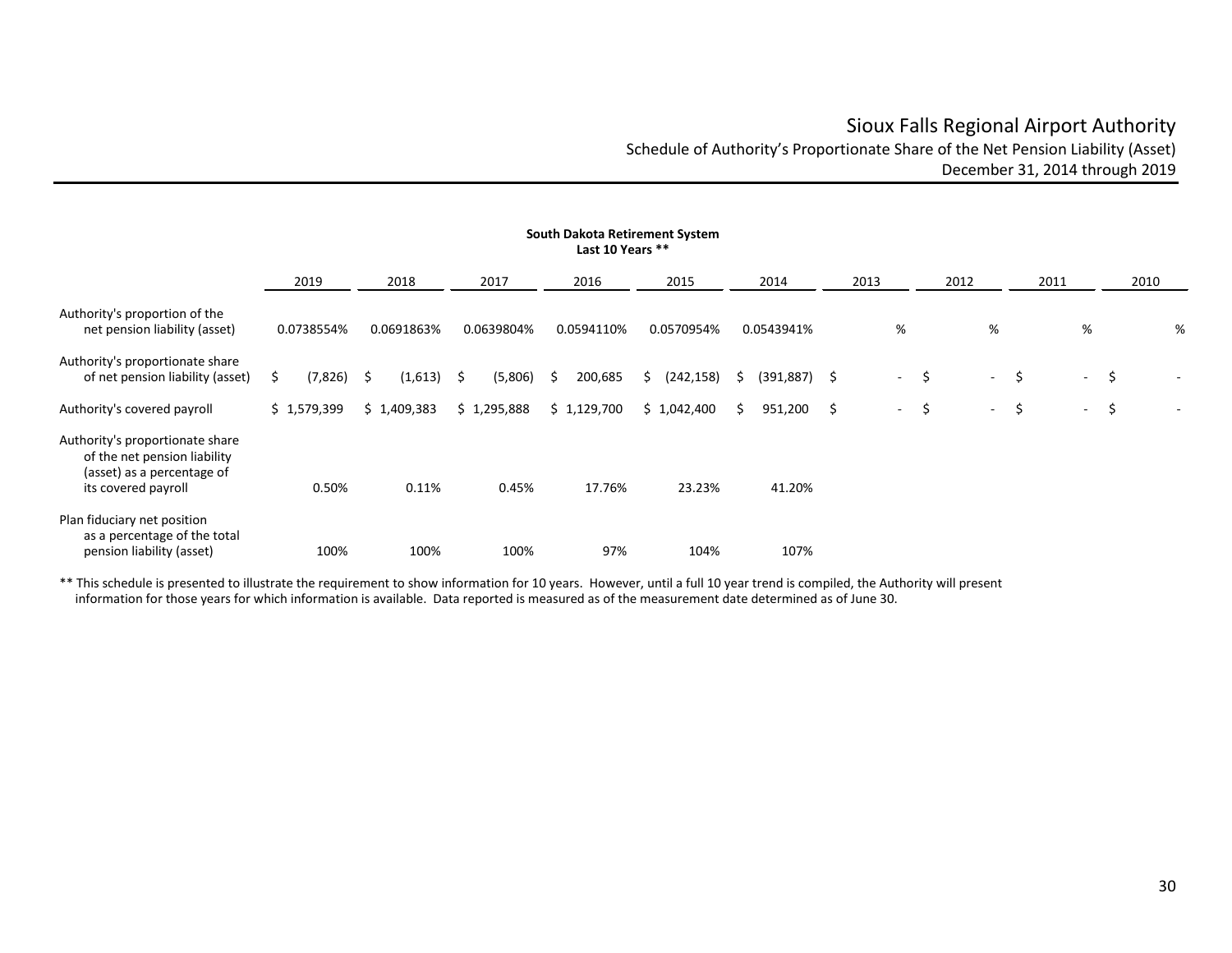#### Notes to Required Supplementary Information

There were no significant changes in benefit provisions.

#### **Change of Assumptions**

Legislation enacted in 2017 modified the SDRS COLA. For COLAs first applicable in 2018, the SDRS COLA will equal the percentage increase in the most recent third calendar quarter CPI-W over the prior year, no less than 0.5% and no greater than 3.5%. However, if the FVFR assuming the long-term COLA is equal to the baseline COLA assumption (currently 2.25%) is less than 100%, the maximum COLA payable will be limited to the increase that if assumed on a long-term basis, results in a FVFR equal to or exceeding 100%. That condition existed as of June 30, 2018 and exists again this year as of June 30, 2019. Future COLAs are assumed to equal the current restricted maximum COLA which was 2.03% as of June 30, 2018 and is 1.88% as of June 30, 2019. The changes in actuarial assumptions decreased the Actuarial Accrued Liability by 1.5% of the Actuarial Accrued Liability based on the 2.03% COLA, reflecting the current and assumed future restricted maximum COLA of 1.88%.

Actuarial assumptions are reviewed in depth periodically, with the next experience analysis anticipated before the June 30, 2022 Actuarial Valuation and any recommended changes anticipated to be first implemented in the June 30, 2022 Actuarial Valuation.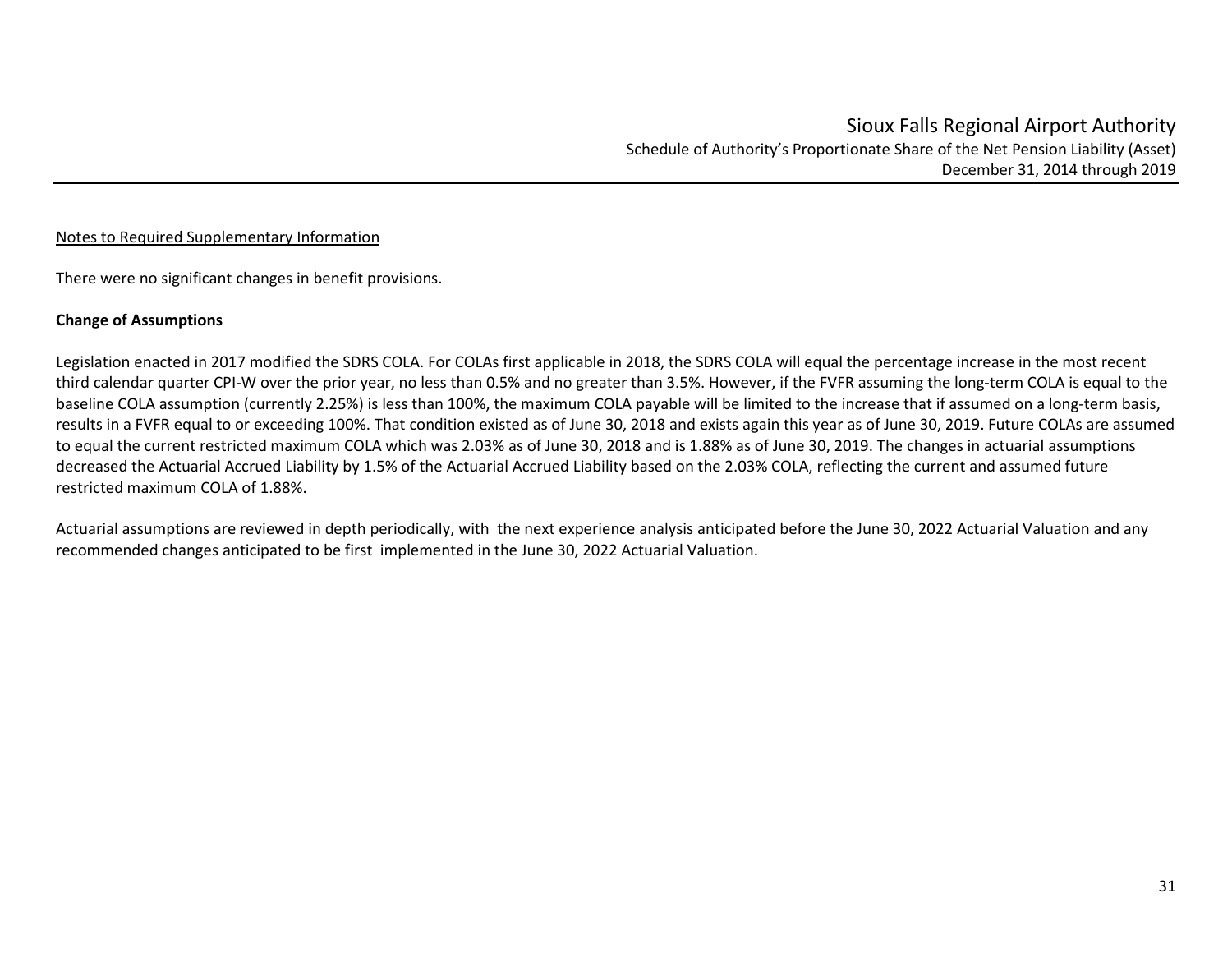

**CPAs & BUSINESS ADVISORS** 

# <span id="page-34-0"></span>**Independent Auditor's Report on Internal Control over Financial Reporting and on Compliance and Other Matters Based on an Audit of Financial Statements Performed in Accordance with** *Government Auditing Standards*

The Board of Commissioners Sioux Falls Regional Airport Authority Sioux Falls, South Dakota

We have audited, in accordance with auditing standards generally accepted in the United States of America and the standards applicable to financial audits contained in *Government Auditing Standards*, issued by the Comptroller General of the United States, the financial statements of Sioux Falls Regional Airport Authority (the Authority) which comprise the statement of net position as of December 31, 2019, and the related statements of revenues, expenses, and changes in net position, and cash flows for the year then ended, and the related notes to the financial statements, and have issued our report thereon dated April 23, 2020.

#### **Internal Control over Financial Reporting**

In planning and performing our audit of the financial statements, we considered the Authority's internal control over financial reporting (internal control) to determine the audit procedures that are appropriate in the circumstances for the purpose of expressing our opinion on the financial statements, but not for the purpose of expressing an opinion on the effectiveness of the Authority's internal control. Accordingly, we do not express an opinion on the effectiveness of the Authority's internal control.

A *deficiency in internal control* exists when the design or operation of a control does not allow management or employees, in the normal course of performing their assigned functions, to prevent, or detect and correct, misstatements on a timely basis. A *material weakness* is a deficiency, or a combination of deficiencies, in internal control, such that there is a reasonable possibility that a material misstatement of the entity's financial statements will not be prevented, or detected and corrected on a timely basis. A *significant deficiency* is a deficiency, or a combination of deficiencies, in internal control that is less severe than a material weakness, yet important enough to merit attention by those charged with governance.

Our consideration of internal control over financial reporting was for the limited purpose described in the preceding paragraph and was not designed to identify all deficiencies in internal control over financial reporting that might be material weaknesses or significant deficiencies and therefore, material weaknesses or significant deficiencies may exist that were not identified. We did identify a certain deficiency in interest control, described in the accompanying schedule of findings and questioned costs, as Finding 2019-001 that we consider to be a material weakness.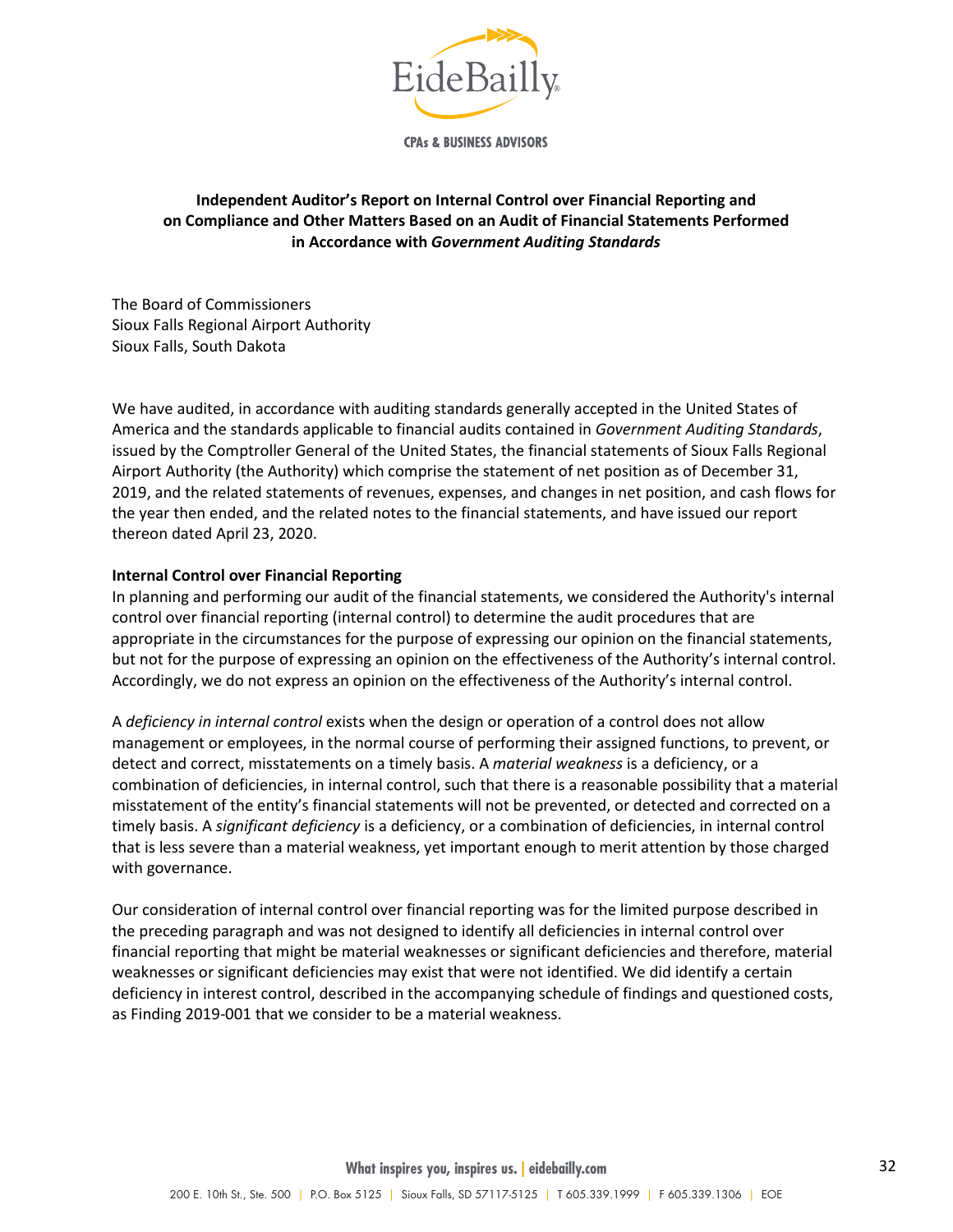#### **Compliance and Other Matters**

As part of obtaining reasonable assurance about whether the Authority's financial statements are free from material misstatement, we performed tests of its compliance with certain provisions of laws, regulations, contracts, and grant agreements, noncompliance with which could have a direct and material effect on the determination of financial statement amounts. However, providing an opinion on compliance with those provisions was not an objective of our audit, and accordingly, we do not express such an opinion. The results of our tests disclosed no instances of noncompliance or other matters that are required to be reported under *Government Auditing Standards*.

#### **Authority's Response to Finding**

The Authority's response to the finding identified in our audit is described in the accompanying schedule of findings and questioned costs. The Authority's response was not subjected to the auditing procedures applied in the audit of the financial statements and, accordingly, we express no opinion on it.

#### **Purpose of this Report**

The purpose of this report is solely to describe the scope of our testing of internal control and compliance and the results of that testing, and not to provide an opinion on the effectiveness of the entity's internal control or on compliance. This report is an integral part of an audit performed in accordance with *Government Auditing Standards* in considering the entity's internal control and compliance. Accordingly, this communication is not suitable for any other purpose. However, as required by South Dakota Codified Law 4-11-11, this report is a matter of public record and its distribution is not limited.

Ede Sailly LLP

Sioux Falls, South Dakota April 23, 2020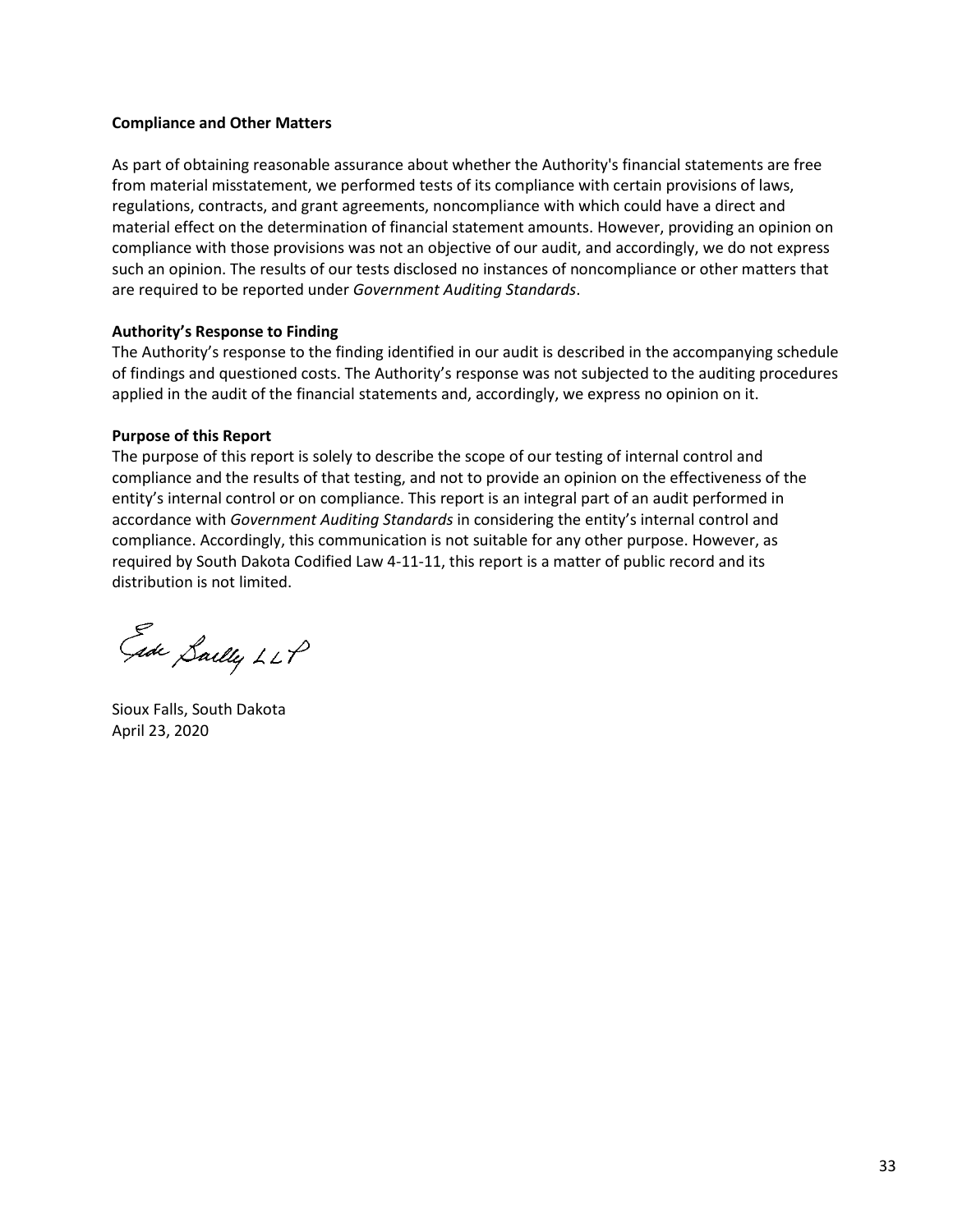

**CPAs & BUSINESS ADVISORS** 

# <span id="page-36-0"></span>**Independent Auditor's Report on Compliance for Its Major Federal Program and Report on Internal Control Over Compliance Required by Uniform Guidance**

The Board of Commissioners Sioux Falls Regional Airport Authority Sioux Falls, South Dakota

#### **Report on Compliance for its Major Federal Program**

We have audited Sioux Falls Regional Airport Authority's (the Authority) compliance with the types of compliance requirements described in the *OMB Compliance Supplement* that could have a direct and material effect on the Authority's major federal program for the year ended December 31, 2019. The Authority's major federal program is identified in the summary of auditor's results section of the accompanying schedule of findings and questioned costs.

#### **Management's Responsibility**

Management is responsible for compliance with federal statutes, regulations, and the terms and conditions of its federal awards applicable to its federal programs.

#### **Auditor's Responsibility**

Our responsibility is to express an opinion on the compliance for the Authority's major federal program based on our audit of the types of compliance requirements referred to above. We conducted our audit of compliance in accordance with auditing standards generally accepted in the United States of America; the standards applicable to financial audits contained in *Government Auditing Standards*, issued by the Comptroller General of the United States; and the audit requirements of Title 2 U.S. *Code of Federal Regulations* Part 200*, Uniform Administrative Requirements, Cost Principles, and Audit Requirements for Federal Awards* (Uniform Guidance). Those standards and the Uniform Guidance require that we plan and perform the audit to obtain reasonable assurance about whether noncompliance with the compliance requirements referred to above that could have a direct and material effect on a major federal program occurred. An audit includes examining, on a test basis, evidence about the Authority's compliance with those requirements and performing such other procedures as we considered necessary in the circumstances.

We believe that our audit provides a reasonable basis for our opinion on compliance for its major federal program. However, our audit does not provide a legal determination of the Authority's compliance.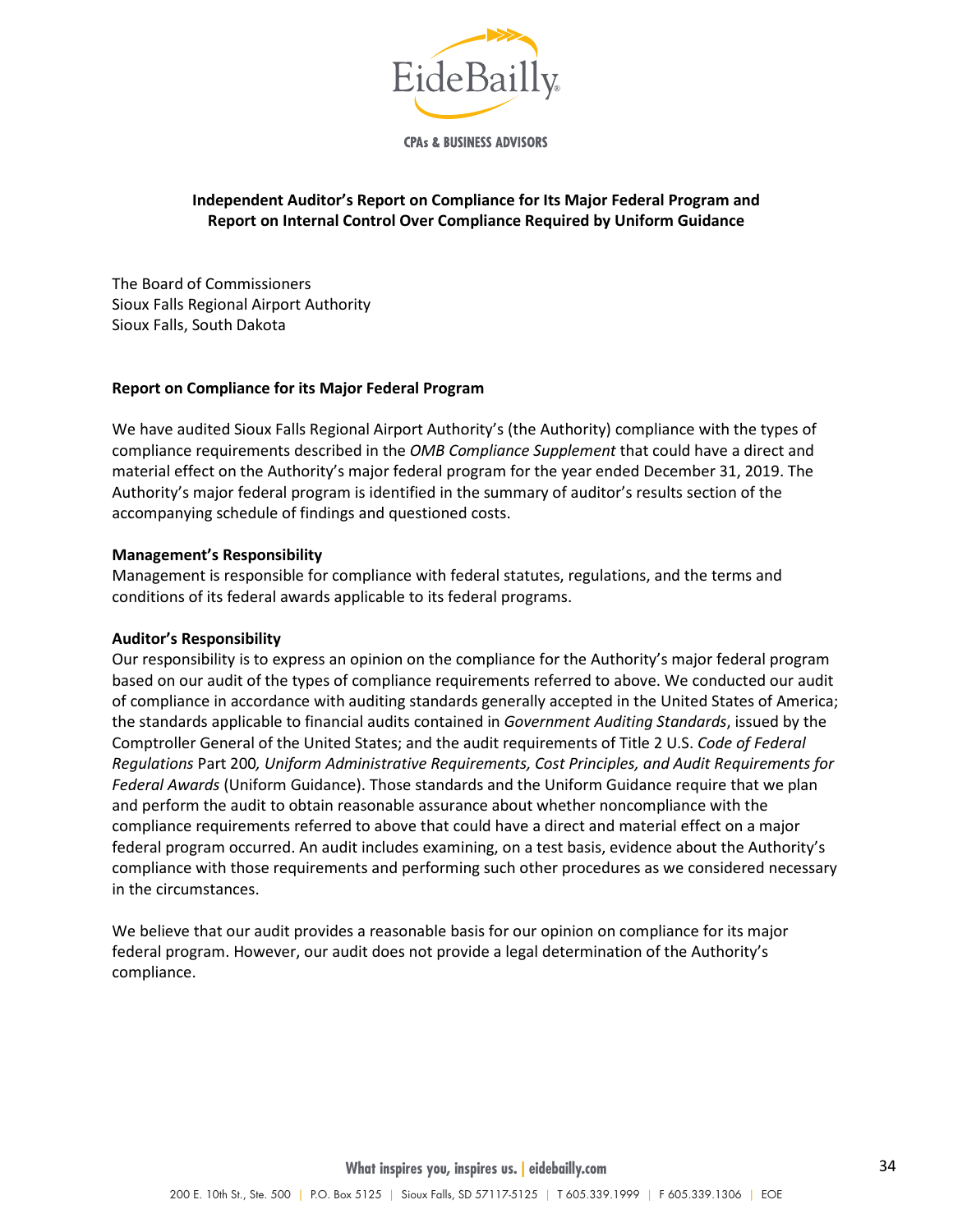#### **Opinion on its Major Federal Program**

In our opinion, Sioux Falls Regional Airport Authority complied, in all material respects, with the compliance requirements referred to above that could have a direct and material effect on its major federal program for the year ended December 31, 2019.

#### **Report on Internal Control over Compliance**

Management of the Authority is responsible for establishing and maintaining effective internal control over compliance with the compliance requirements referred to above. In planning and performing our audit of compliance, we considered the Authority's internal control over compliance with the types of requirements that could have a direct and material effect on its major federal program to determine the auditing procedures that are appropriate in the circumstances for the purpose of expressing an opinion on compliance for its major federal program and to test and report on internal control over compliance in accordance with the Uniform Guidance, but not for the purpose of expressing an opinion on the effectiveness of internal control over compliance. Accordingly, we do not express an opinion on the effectiveness of the Authority's internal control over compliance.

A *deficiency in internal control over compliance* exists when the design or operation of a control over compliance does not allow management or employees, in the normal course of performing their assigned functions, to prevent, or detect and correct, noncompliance with a type of compliance requirement of a federal program on a timely basis. A *material weakness in internal control over compliance* is a deficiency, or combination of deficiencies, in internal control over compliance, such that there is a reasonable possibility that material noncompliance with a compliance requirement will not be prevented, or detected and corrected, on a timely basis. A *significant deficiency in internal control over compliance* is a deficiency, or a combination of deficiencies, in internal control over compliance with a type of compliance requirement of a federal program that is less severe than a material weakness in internal control over compliance, yet important enough to merit attention by those charged with governance.

Our consideration of internal control over compliance was for the limited purpose described in the first paragraph of this section and was not designed to identify all deficiencies in internal control over compliance that might be material weaknesses or significant deficiencies and therefore, material weaknesses and significant deficiencies may exist that have not been identified. We did not identify any deficiencies in internal control over compliance that we consider to be material weaknesses. However, we identified certain deficiencies in internal control over compliance, described in the accompanying schedule of findings and questioned costs as Finding 2019-0012 and 2019-003 that we consider to be significant deficiencies.

The Authority's responses to the internal control over compliance findings identified in our audit are described in the accompanying schedule of findings and questioned costs. The Authority's responses were not subjected to the auditing procedures applied in the audit of compliance and, accordingly, we express no opinion on the responses.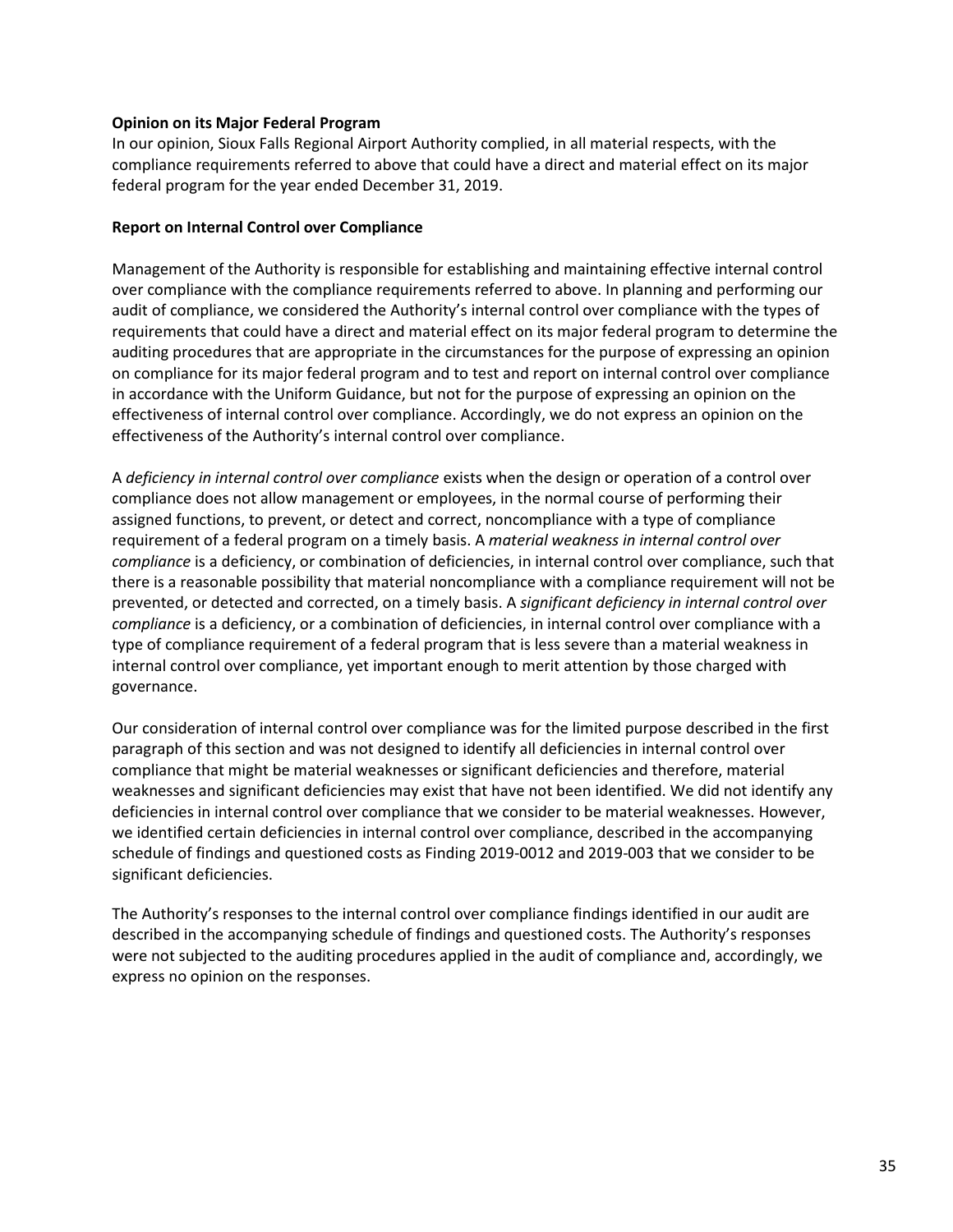The purpose of this report on internal control over compliance is solely to describe the scope of our testing of internal control over compliance and the results of that testing based on the requirements of the Uniform Guidance. Accordingly, this report is not suitable for any other purpose. However, as required by South Dakota Codified Law 4-11-11, this report is a matter of public record and its distribution is not limited.

Gede Sailly LLP

Sioux Falls, South Dakota April 23, 2020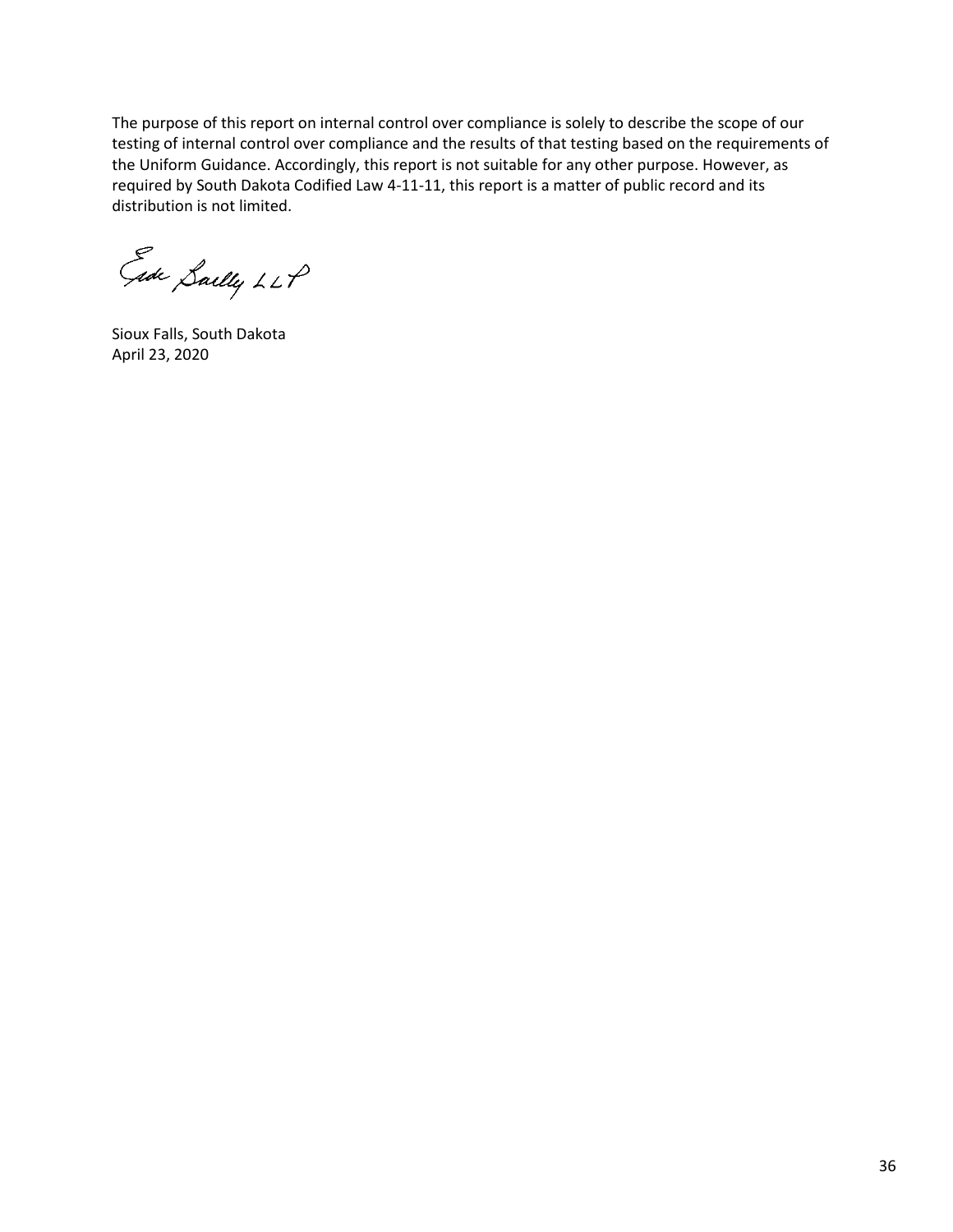<span id="page-39-0"></span>

Supplemental Information December 31, 2019 Sioux Falls Regional Airport Authority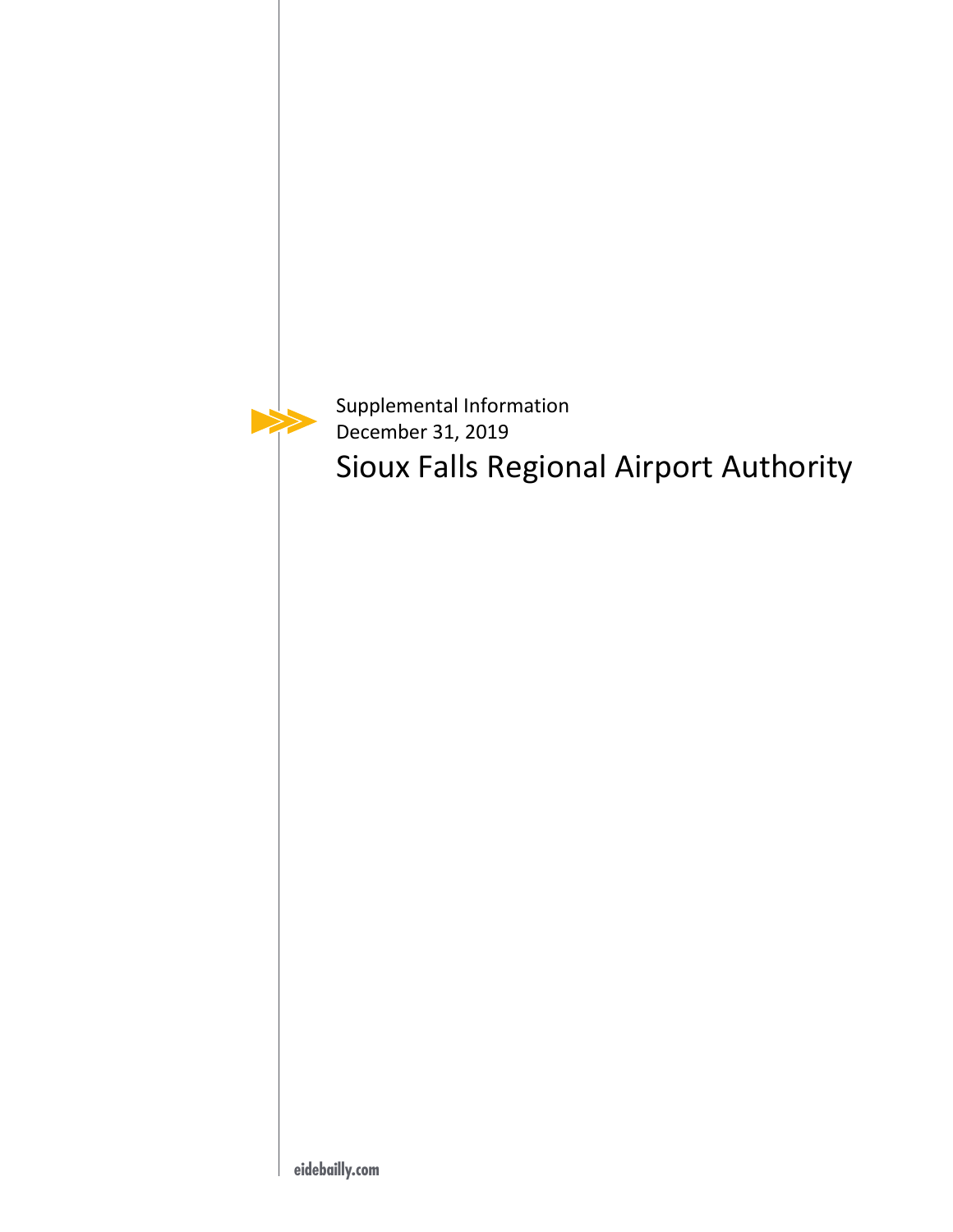# Sioux Falls Regional Airport Authority Schedule of Expenditures of Federal Awards Year Ended December 31, 2019

<span id="page-40-0"></span>

| Grantor/Program Title              | Federal<br><b>CFDA Number</b> | Project<br>Number |   | Program<br>or Award<br>Amount | Expenditures |           |  |
|------------------------------------|-------------------------------|-------------------|---|-------------------------------|--------------|-----------|--|
| Department of Transportation       |                               |                   |   |                               |              |           |  |
| Airport Improvement Program        | 20.106                        | AIP3-46-0050-51   | S | 8,227,472                     | S            | 36,414    |  |
| Airport Improvement Program        | 20.106                        | AIP3-46-0050-52   |   | 3,240,204                     |              | 1,169,806 |  |
| Airport Improvement Program        | 20.106                        | AIP3-46-0050-53   |   | 7,916,183                     |              | 2,723,618 |  |
| Total federal financial assistance |                               |                   |   | 19,383,859                    |              | 3,929,838 |  |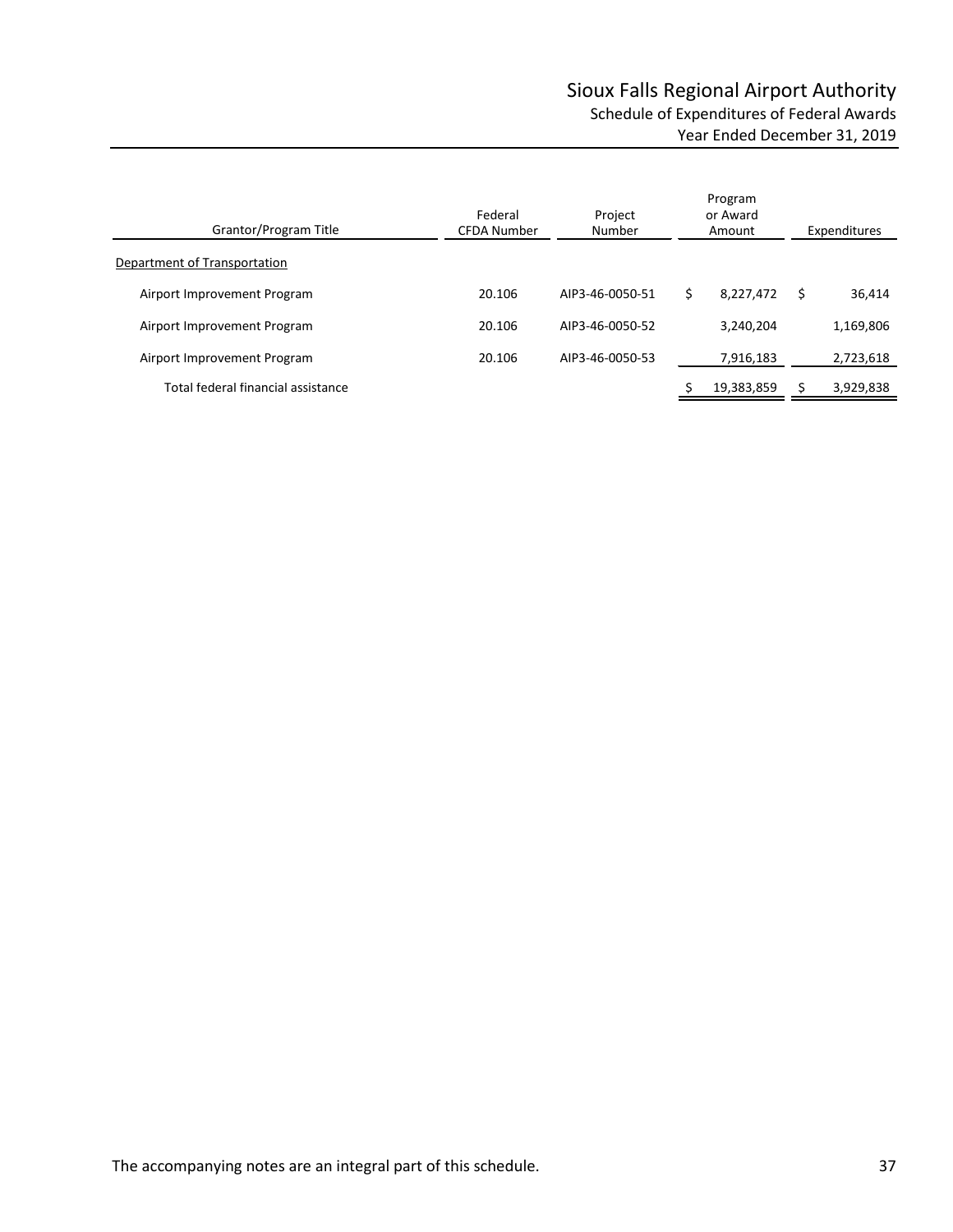# <span id="page-41-0"></span>**Note A – Basis of Presentation**

The accompanying schedule of expenditures of federal awards (schedule) includes the federal grant activity of the Sioux Falls Regional Airport Authority (Authority) under programs of the federal government for the year ended December 31, 2019. The information in this schedule is presented in accordance with the requirements the Title 2 U.S. *Code of Federal Regulations* Part 200, *Uniform Administrative Requirements, Cost Principles, and Audit Requirements for Federal Awards* (Uniform Guidance). Because the schedule presents only a selected portion of the operation of the Authority, it is not intended to and does not present the financial position, changes in net position, or cash flows of the Authority.

# **Note B – Significant Accounting Policies**

Expenditures reported on the schedule are reported on the accrual basis of accounting. When applicable, such expenditures are recognized following the cost principles contained in the Uniform Guidance, wherein certain types of expenditures are not allowable or are limited as to reimbursement. The Authority received federal awards directly from a federal agency. No federal financial assistance has been provided to a subrecipient.

# **Note C – Indirect Cost Rate**

The Authority does not draw for indirect administrative expense and has not elected to use the 10% de minimis cost rate.

# **Note D – Airport Improvement Program**

Expenditures in the amount of \$572,005 were expended in the prior fiscal year. These expenditures were approved for payment by the federal agency in 2019 through grant awards or amendments and are included on the schedule of expenditures of federal awards for year ending December 31, 2019.

Description of each airport improvement program identified in the schedule is as follows:

*Project Number AIP-46-0050-51:* Partial reconstruction of Runway 3-21 and selective slab repair south of the intersection of runway 3-21 and runway 15-33.

*Project Number AIP-46-0050-52:* Extend West GA taxilane, expand West GA apron, East GA taxilane reconstruction, westside security fence replacement, relocated SD Air National Guard blast fence/apron from runway visibility zone, design terminal apron remain overnight and deicing expansion, acquire snow plow with deicer.

*Project Number AIP-46-0050-53:* Construct terminal deicing and remain overnight apron. Design and construct south terminal apron partial pavement replacement; east cargo apron expansion.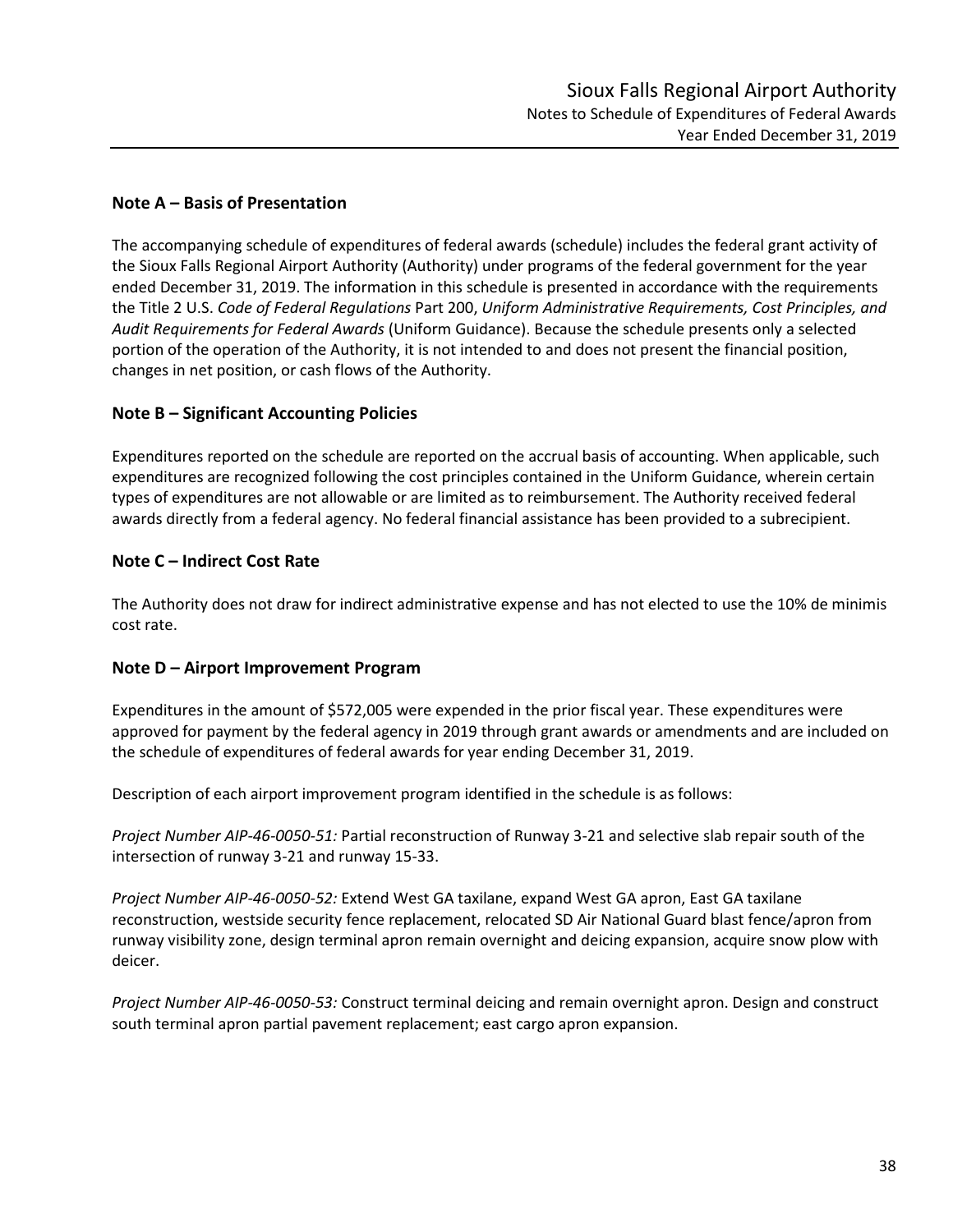<span id="page-42-0"></span>

| Section I - Summary of Auditor's Results                                                                                                             |                       |  |  |  |
|------------------------------------------------------------------------------------------------------------------------------------------------------|-----------------------|--|--|--|
| <b>FINANCIAL STATEMENTS</b>                                                                                                                          |                       |  |  |  |
| Type of auditor's report issued                                                                                                                      | Unmodified            |  |  |  |
| Internal control over financial reporting:<br>Material weakness identified<br>Significant deficiency identified not                                  | Yes                   |  |  |  |
| considered to be material weakness                                                                                                                   | None reported         |  |  |  |
| Noncompliance material to financial statements noted                                                                                                 | No                    |  |  |  |
| <b>FEDERAL AWARDS</b>                                                                                                                                |                       |  |  |  |
| Internal control over major programs:<br>Material weakness identified<br>Significant deficiency identified not<br>considered to be material weakness | <b>No</b><br>Yes      |  |  |  |
| Type of auditor's report issued on compliance for major programs                                                                                     | Unmodified            |  |  |  |
| Any audit findings disclosed that are required<br>to be reported in accordance with<br>2 CFR 200.516                                                 | Yes                   |  |  |  |
| Identification of major programs:                                                                                                                    |                       |  |  |  |
| Name of Federal Program or Cluster<br>Airport Improvement Program                                                                                    | CFDA number<br>20.106 |  |  |  |
| Dollar threshold used to distinguish between Type A and Type B<br>Programs                                                                           | \$750,000             |  |  |  |
| Auditee qualified as low-risk auditee?                                                                                                               | No                    |  |  |  |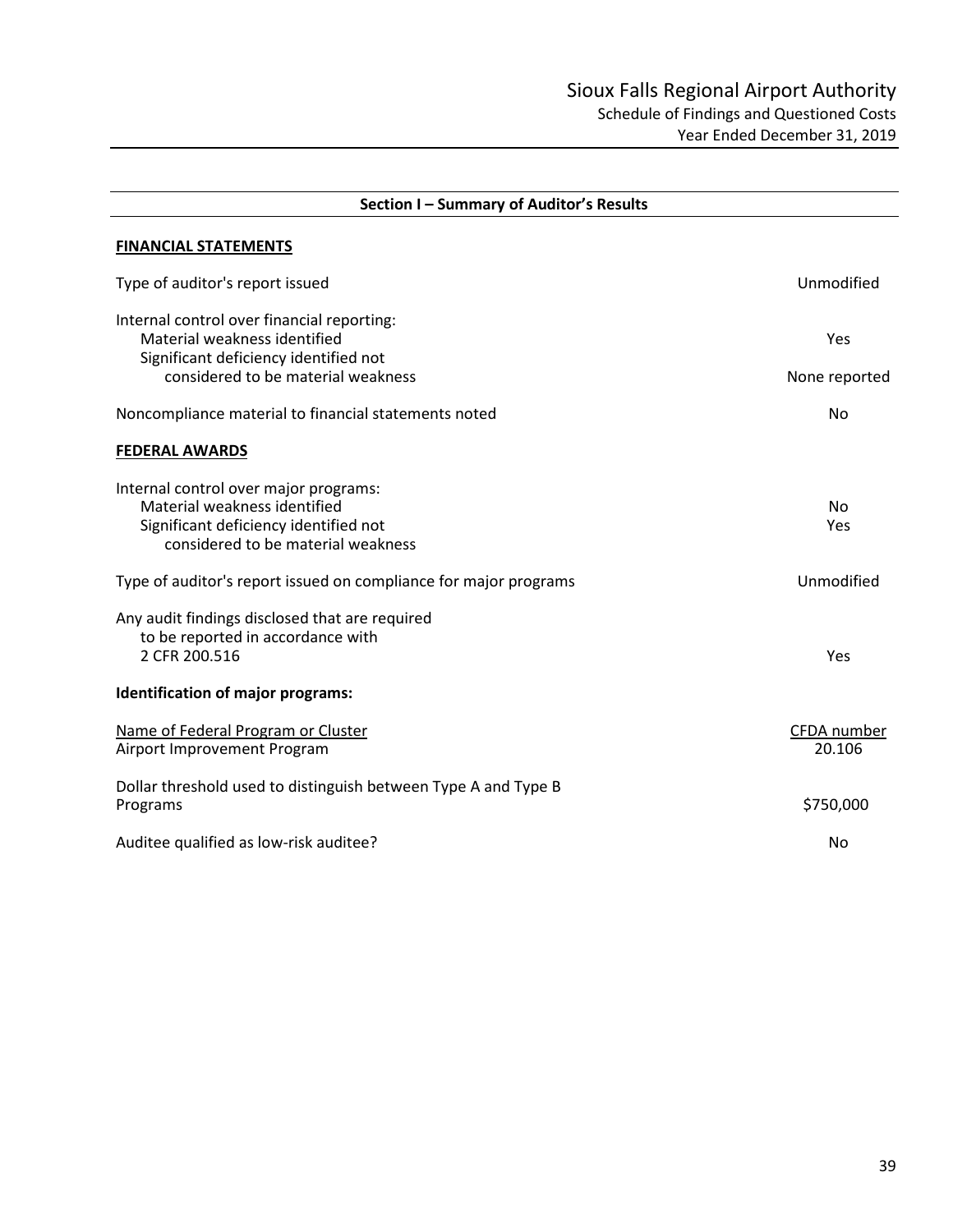#### **Section II – Financial Statement Findings**

#### **Finding 2019-001 Preparation of Financial Statements and Material Audit Adjustments Material Weakness**

*Criteria*: Proper controls over financial reporting include an adequate system for recording and processing entries material to the financial statements, as well as the ability to prepare financial statements and the accompanying notes to the financial statements.

*Condition*: The Authority does not have an internal control system designed to provide for the preparation of the financial statements. As auditors, we proposed material audit adjustments that would not have been identified as a result of the Authority's existing controls, and therefore could have resulted in a material misstatement of the financial statements. We were also requested to draft the financial statements and accompanying notes to the financial statements.

*Cause*: The Authority has limited staff to prepare full disclosure financial statements.

*Effect*: Material audit adjustments were needed at year-end. There is a reasonable possibility that the Authority would not be able to draft the financial statements and accompanying notes to the financial statements that are materially correct without the assistance of the auditors.

*Recommendation*: While we recognize that this condition is not unusual for an organization with limited staffing, it is important that the Authority is aware of this condition for financial reporting purposes. Management and the Board should continually be aware of the financial accounting and reporting of the Authority and changes in the accounting and reporting requirements.

*Views of Responsible Officials*: Management agrees with the finding and will review the year-end adjustments.

#### **Section III – Federal Award Findings and Questioned Costs**

#### **Finding 2019-002 Department of Transportation CFDA #20.106 Airport Improvement Program**

# **Reporting Significant Deficiency in Internal Control over Compliance**

*Criteria*: 2 CFR 200.303(a) establishes that the auditee must establish and maintain effective internal controls over the federal awards that provide assurance that the entity is managing the federal awards in compliance with federal statutes, regulations, and the conditions of the federal award. 2 CFR 200.327 and 2 CFR 200.328 require the auditee to collect financial information and monitor its activities under federal awards to assure compliance with applicable federal requirements, to assure performance expectations are being achieved, and to report these items in accordance with program requirements.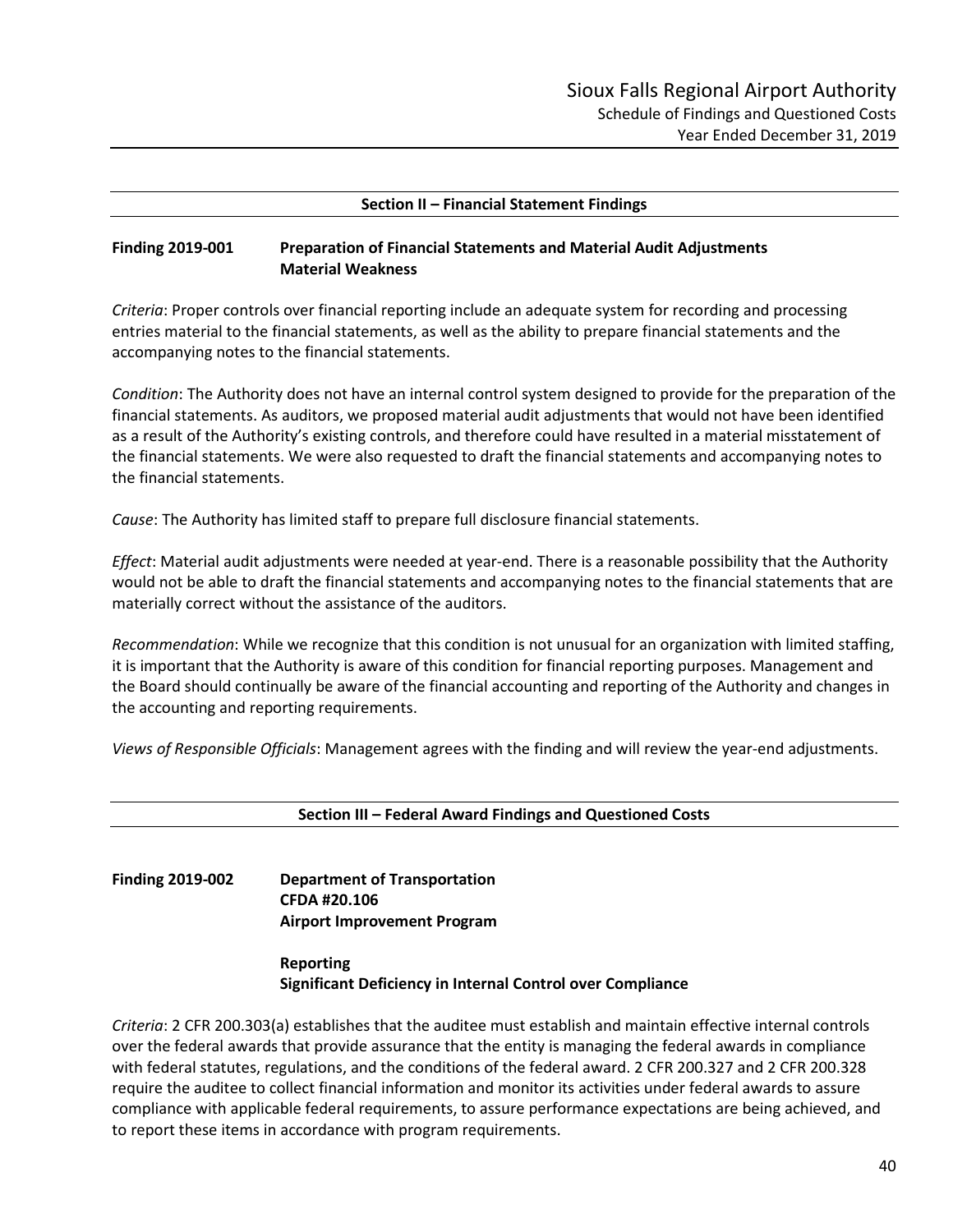*Condition*: Internal controls failed to detect a clerical error on FAA 5100-127, *Operating and Financial Summary* report relating to net assets.

*Cause*: Net assets were keyed incorrectly into report and error was not caught during review.

*Effect:* Net assets were misreported on the FAA 5100-127 report by \$30,000. There is a reasonable possibility that the Authority would not identify errors in reporting that could result in material reporting errors.

*Questioned Costs*: None reported.

*Context/Sampling*: Nonstatistical sampling was not used.

*Repeat Finding from Prior Year*: No

*Recommendation*: Management should perform a detailed review of all reports prepared by third party accountant prior to submission to evaluate for accuracy.

*Views of Responsible Officials*: Management agrees with the finding.

**Finding 2019-003 Department of Transportation CFDA #20.106, AIP3-46-0050-52 Airport Improvement Program**

> **Special Tests & Provisions: Davis Bacon Significant Deficiency in Internal Control over Compliance**

*Criteria*: The Wage Rate Requirements under the Davis Bacon Act relating to prevailing wage rates are applicable to construction work for airport development projects. (49 USC 47112)

*Condition*: The Authority uses a 3<sup>rd</sup> party contractor to monitor compliance with Davis Bacon prevailing wage requirements. The 3rd party contractor omitted the established review process of AIP3-46-0050-52 and did not obtain all payroll periods for weeks where contractors were performing at the Airport for that project.

*Cause*: The engineering firm that is obtaining the required Davis Bacon certifications failed to supply supporting documentation to the 3<sup>rd</sup> party contractor as an oversight.

*Effect*: Controls over Davis Bacon compliance not operating effectively could result in the possibility that the Airport would not be able to prevent, detect, and correct potential instances of noncompliance in a timely manner.

*Questioned Costs*: None reported.

*Context/Sampling*: We tested all contractor certifications for six weeks out of 31 weeks in which contractors were performing work.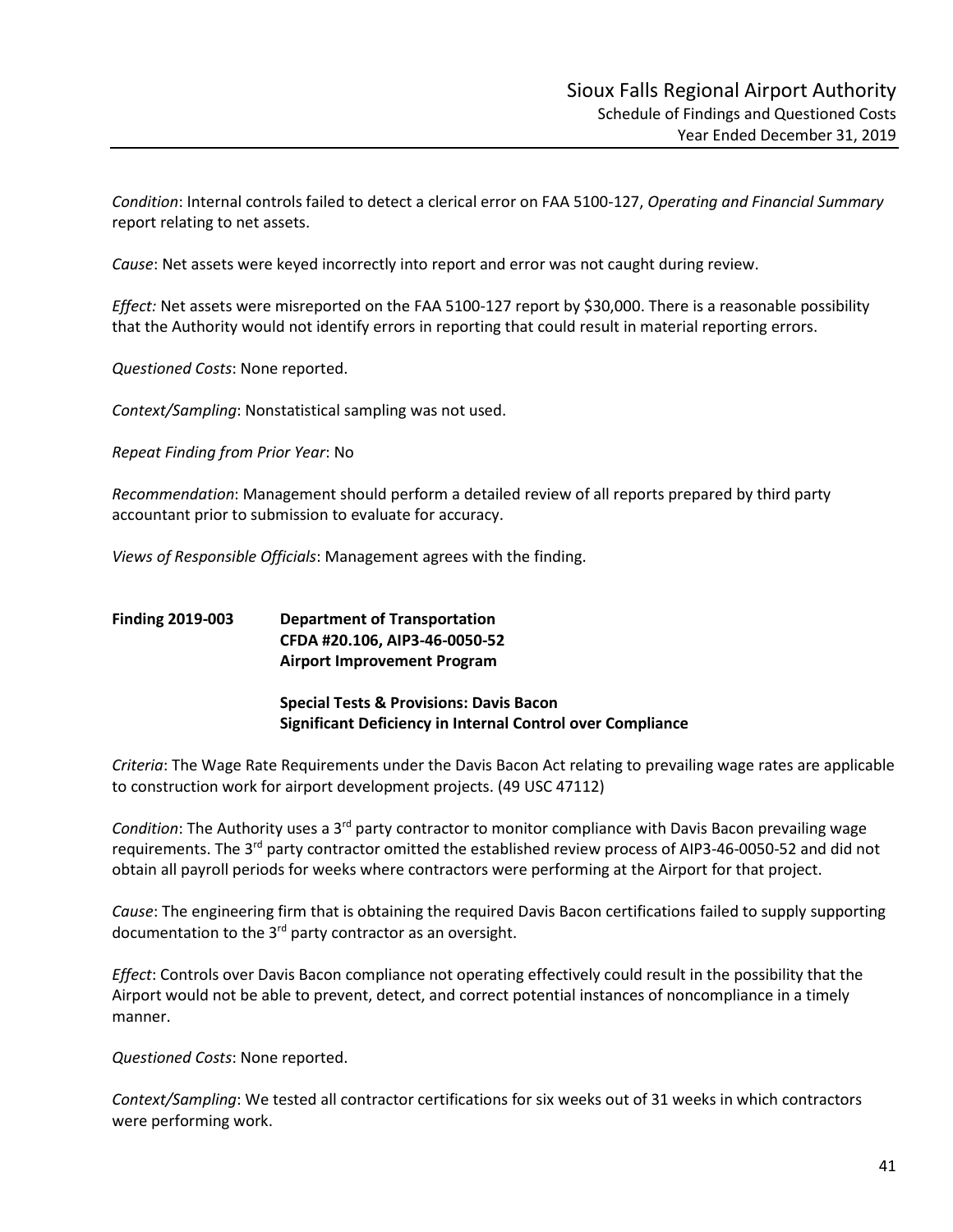*Repeat Finding from Prior Year*: No

*Recommendation*: Management should perform a secondary review of weeks monitored by Lamfers & Maas, LLP for Davis Bacon requirements.

*Views of Responsible Officials*: Management agrees with the finding.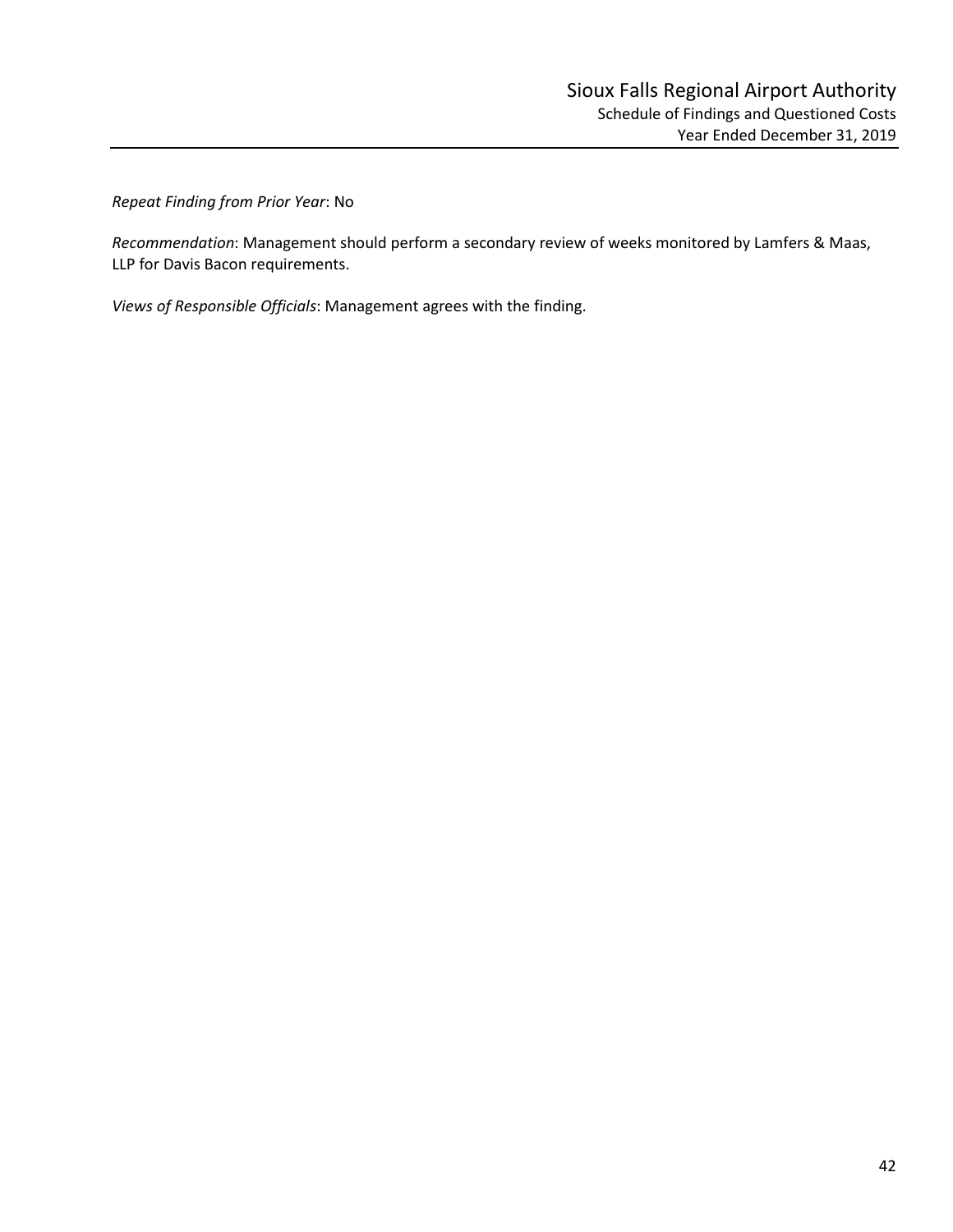

Joe Foss Field, 2801 Jaycee Lane, Sioux Falls, SD 57104 605.336.0762 | FAX: 605.367.7374 | airport@sfairport.com www.sfairport.com | An equal opportunity employer.

Management's Response to Auditor's Findings: Summary Schedule of Prior Audit Findings and Corrective Action Plan:

Year Ended December 31, 2019

Prepared by Management of Sioux Falls Regional Airport Authority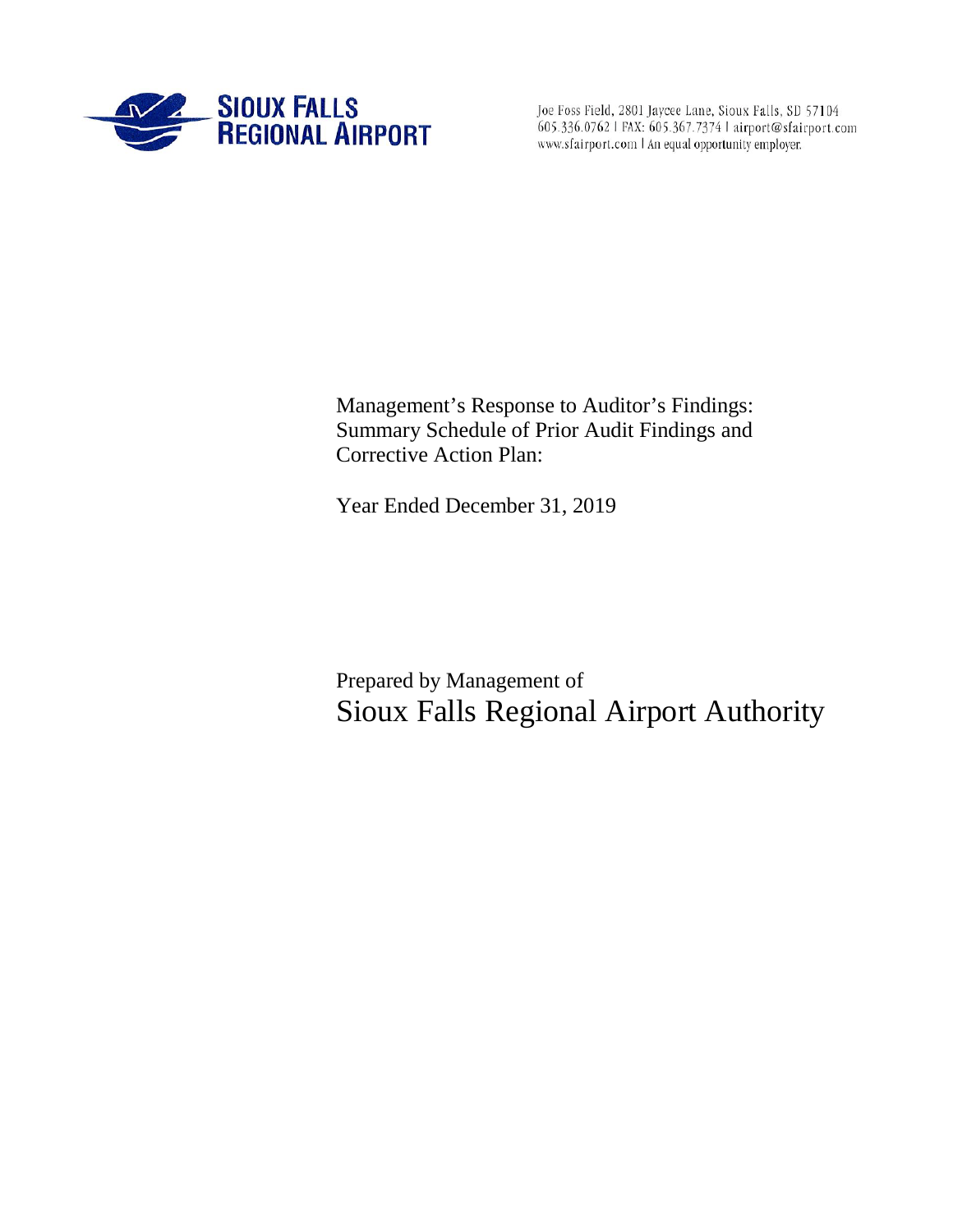Financial Statement Findings

*Finding 2018-001*

*Initial Fiscal Year Finding Occurred: 2009*

*Finding Summary:* Eide Bailly LLP prepared our draft financial statements and accompanying notes to the financial statements. They also proposed material audit adjustments that would not have been identified as a result of our existing controls and, therefore, could have resulted in a material misstatement of our financial statements.

*Status:* Ongoing. Due to cost considerations, we will continue to have Eide Baily LLP prepare our draft financial statement and accompanying notes to the financial statements.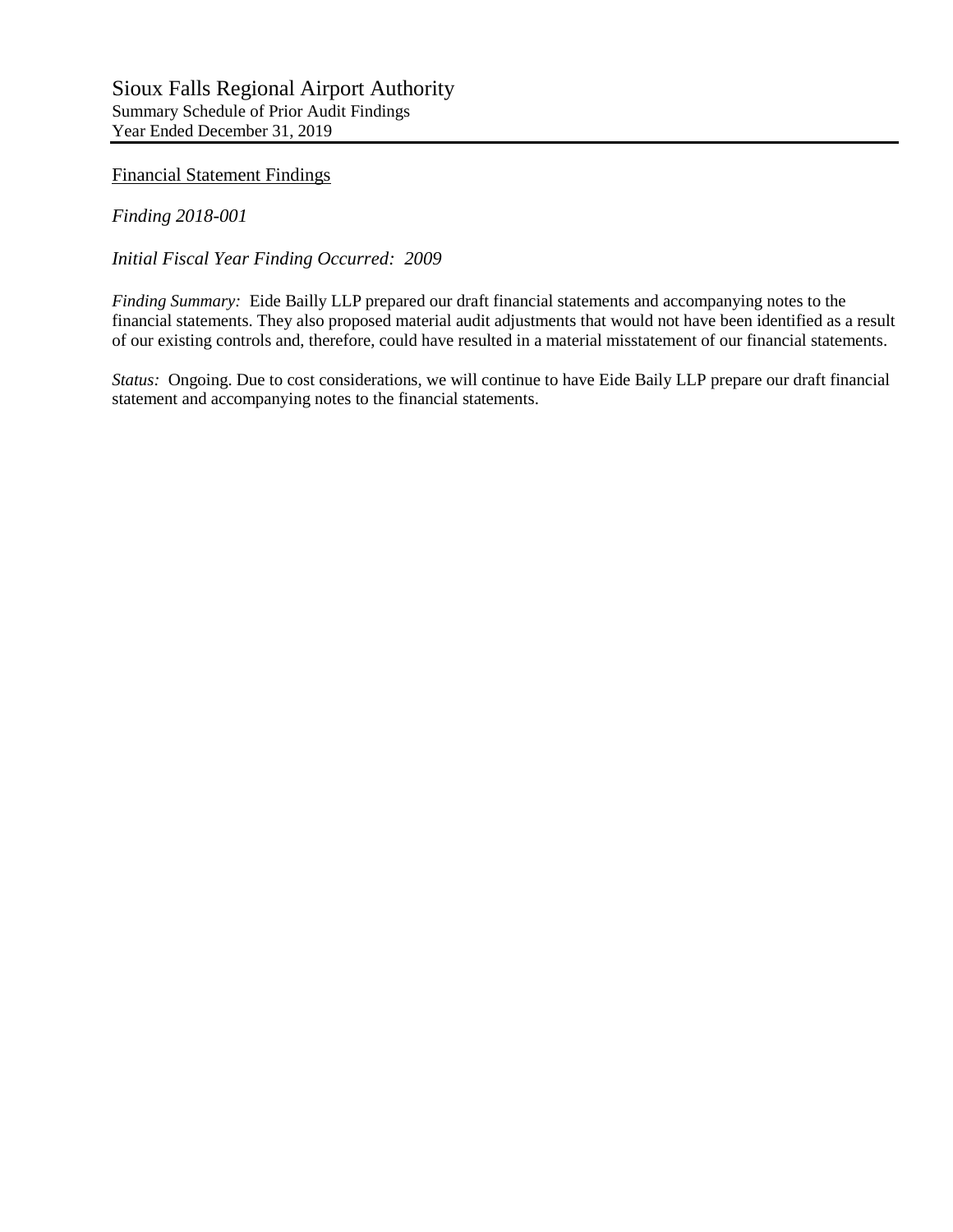Cognizant or Oversight Agency for Audit: U.S. Department of Transportation

Sioux Falls Regional Airport Authority respectfully submits the following corrective action plan for the year ended December 31, 2019.

Name and address of independent public accounting firm: Eide Bailly, LLP

200 E. 10<sup>th</sup> St., Ste. 500 Sioux Falls, SD 57104

Audit Period: January 1, 2019 – December 31, 2019

The findings from the 2019 schedule of findings and questioned costs are discussed below:

Financial Statement Findings

*Finding 2019-001*

| <b>Finding Summary:</b>  | Eide Bailly LLP prepared our draft financial statements and accompanying notes<br>to the financial statements. They also proposed material audit adjustments that<br>would not have been identified as a result of our existing controls and, therefore,<br>could have resulted in a material misstatement of our financial statements.                                                                                                                                                                                                                  |
|--------------------------|----------------------------------------------------------------------------------------------------------------------------------------------------------------------------------------------------------------------------------------------------------------------------------------------------------------------------------------------------------------------------------------------------------------------------------------------------------------------------------------------------------------------------------------------------------|
| Responsible Individuals: | Dan Letellier, Executive Director                                                                                                                                                                                                                                                                                                                                                                                                                                                                                                                        |
| Corrective Action Plan:  | It is not cost effective to have an internal control system designed to provide for<br>the preparation of the financial statements and accompanying notes. We<br>requested that our auditors, Eide Bailly LLP, prepare the financial statements and<br>the accompanying notes to the financial statements as a part of their annual audit.<br>We have designated a member of management to review the drafted financial<br>statements and accompanying notes, and we have reviewed and agree with the<br>material adjustments proposed during the audit. |

*Anticipated Completion Date:* Ongoing

Federal Award Findings and Questioned Costs

*Finding 2019-002 Department of Transportation Airport Improvement Program, CFDA #20.106*

| <b>Finding Summary:</b>         | Internal controls failed to detect a clerical error on FAA 5100-127, Operating<br>and Financial Summary report related to net assets. Net assets were keyed<br>incorrectly into report which misreported net assets by \$30,000. This is the first<br>error of this type reported. |
|---------------------------------|------------------------------------------------------------------------------------------------------------------------------------------------------------------------------------------------------------------------------------------------------------------------------------|
| <i>Responsible Individuals:</i> | Dan Letellier, Executive Director                                                                                                                                                                                                                                                  |
| Corrective Action Plan:         | Management will perform a detailed review of all reports prepared by third party<br>accountant prior to submission to evaluate for accuracy.                                                                                                                                       |